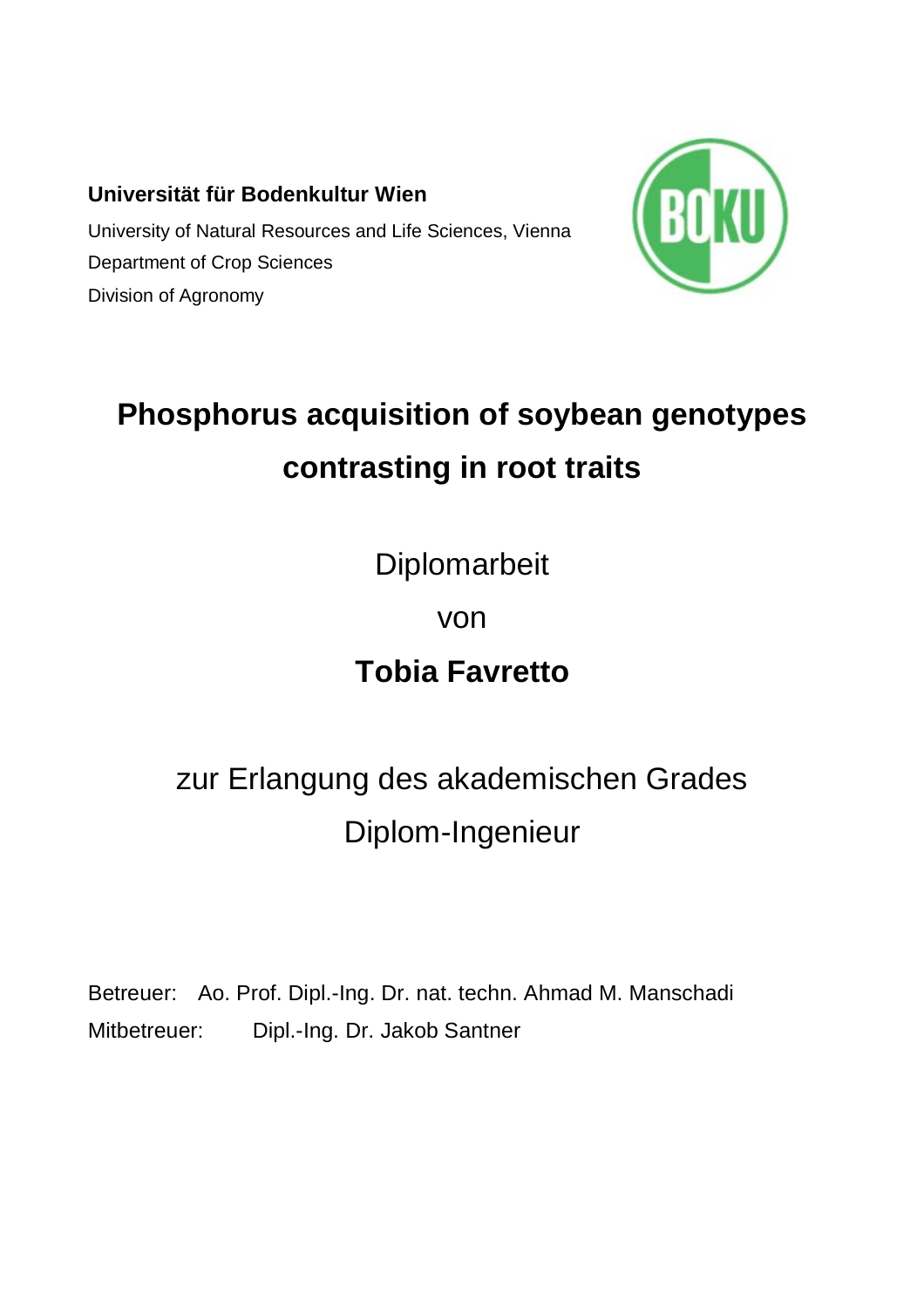#### **Declaration of originality**

I hereby certify that this work was written entirely by me. I certify that, to the best of my knowledge, information and data derived from other published or unpublished work are fully acknowledged in the text and references are listed in the list of references.

I declare that this thesis has not been submitted for an academic degree at another University or Institution.

Tulln, October 2015 **Favretto Tobia**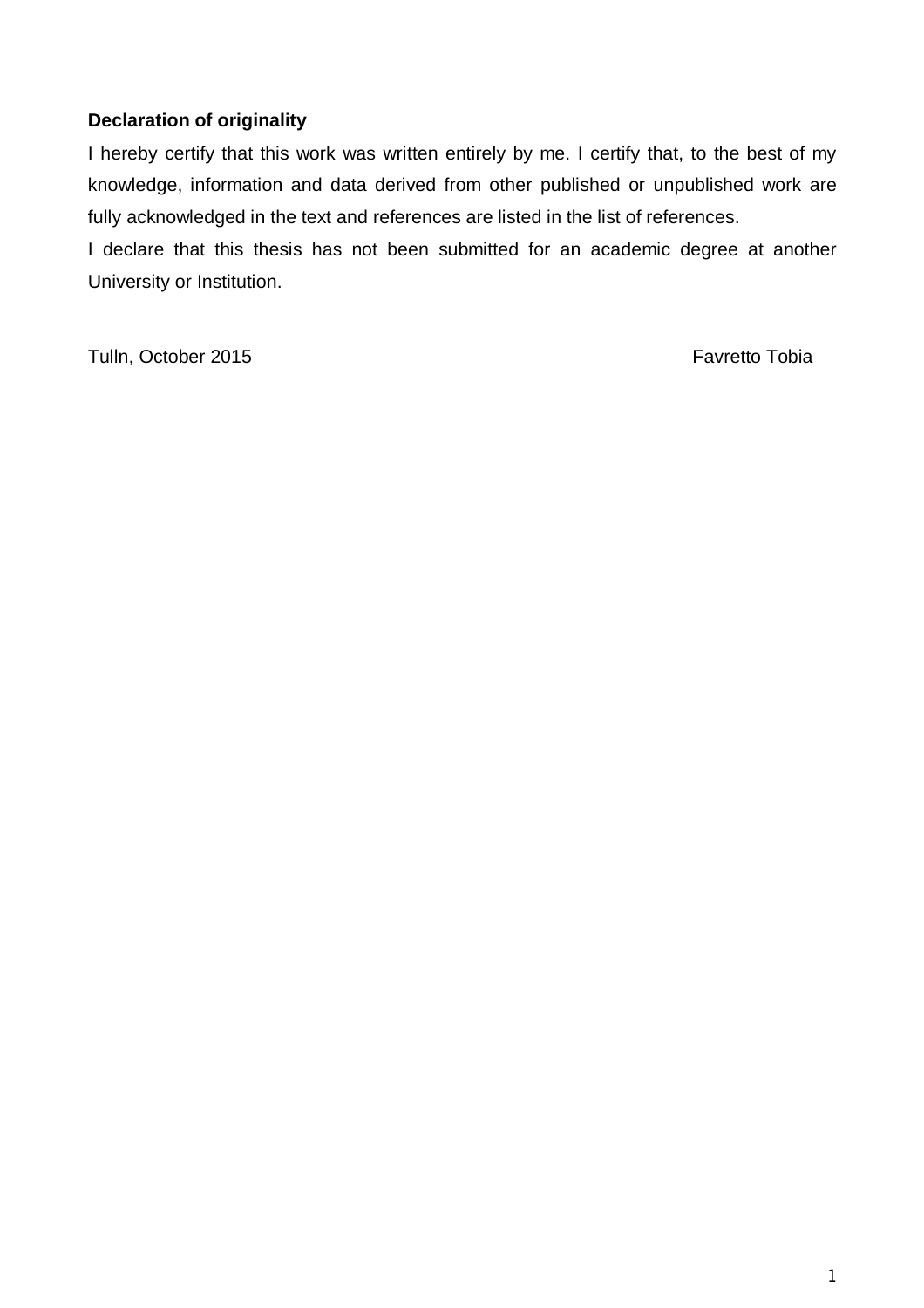#### **ACKNOWLEDGEMENTS**

At first I would like to thank my supervisor Assoc. Prof. Ahmad M. Manschadi for his support and his professionalism. He shared with me his knowledge, his interdisciplinary approach to crop plant physiology and of course the entire project, which led me to write this research work.

My thank goes also to my co-supervisor Dr. Jakob Santner, who helped me with chemical soil analysis and data interpretation for this study.

Moreover, I want to express my sincere gratitude to M.A. Craig Jackson for his fundamental assistance in the laboratory and in the greenhouse. Special thanks to my colleague Meysam Ibrahimi and the PhD and researchers group of the department for their support and the time spent together.

Finally, I would like to extend my deepest gratitude to my girlfriend Giulia for her patience and help.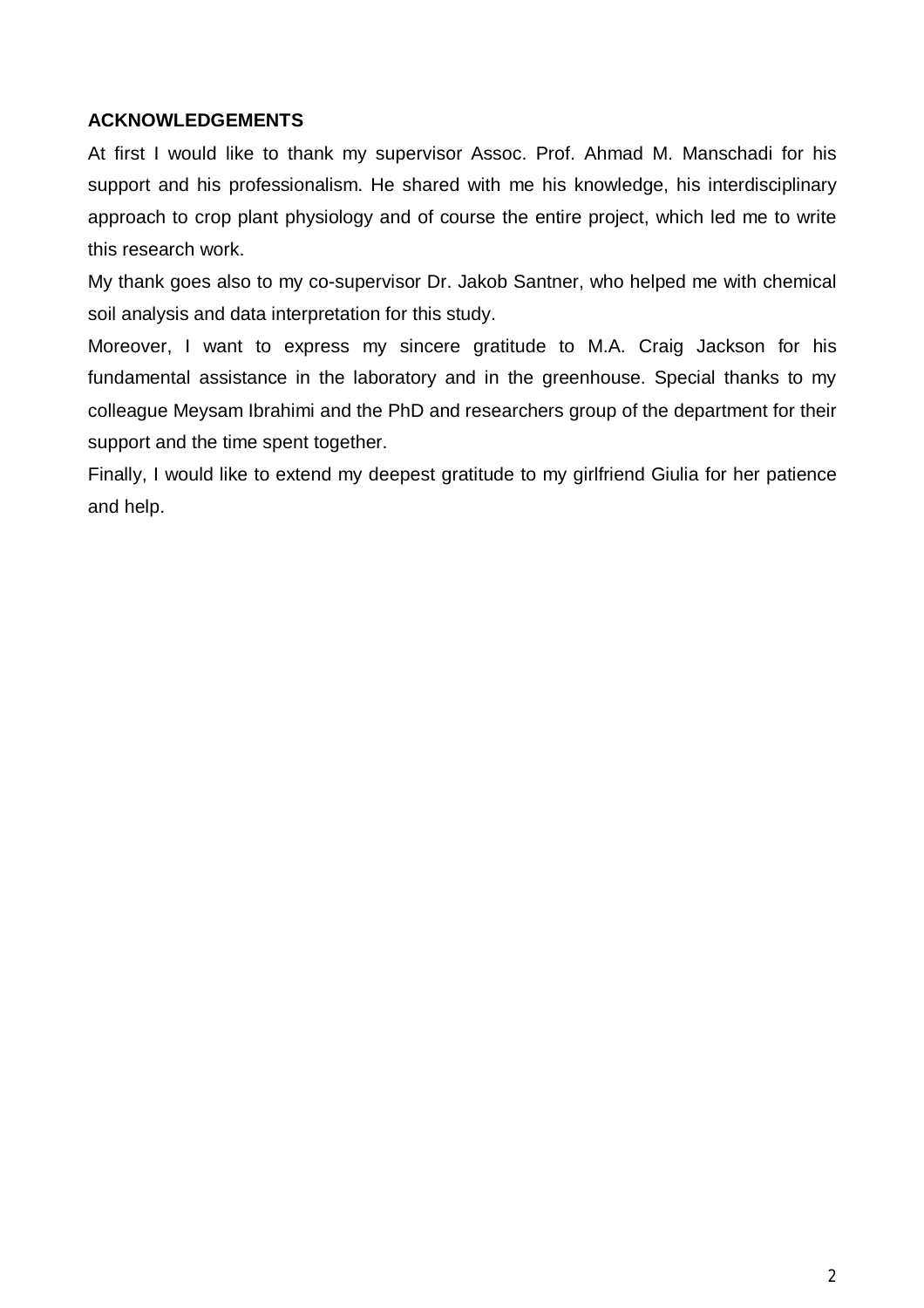## **Contents**

| 1.  |  |
|-----|--|
| 2   |  |
|     |  |
|     |  |
|     |  |
|     |  |
|     |  |
|     |  |
|     |  |
|     |  |
| 3.  |  |
| 4.  |  |
|     |  |
|     |  |
|     |  |
|     |  |
| 5.  |  |
| 6.  |  |
| 7.  |  |
| 8.  |  |
| 9.  |  |
| 10. |  |
| 11. |  |
| 11. |  |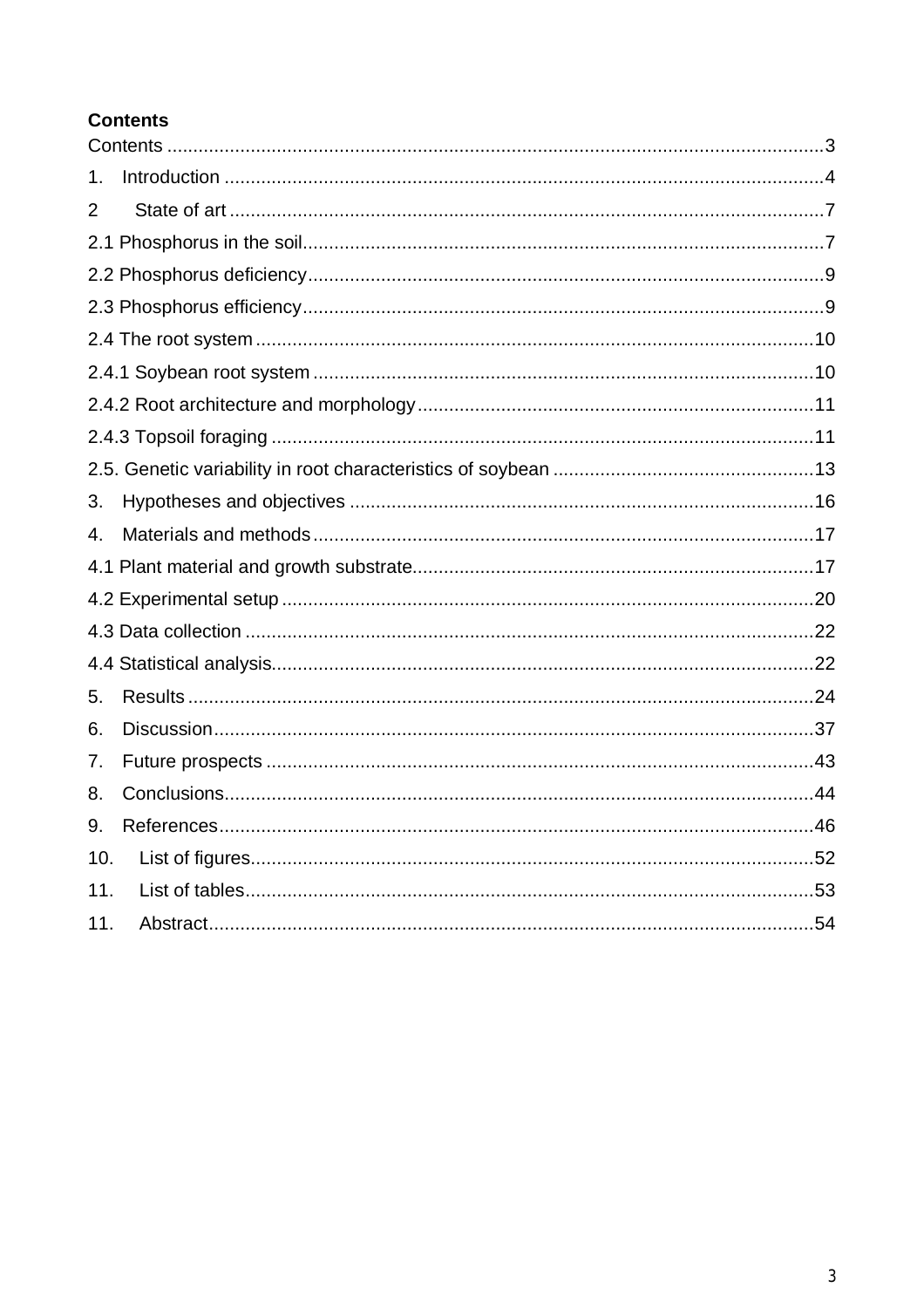#### **1. Introduction**

Phosphorus (P) is one of the 17 mineral nutrients essential for plant growth and is found in every living plant cell. Phosphorus is classified as a major and primary nutrient, meaning that it is frequently deficient in agricultural soils and is required by crops in relatively large amounts.

 Phosphorus plays a very important role in absorbing and converting the sun's energy into functional plant compounds (Theodorou and Plaxton, 1993). It is also a vital component of DNA, RNA, and phospholipids in biomembranes. Furthermore, P is required for the synthesis and functioning of ATP, which is considered as «energy currency» in plant metabolism.

 Some specific growth factors that have been associated with P are stimulated root development, increased stalk and stem strength, improved flower formation and seed production, more uniform and earlier crop maturity, better N-fixing capacity of legumes, improvements in crop quality, increased resistance to plant diseases and a general supports development throughout the entire plant life cycle.

In the past, as part of a natural cycle, P in manure and waste was commonly returned to the field to sustain and improve crop production. Today the modern terrestrial P cycle is highly influenced by agriculture and human activities (Oelkers and Valsami-Jones, 2008). Because industrial agriculture moves food around the planet for processing and consumption, it disturbs the natural cycle that returned P to the soil via the decomposition of organic matter. In many areas, P-fertilizers must now be constantly applied to maintain soil fertility.

Inorganic P-fertilizers are produced from phosphate rock, a finite resource formed over millions of years in the earth's crust. Ninety percent of the world's mined phosphate rock is used in agriculture and for food production, mostly as phosphate fertilizers. Only four countries, i.e. China, Morocco, United States, and Russia, account for more than two-third of the world phosphate rock production. Studies predict that the global commercial phosphate rocks, an unrenewable reserve, will be impoverished within the next century (Steen, 1998).

With a world population that is predicted to reach 9 billion by 2050 and require 70 percent more food than we produce today, and a growing global middle class that is consuming more meat and milk products, adequate P supply will be fundamental to global food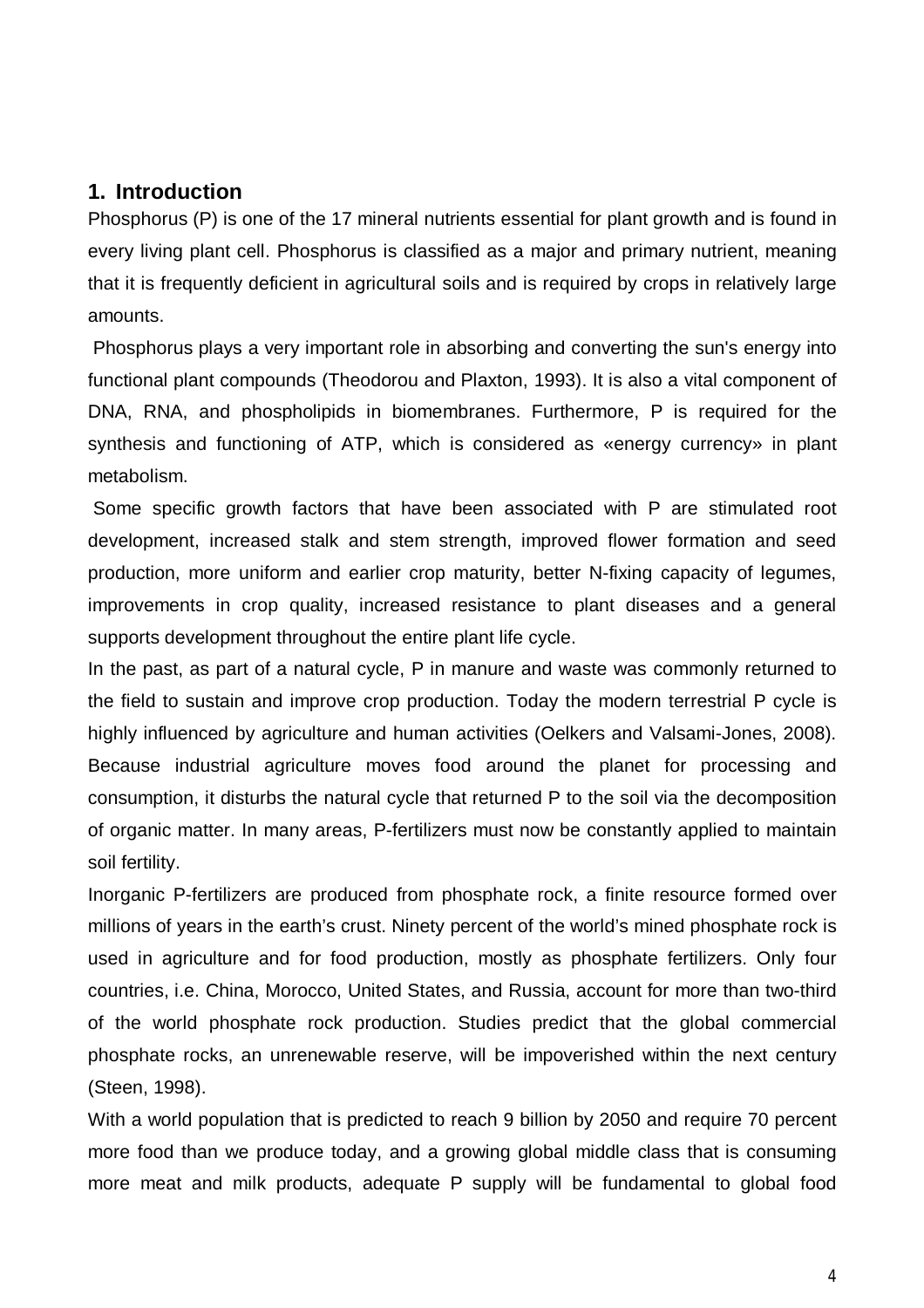security (FAO 2006). Unfortunately, most of the applied P is wasted. Only 20% of the P in phosphate rock reaches the food consumed globally. Thirty to 40% is lost during mining and processing; 50% is wasted in the food chain between farm and consumer; and only half of all manure is recycled back into farmland around the world. Most of the wasted P flows into rivers, lakes and oceans from agricultural or manure runoff, causing eutrophication (Sanchez 1976).

On the other hand, low soil P fertility leads to problems particularly in humid tropics and subtropics, where high precipitation and warm climates result in soil acidification and weathering (Hue and Ikawa 2001). Wet tropical soils tend to have low concentrations of labile P due in large part to minerals with high P sorption capacities (Sanchez 1976). Crystalline and non-crystalline oxides of iron (Fe) and aluminum (Al) are considered the main geochemical sinks of phosphate in acidic soils (Parfitt et al. 1975; Hsu1977; Lopez-Hernandez 1977; Schwertmann and Taylor 1977; Parfitt 1978). Thus, P is considered to be the most critical nutrient for the production of legumes in tropical and subtropical areas (Raghothama 1999).

Given that phosphate rock is a finite resource and agriculture is the main user of phosphate rock for the production of inorganic P-fertilizers, there is a need to improve both the recycling and use-efficiency of P in agriculture. Developing P-efficient crop genotypes is a key step towards reducing the P input while maintaining or increasing food production (St.Clair and Lynch 2010, Kochian 2012, Vinod and Heuer 2012, Manschadi et al. 2014). The development of crops with better P efficiency, defined as the capacity to grow and produce relevant yields in soils with low P availability, would considerably improve food security in developing countries, while increasing the sustainability of agriculture in rich nations (Lynch, 2007).

Soybean (*Glycine max*) is an annual legume of the *Fabaceae* family, cultivated worldwide for its fatty and protein-rich edible seeds. Soybean is economically the most important legume in the world and is the most nutritious and most easily digested food of the bean family. It is one of the richest and cheapest sources of protein and is a staple in the diet of people and animals in numerous parts of the world.

Soybean plant was first domesticated in China (1500-100 BC), and from there it spread all over the world. Today, the most important soybean producing countries are the US, Brazil, and Argentina (Kumar Gupta et al. 2015). Thanks to its high nutritional value, soybean is an important source of protein and oil for human and animal (Wang et al. 2010). It contains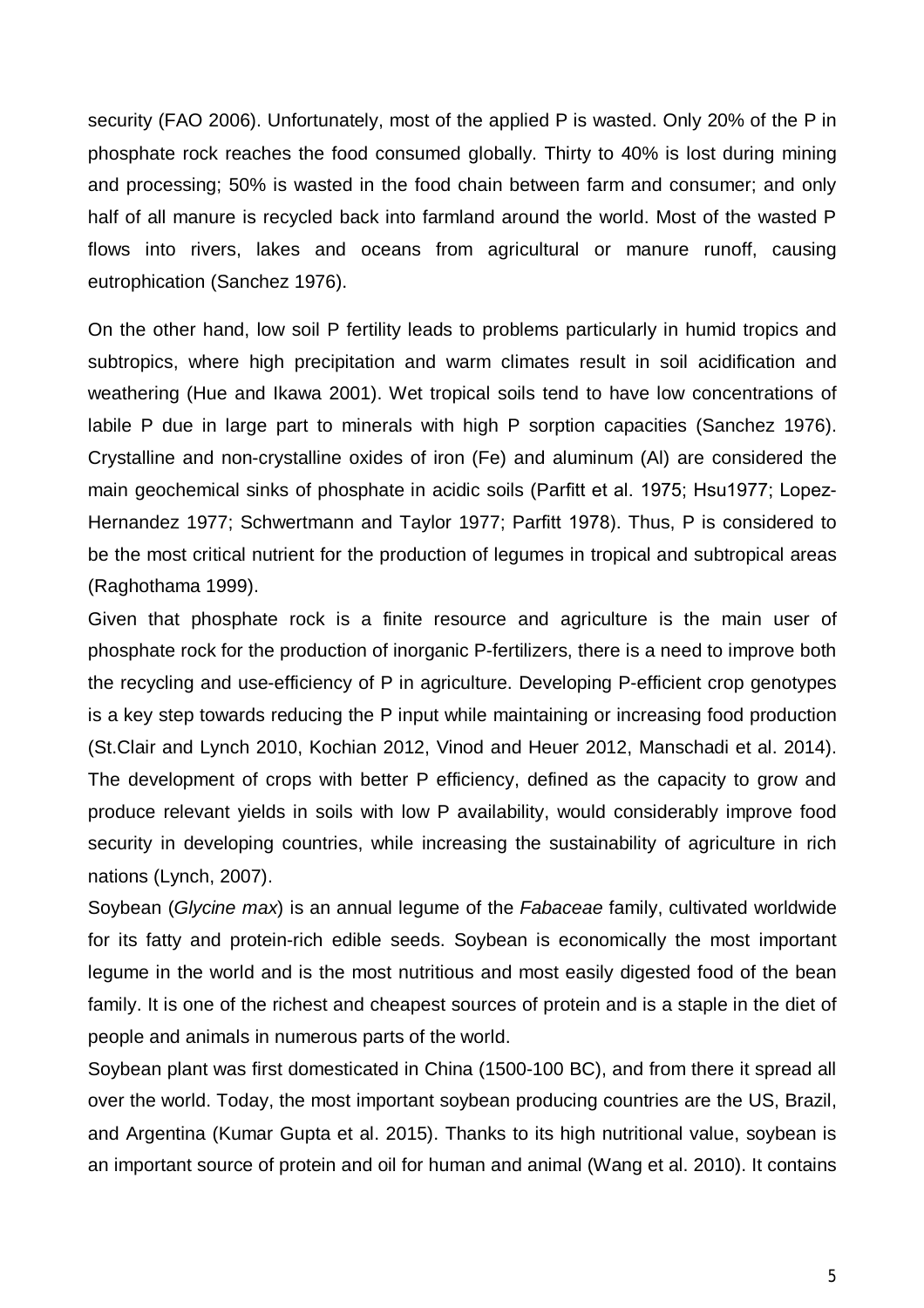about 40% protein, 23% carbohydrates, 20% oil, and is rich in secondary nutrients like tocopherols or isoflavonoids.

Soybean is cultivated in tropical, subtropical and temperate areas, often on soils low in P. Low P availability is often a major limit to soybean growth and production. Phosphorus may be a critical constraint of legumes in low-nutrient soils because there is a physiological demand for P in the atmospheric nitrogen fixation process (Sa and Israel 1995). Studies have shown that root morphology and architecture is one the most important traits for efficient P acquisition in soybean (Wang et al., 2004, 2009; Zhao et al., 2004; Cheng et al., 2008; Liu et al., 2008a ).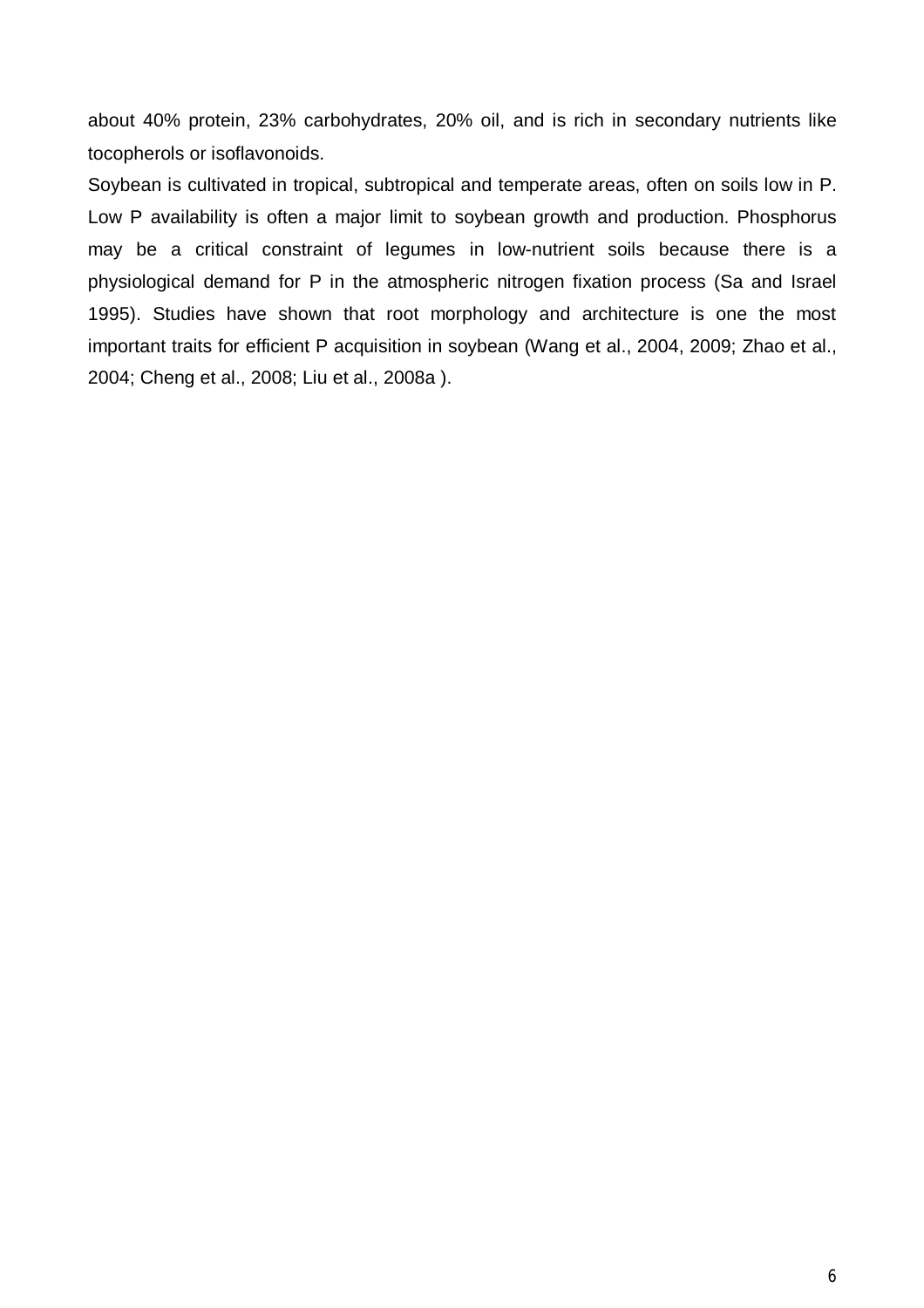#### **2 State of art**

#### **2.1 Phosphorus in the soil**

Plant roots absorb P as  $H_2PO_4^-$  and  $HPO_4^{2-}$ . The mobility of phosphate ions is very low and ranges from approximately 10<sup>-12</sup> - 10<sup>-15</sup> m<sup>2</sup> s<sup>-1</sup> (Schachtman et al. 1998, Havlin et al. 1999). Phosphorus in the soil is in various chemical forms including inorganic P (Pi) and organic P (Po). Organic P generally accounts for 30% to 65% of the total P in soils (Harrison, 1987). These P forms differ in their role and effect in soils (Hansen et al., 2004; Turner et al., 2007). Organic P is found in plant residues, manure and microbial tissues. The Po can become available to plants through mineralization processes mediated by soil organisms and plant roots in association with phosphatase secretion. These processes are highly influenced by soil moisture, temperature, surface physical-chemical properties, and soil pH and Eh (for redox potential). The remainder is in the inorganic fraction containing 170 mineral forms of P. Inorganic forms of soil P consist of apatite, the original source of all P, complexes of iron (Fe) and aluminum (Al) phosphates, and P absorbed onto clay particles. The solubility and the plant availability of these P compounds as well as organic P are extremely low, and only very small amounts of soil P are in solution at any one time.

In acidic soils (Figure 1), P can be absorbed by Al/Fe oxides and hydroxides, such as gibbsite, hematite, and goethite, forming various complexes (Parfitt, 1989). Clay minerals and Fe/Al oxides have large specific surface areas, which provide large number of adsorption sites. The adsorption of soil P can be augmented with increasing ionic strength. With further reactions, P may be closed in nanopores that frequently occur in Fe/AI oxides, and consequently become unavailable to plants (Arai and Sparks, 2007).

In neutral-to-calcareous soils, P retention is dominated by precipitation reactions (Lindsay et al., 1989), although P can also be adsorbed on the surface of Ca carbonate (Larsen, 1967) and clay minerals (Devau et al., 2010). A soil pH between 5.5 and 7 generally results in the highest P availability (Busman et al. 2002).

Between pH values of 4.0 and 6.0,  $H_2PO_4$  is the dominant form, while HPO $_4^2$  is typical in alkaline soils (Syers et al. 2008, Marschner and Rengel 2012). At high soil pH, most P is in the form of calcium compounds, decreasing in solubility and availability for plants. Reactions that reduce P availability occur in all ranges of soil pH but can be very pronounced in alkaline soils ( $pH > 7.3$ ) and in acidic soils ( $pH < 5.5$ ).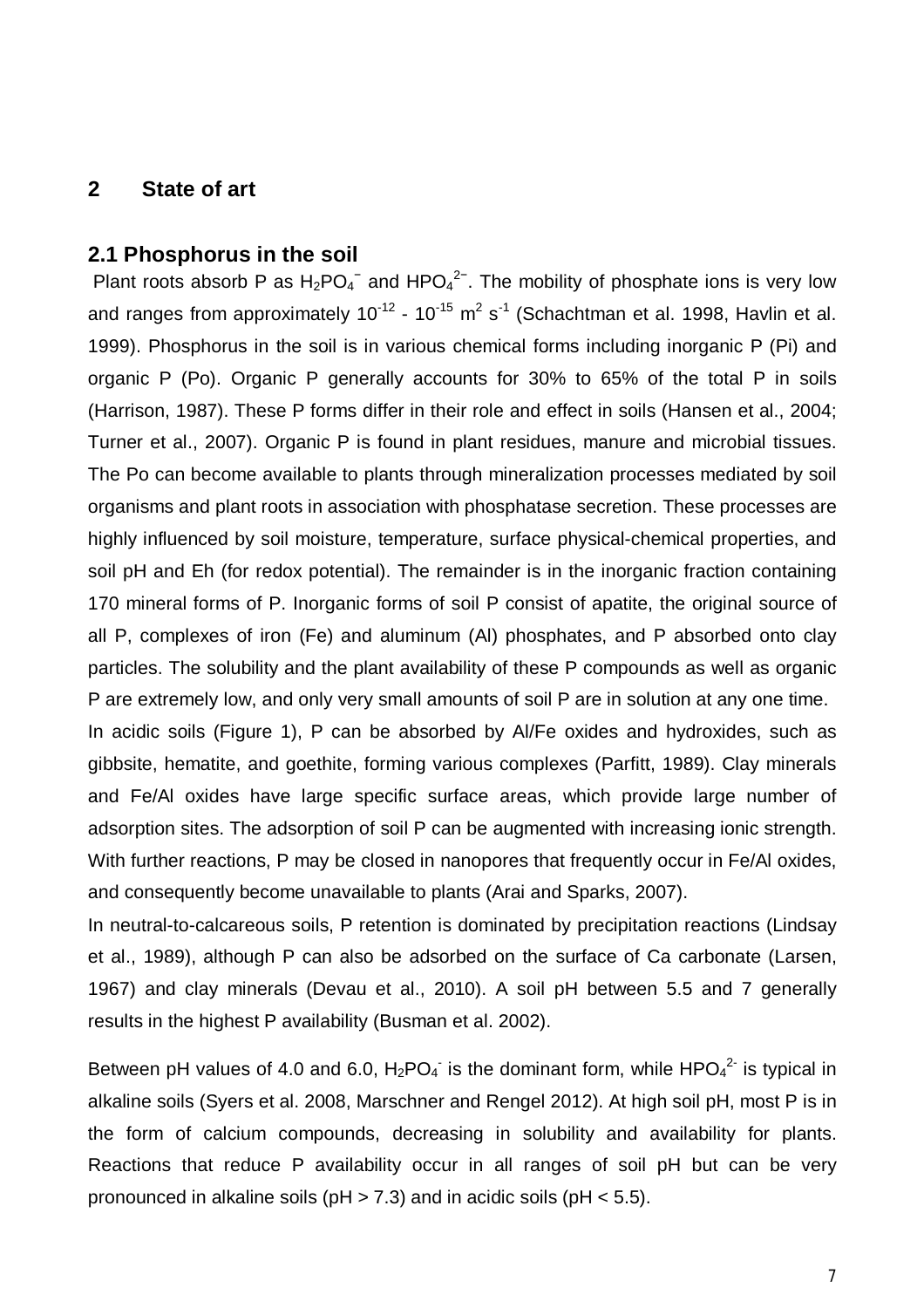



Soil P exists in different pools, depending on its availability to plants. The amount of P in the soil solution pool is generally very small. The soil solution P is usually in the orthophosphate form, with the presence of small amounts of organic P. Plants absorbs P only in the orthophosphate form. This is the unique pool that has a measurable mobility.

The active P pool is in the solid phase, which is relatively easily released to the soil solution. As plants adsorb phosphate, the concentration of P in the soil solution decreases and phosphate from the active P pool is thereby released. The capacity of the active P pool to restore the soil solution pool in a soil is a fertility indicator for soil phosphate. Soil particles can act either as a source or a sink of phosphate to the surrounding water depending on conditions.

The fixed P pool of phosphate is represented by very insoluble inorganic phosphate compounds and organic compounds resistant to mineralization. Few slow conversions between the fixed P pool and the active P pool exist in soils. Through fertilization, the amount of fixed P increases. The conversion of available P to fixed P is partly the reason for the low efficiency of P fertilizers. Most of the P fertilizer applied to the soil will not be exploited by the crop in the first season.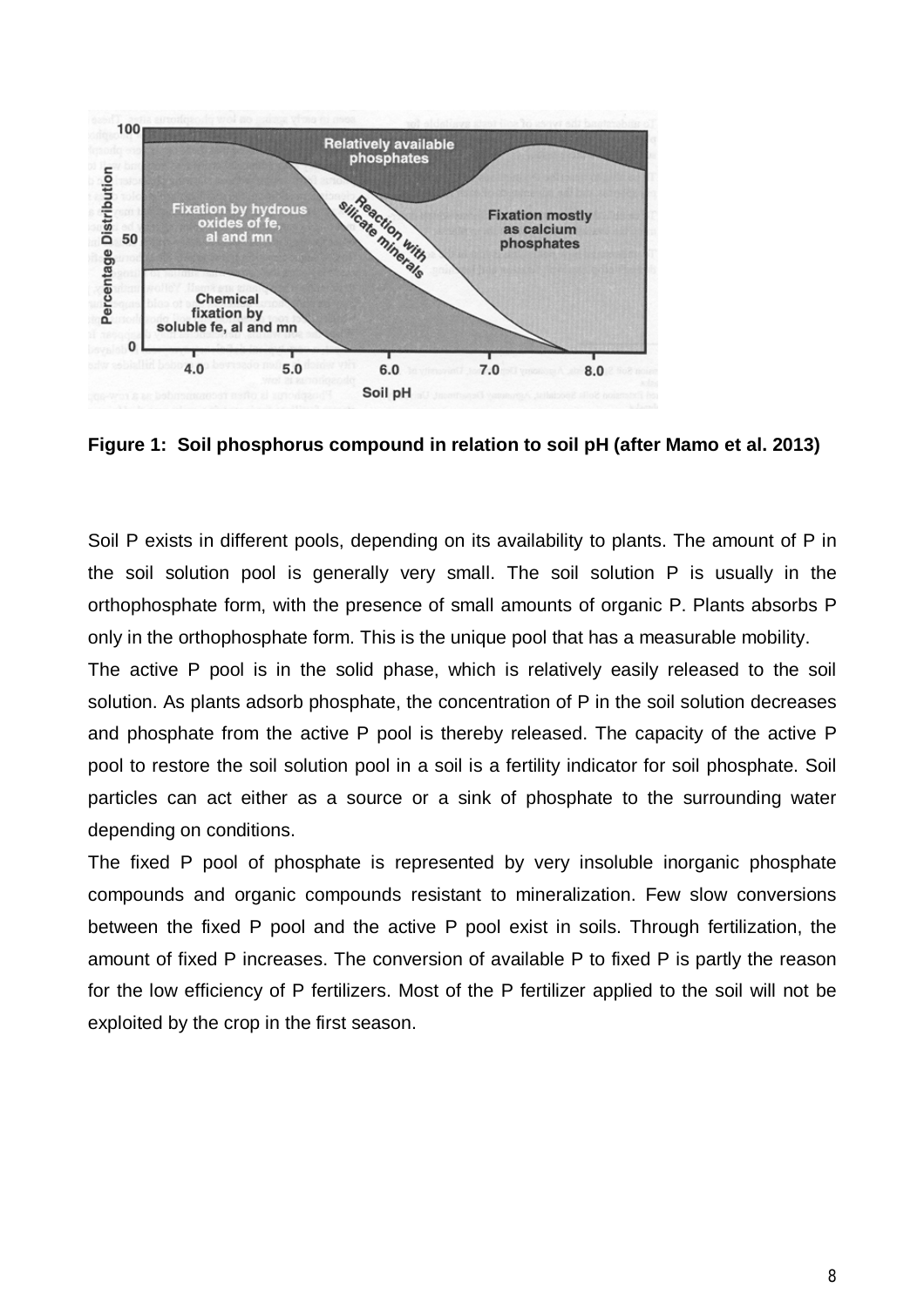## **2.2 Phosphorus deficiency**

Nutrient deficiency in agricultural soils may occur as a result of insufficient quantity and low mobility of nutrients, and/or poor solubility of the abundant chemical forms in the soil. Phosphorus-deficient leaves can show necrotic spots. A major visual symptom is that the plants are dwarfed or stunted. Phosphorus deficient plants develop very slowly compared to other plants growing under similar environmental conditions but without P deficiency. In older leaves under very severe deficiency conditions a brown netted veining of the leaves may develop (Taiz, Zeiger 2010). In some plant species leaves could become bluish green with purple tints. Lower leaves sometimes turn light bronze with purple or brown spots. The shoots are short and thin, upright and spindly (Agrios 2005).

Phosphorus deficiency has been shown to reduce growth of primary roots and enhance length and density of root hairs and lateral roots in many plant species (López-Bucio et al., 2003; Desnos, 2008). Various reports have estimated that carbon expenditure by root systems represents a large fraction of whole-plant carbon budgets under nutrient stress (Eissenstat, 1997). Typical responses of the root system to P starvation include increased root hair length or an increased number of second-order lateral roots (Fageria 2013). Another adaptation mechanism to low-P soil in common bean (*Phaseolus vulgaris*) is shifting biomass allocation to more metabolically efficient root types, such as adventitious roots, which have greater specific root length (SRL, root length per unit biomass, m  $g^{-1}$ ) and less construction cost than tap and basal roots (Miller et al. 2003). Low P availability reduces lateral root frequency while increasing the extension of the main root axis (Borch et al., 1999).

#### **2.3 Phosphorus efficiency**

Variation in nutrient-use efficiency among crop genotypes can be attributed to the efficiency of absorption (acquisition efficiency) and the efficiency with which the absorbed nutrient is utilized to produce the grains (utilization efficiency) (Moll et al. 1982, Manske et al. 2001, Wang et al. 2010). Compared to other essential mineral nutrients, P is the least mobile and least available to plants in many soils. Phosphorus efficiency may be defined as the ability of the plant to produce a certain percentage of its maximum yield at a certain level of soil P. Basically, there are two ways in which different P efficiencies can arise: 1) The efficiency with which P is utilized to produce yield, the amount of P needed in the plant to produce one unit of dry matter (Loneragan and Asher, 1967 ); 2) The uptake efficiency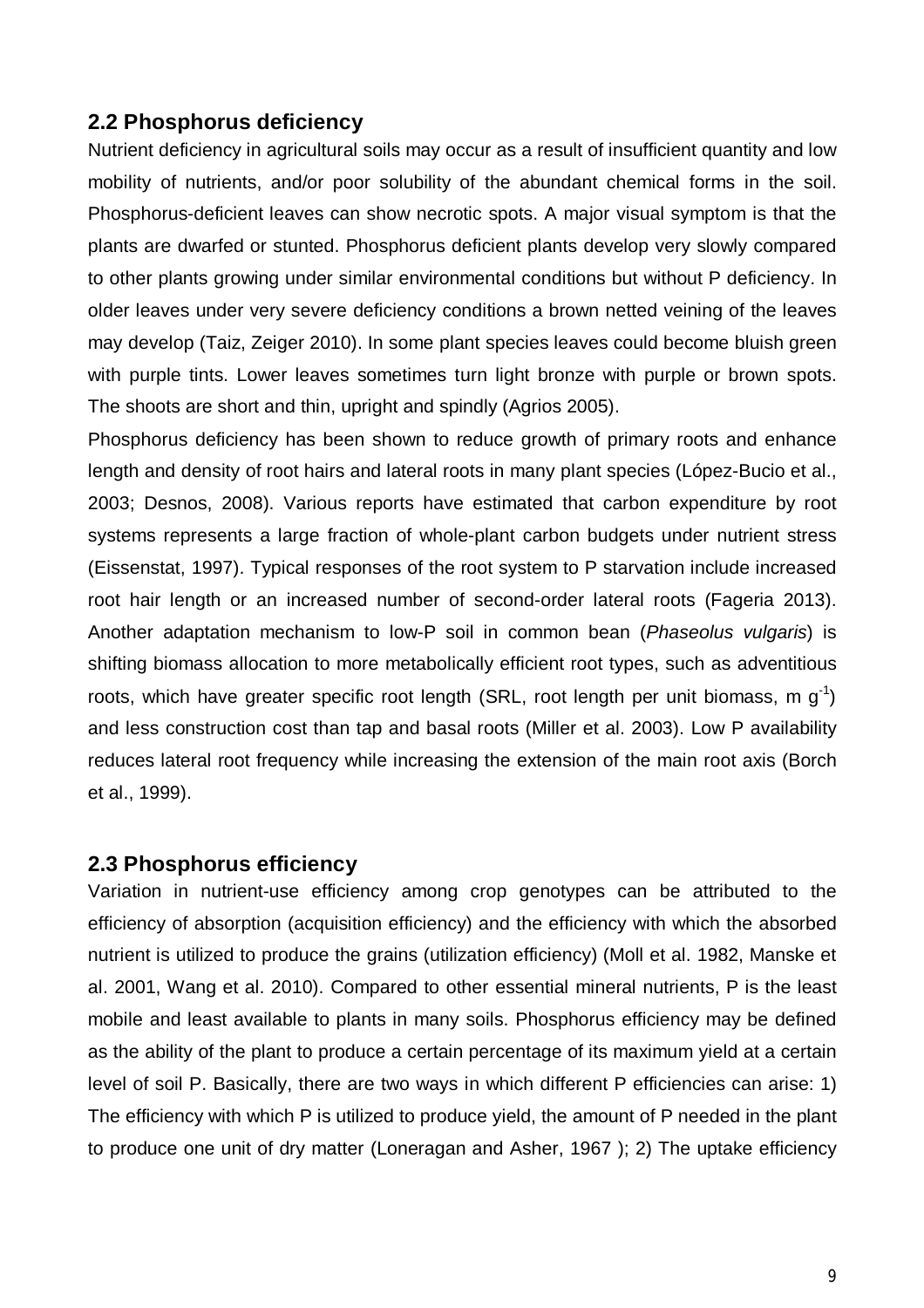of the plant, which is the ability of the root system to acquire P from soil and to accumulate it in the shoots.

This depends on the ability of roots to adsorb P, the active lifetime of roots and the amount of root per unit of shoot. The main strategy for P acquisition used by plants consists of maximal and continued soil exploration through proliferation and extension of all root types with preference for those roots that are metabolically efficient and acquire P avidly (Lynch and Ho, 2005).

## **2.4 The root system**

The plant root system performs various functions, which are essential to growth and development. The plant root system anchors the plant in the soil and provides physical support and at the same time absorbs water, oxygen and nutrients from the soil in mineral solution.

## **2.4.1 Soybean root system**

 The root system of many annual dicots, including common bean and soybean, is composed of three main types of axes: a taproot, "basal roots" emerging from the base of the hypocotyl (i.e. the organ between the shoot and the primary root), and adventitious roots emerging from the hypocotyl below the soil surface (Walk et al. 2006).

The tap root differentiates from the radicle and grows vertically downwards. Usually, the tap root penetrates deeply for adequate water uptake. Basal roots generally spread out laterally and are important for nutrient acquisition in upper soil layers. Adventitious roots emerge from other plant organs than the root. In soybean, adventitious roots develop at the hypocotyl. In studies with common bean*,* basal roots emerged at the base of the hypocotyl, whereas adventitious roots developed from the subterranean portion of the hypocotyl. Thus, adventitious roots are often the shallowest roots of the bean root system. Lateral roots are defined as root branching from any other root. They may appear at all above-mentioned root types (Lynch and Brown 2001, Miller et al. 2003, Lynch 2005, Osmont et al. 2007, Hodge et al. 2009, Zobel and Waisel 2010, Fageria 2013).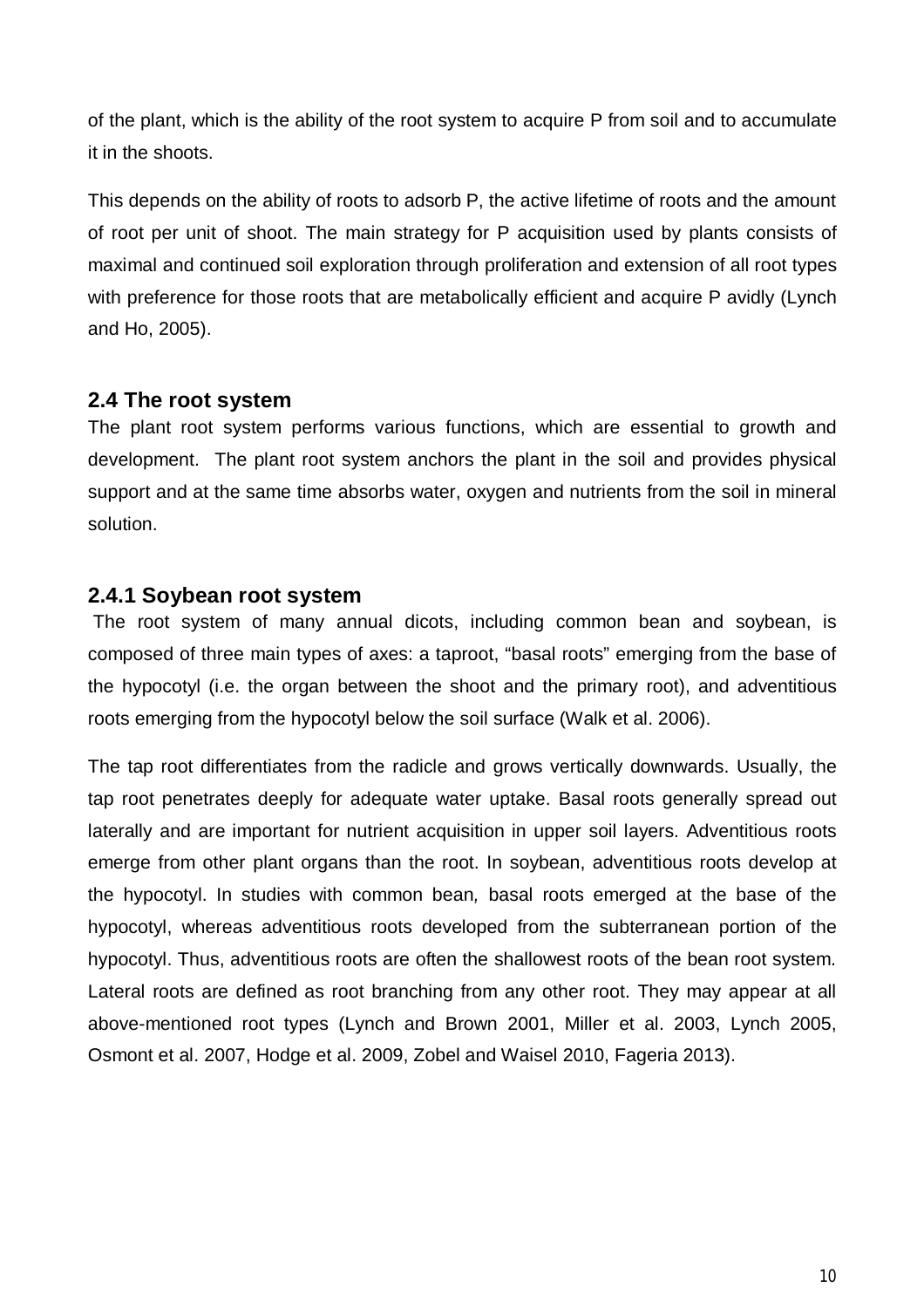## **2.4.2 Root architecture and morphology**

Root architecture is defined as the *in situ* space-filling properties or the spatial distribution of the root system within the rooting volume. For that reason root architecture can be considered as a higher-order organism trait within which traits at the organ and tissue level operate (Lynch & Brown 2001). It is known to play a key role in the capacity of crop plants to acquire soil resources, and hence largely determines their productivity and adaptation to suboptimal soil conditions (Lynch 1995, Fitter 2002, Doussan et al. 2003, Ho et al. 2005, Manschadi et al. 2006, Hodge et al. 2009). Plants are able to respond to P deficiency by changing their root architecture.

Increases in root/shoot ratio, root branching, root elongation, root topsoil foraging, and root hairs are commonly observed in P-deficient plants (Lynch and Brown, 2008; Vance, 2008). Root proliferation is stimulated when plant roots encounter nutrient-rich patches, particularly when the patches are rich in P and/or N (Drew, 1975; Hodge, 2004). A common response to P deficiency is an increase in root-to-shoot dry weight ratio, due to a greater stimulation of root growth at the expense of shoot growth (Mollier and Pellerin, 1999; Hermans et al., 2006).

The movement of P in soils is governed largely by diffusion, so the plant itself contributes to the spatial heterogeneity of phosphorus by depleting it from the rhizosphere (Tinker and Nye, 2000). Another adaptation to P limitation that has been studied mainly in common bean is the exploration of the soil at minimal metabolic cost (Lynch and Brown, 2006 and Lynch, 2007), reducing P requirements of root growth with the induction of aerenchyma in roots (Fan et al., 2003). Cortical cells are replaced with air space and the P released from the breakdown of the cortical tissue could be useful in meeting the P demand for root elongation. Plant root geometry and morphology are important for maximizing P uptake, because root systems that have higher ratios of surface area to volume will more effectively explore a larger volume of soil (Lynch, 1995).

## **2.4.3 Topsoil foraging**

Phosphorus availability usually decreases substantially with depth in agricultural soils because of fertilizer application and cultivation of topsoil and naturally poor mobility of P in the soil profile. The conditions in surface horizons are generally more conducive to P mobilization, because of greater organic matter content, microbial activity, more neutral pH, etc. In agricultural soils, fertilization and cultivation increase P availability in the topsoil, with only very slow movement of phosphorus into the subsoil in most cases. Low P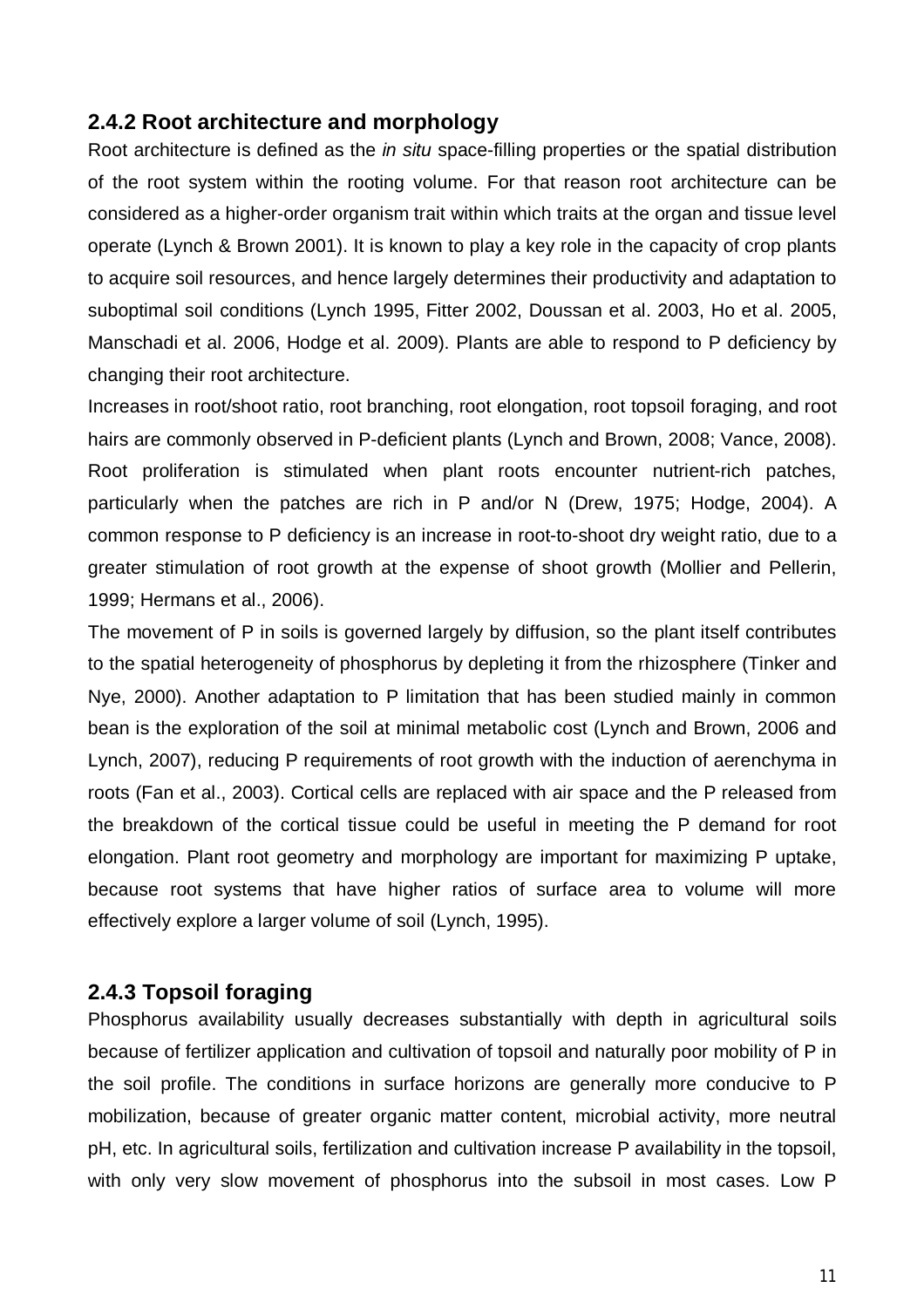availability promotes the development of a highly branched root system to the detriment of the primary root, characterized by the stimulated formation and emergence of lateral roots and root hairs (Bates and Lynch, 1996; Williamson et al., 2001; Linkohr et al., 2002; López-Bucio et al., 2002; Pérez-Torres et al., 2008; Péret et al., 2011). Shallower growth of basal roots, increased adventitious rooting, and greater dispersion of lateral roots enable root foraging in the topsoil where P availability is high and contribute to enhanced P efficiency in some plant species (Ge et al. 2000, Lynch & Brown 2001, Miller et al. 2003, Liao et al. 2004a, Ho et al. 2005, Ao et al. 2010, Wang et al. 2010).

The density of roots in the upper soil layers seems to be the most important trait associated with improved acquisition of relatively immobile nutrients such as P. In common bean, topsoil foraging is strongly associated with P acquisition in low P tropical soils (Bonser et al., 1996; Liao et al., 2000; Lynch and Beebe, 1995). Architectural traits associated with promoted topsoil foraging in common bean are shallower basal roots, increased adventitious rooting and greater dispersion of lateral branching from the basal roots (Lynch, 2007; Ramaekers et al., 2010).

There is a positive correlation between the root surface area and the amount of nutrient uptake (Fageria 2013). Therefore, root architecture plays an important role in maximizing P acquisition because root systems with higher surface area are able to explore a given volume of soil more effectively (Lynch, 1995). Root systems with a smaller root diameter and a larger surface area explore the soil more effectively, thereby improving P acquisition (Machado and Furlani 2004). Genotypes with thinner roots showed improved P uptake (Manske et al. 1996).

Lateral roots play also an important role in P acquisition by increasing soil exploration (Zhu et al., 2005) and the absorptive surface of the root system (Pérez-Torres et al., 2008) and P solubilisation (Lynch, 1995, 2007). Phosphorus supply affects the growth and proliferation of lateral roots. Studies have shown that low P involves lateral root growth by reducing primary root elongation and increasing lateral root elongation and density in Arabidopsis (Williamson et al., 2001; Linkohr et al., 2002; Reymond et al., 2006).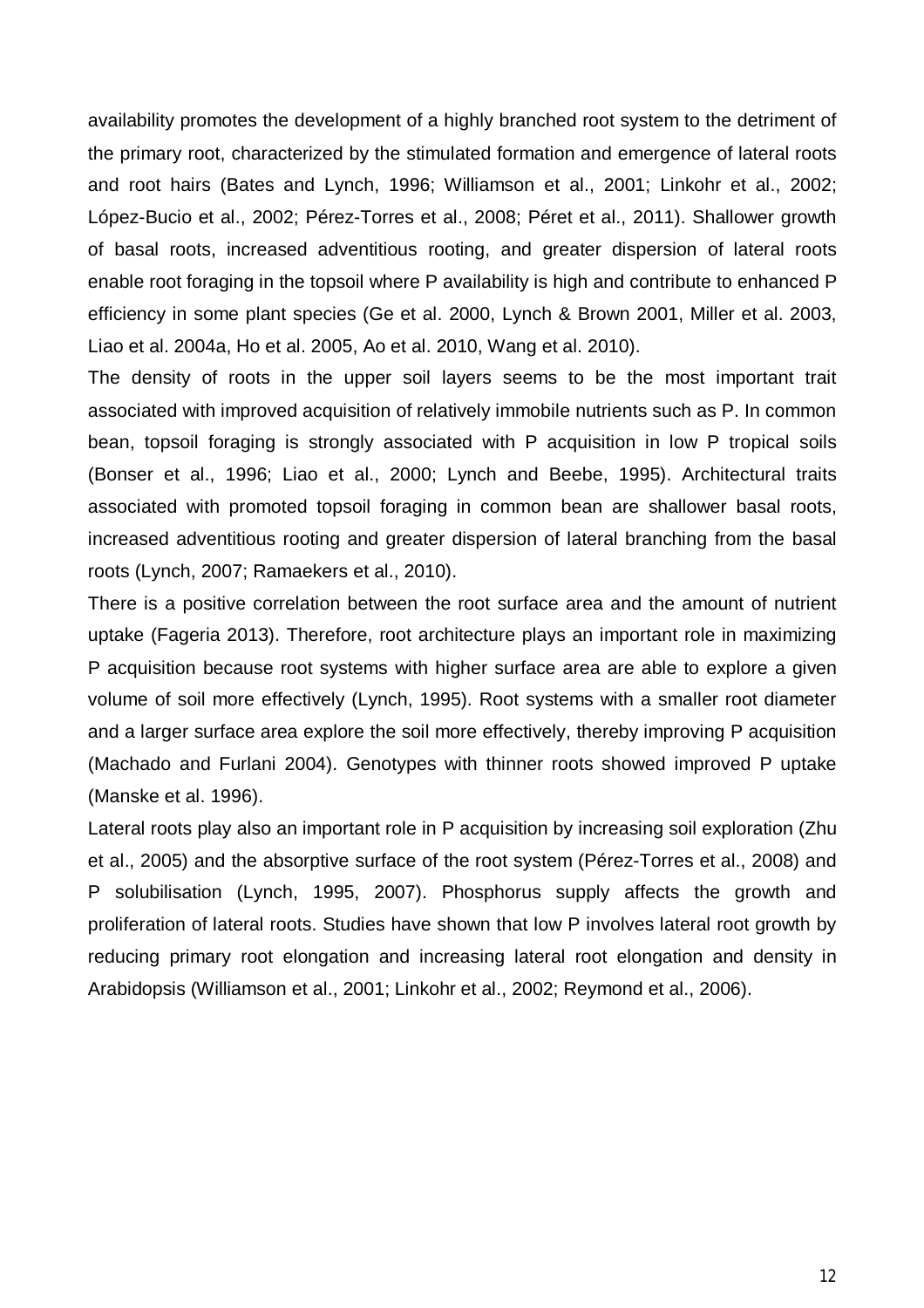#### **2.5. Genetic variability in root characteristics of soybean**

In a previous study (Trittinger 2014), thirty-two soybean accessions representing a wide range of origin, date of release, and maturity type were screened for root characteristics. The widely-grown modern Austrian soybean variety ES Mentor was included as the standard genotype.

For root screening, the seedlings of the selected soybean genotypes were grown in a pouch system. The pouch system consisted of (i) a P-free blue blotter paper in A4 size (Anchor Paper Company, USA) with a v-shaped notch (3 cm x 2.5 cm) in the middle of the top edge, (ii) perforated Plexiglas, (iii) clear plastic sheet (Fisherbrand, USA), and (iv) black plastic sheet (Wettlinger Kunststoffe, Austria). Seeds were first surface sterilised for five minutes in a 6% sodium hypochlorite solution and then placed between two sheets of a brown germination paper (Anchor Paper Company, USA) moistened with a 0.5 mM CaSO4 solution. The seeds were positioned 3 cm below the top edge of the paper, having the hilum laterally orientated. The paper was then rolled, fixed with elastic bands, and placed upright into a beaker (5 L volume) that was filled with approximately 500 ml of 0.5 mM CaSO4 solution. The germination rolls were kept for 72 hours at 25°C in a dark germination chamber. The seedlings were then transferred to the pouch system. A seedling with 2-3 cm long primary root was placed in the notch of the blue germination paper with the seed at the back and the primary root on the front of the paper. The perforated Plexiglas was then placed at the back of the blotter paper to stabilize the pouch system. The front side of the blue paper with the root was covered with the clear plastic sheet that was taped to the backside of the Plexiglas. The root-screening unit was then tightly wrapped in a black, lightproof foil except for an opening at the top (about 2.5 x 1 cm) to allow shoot emergence. The pouches were placed at an angle of 15° into custom-made racks standing in rectangular trays (29 x 52 cm) containing 2.2 L of a nutrient solution composed of (mM) 1000 KNO<sub>3</sub>, 1000 Ca(NO<sub>3</sub>)<sub>2</sub>, 500 MgSO<sub>4</sub>, 1000 NH<sub>4</sub>H<sub>2</sub>PO<sub>4</sub>, 50 KCl, 25  $H_3BO_3$ , 2 MnSO<sub>4</sub>, 3 ZnSO<sub>4</sub>, 0.5 CuSO<sub>4</sub>, 0.5 (NH<sub>4</sub>)6Mo<sub>7</sub>O<sub>24</sub>, and 90 Fe-EDTA. The bottom of the pouch system was open to allow the uptake of the nutrient solution. The pouches were arranged in a complete randomized block design with eight replicates per soybean genotype.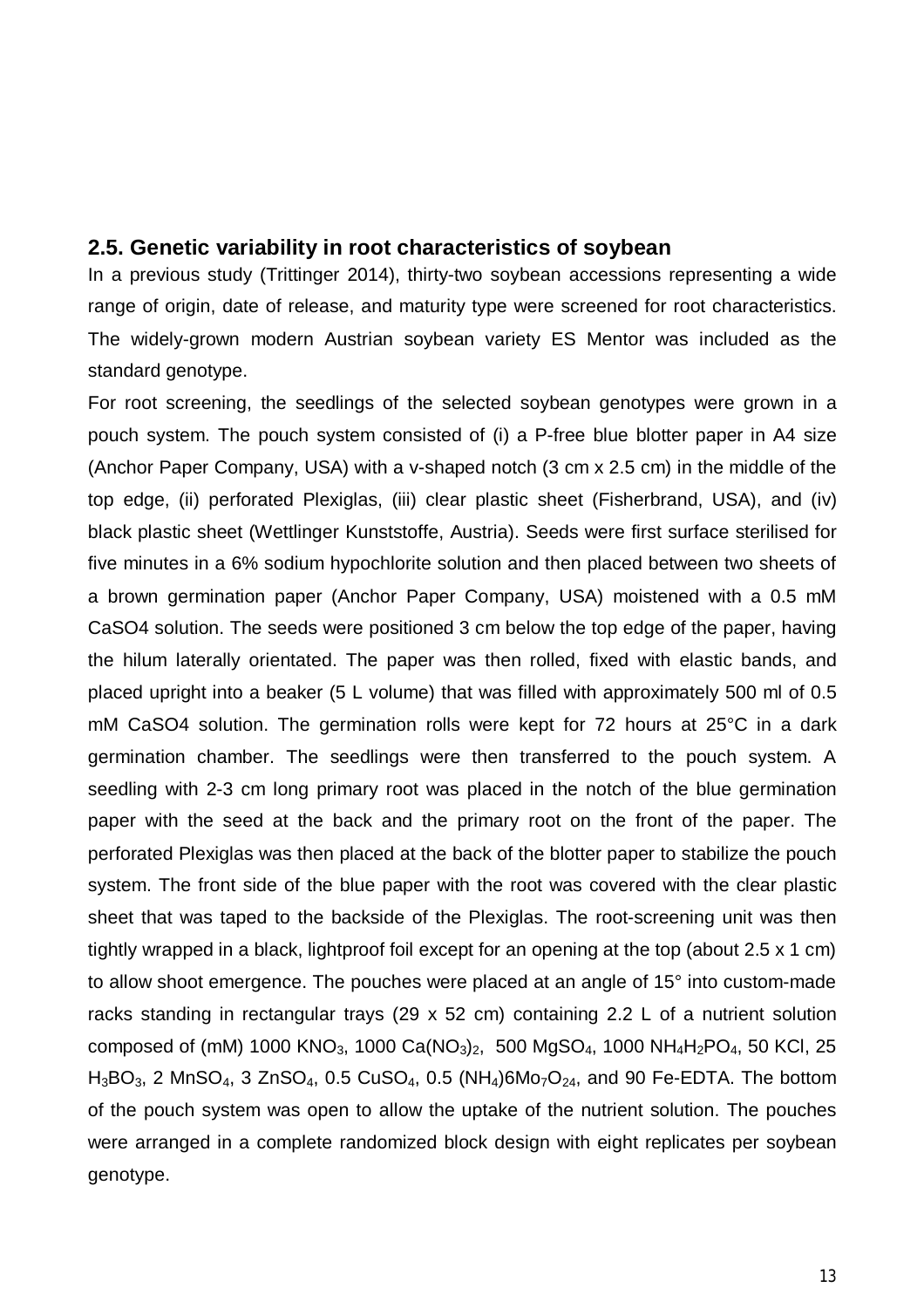The seedlings were grown for 11 days in a controlled-environment growth room with 14h photoperiod, 160 umoles photons  $m^2 s^1$  of photosynthetically active radiation, and at a constant temperature of 20 °C. Thereafter, the root systems of soybean seedlings were scanned with a flatbed scanner (CanoScan 5200F) at a resolution of 300 dpi.

The scanned root images were analyzed for morphological root traits using the WinRHIZO Pro software (Regent Instruments Inc., Quebec, Canada). In WinRHIZO Pro, the images were separated in an upper (A) and a lower (B) section (13 x 20 cm each) and root length and diameter were measured in each individual section. This facilitated the identification of genotypes with increased root growth and distribution in the A-Section, which corresponds to the topsoil layer. The growth angle of basal roots (BRGA) was measured at 3 cm distance from the seed relative to a vertical line passing through the stem base using specifically designed computer software. The total number of basal roots (BRNO) was also counted.

The root systems of 14-day old soybean seedlings grown in the pouches exhibited significant genotypic variation in the growth angle (BRGA) and number (BRNO), root length (RL), and root diameter (RD). The cluster analysis of these root traits indicated that the soybean genotypes formed five discrete groups (Fig. 3). The largest groups were Groups 2 and 4 consisting of eight and ten genotypes, respectively. Group 1 and 3 included four genotypes each. Soybean genotypes in Group 1 exhibited a BRGA similar to the overall genotypic mean but their BRNO, RL, and RD were all markedly greater than the genotypic means. Group 2 comprised genotypes expressing relatively shallower BRGA combined with below-average BRNO, RL, and RD. The root characteristics of genotypes in Groups 3 and 4 were similar to the overall average values except for BRNO. Group 5 included genotypes with relatively deep BRGA and low BRNO but with average root length and diameter characteristics.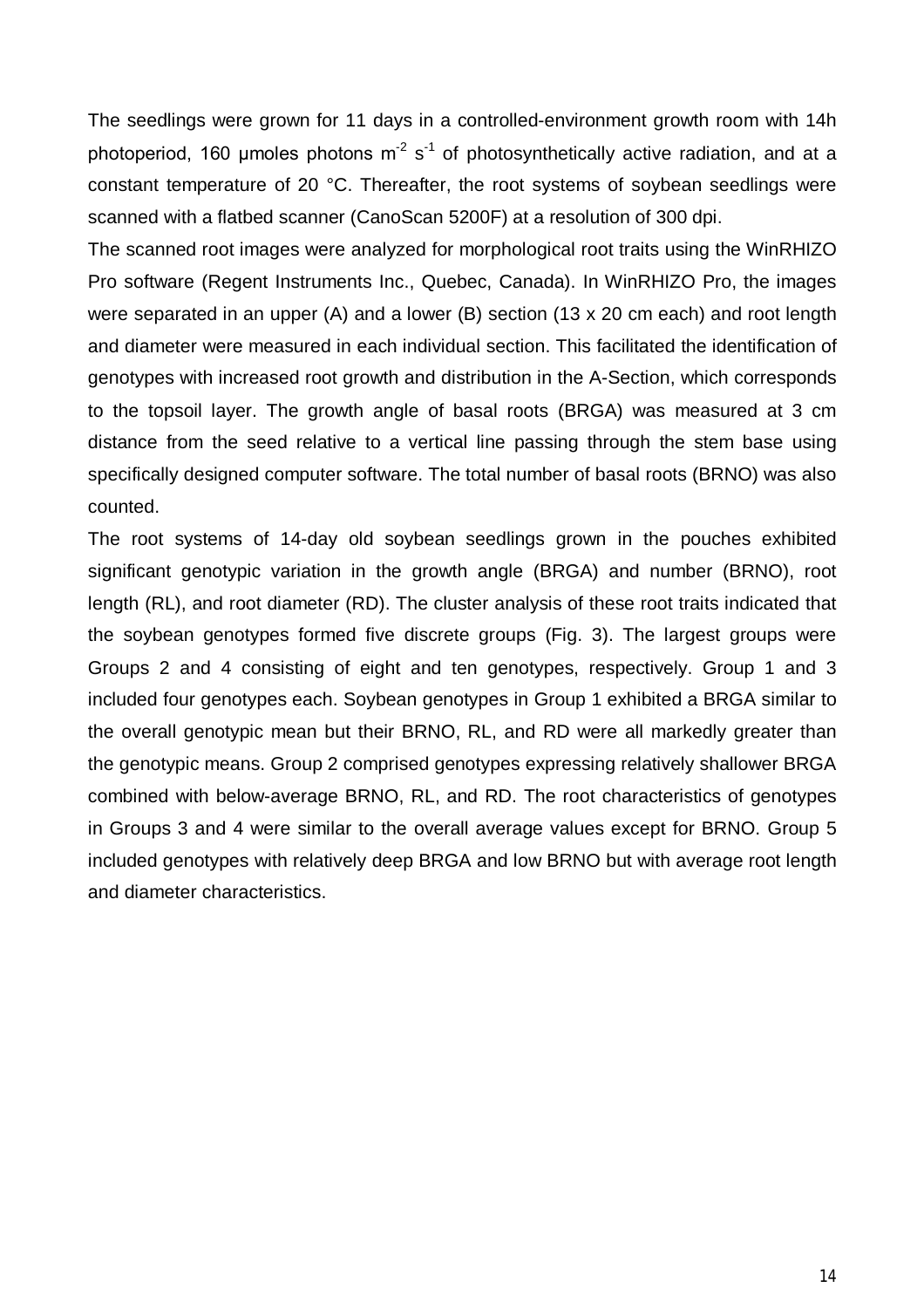

**Figure 2: Clustering of 32 soybean genotypes based on their basal root growth angle and number, root length, and root diameter in the pouch system experiment (Trittinger 2014). The horizontal line indicates the cut-off used to form the five groups.**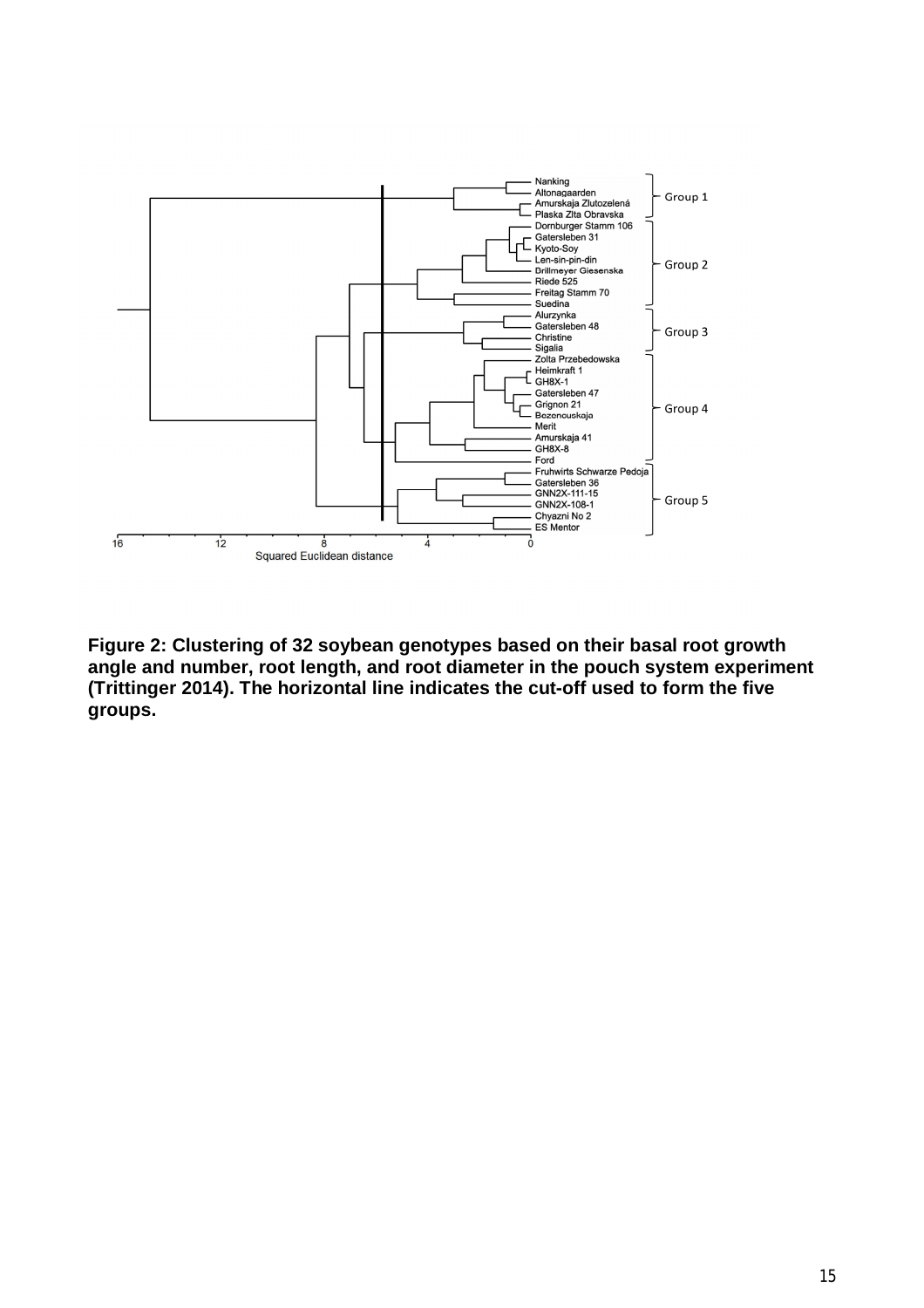## **3. Hypotheses and objectives**

The cluster analysis presented in Figure 2 suggests significant variation in root traits among the selected set of soybean genotypes. It can be hypothesized that genotypes belonging to the same group would exhibit similar P acquisition levels, while those from different groups would differ markedly in the acquisition of P. Thus, the objective of this study was to quantify the implications of variation in root traits for P acquisition and accumulation at whole-plant level in a subset of contrasting soybean genotypes.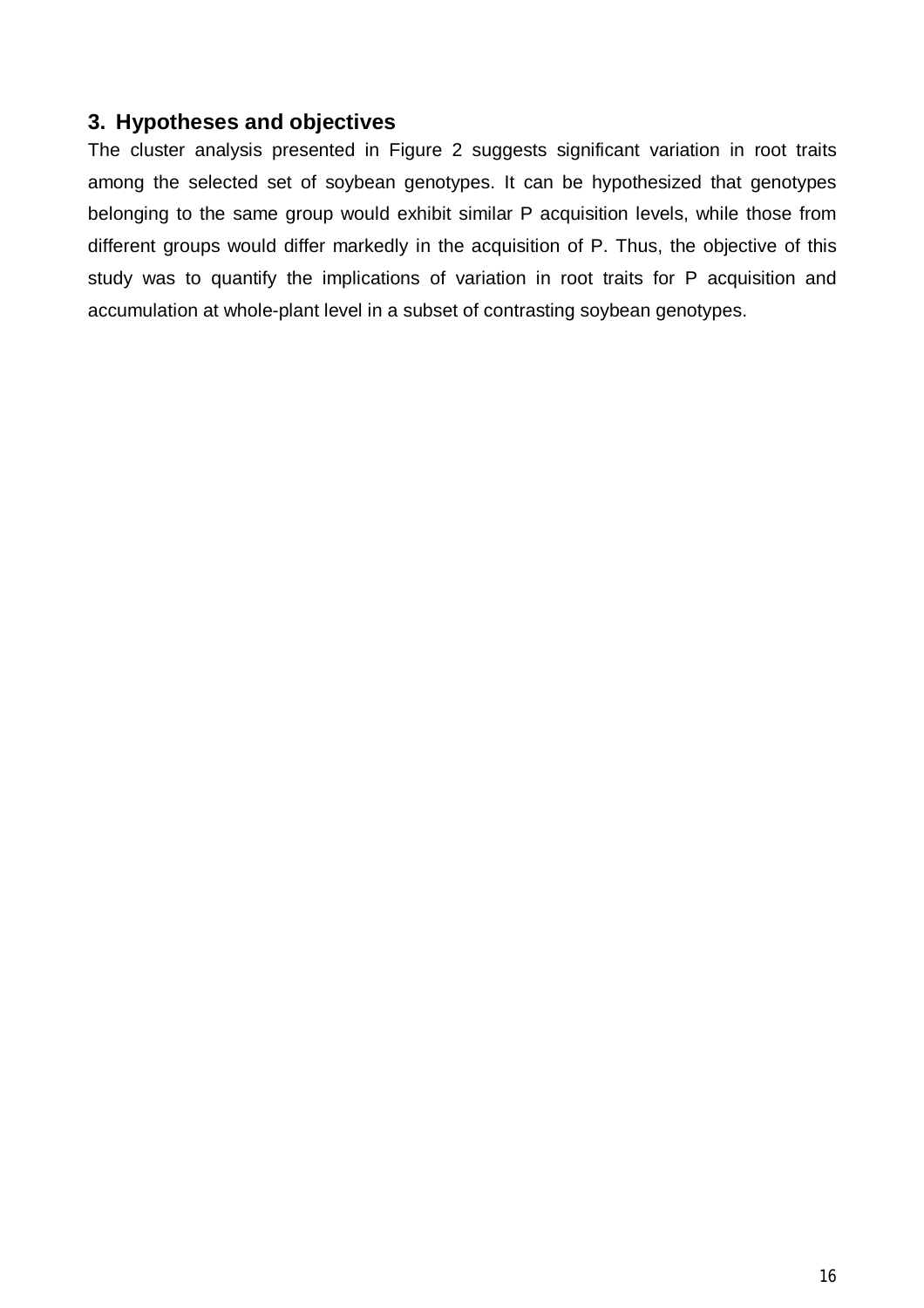#### **4. Materials and methods**

#### **4.1 Plant material and growth substrate**

A subset of five soybean genotypes contrasting in root traits was selected from the set screened by Trittinger (2014) to investigate the effects of observed root characteristics in the pouch system on P acquisition at whole-plant level. The selection was based on the cluster analysis of root traits and the seed availability of genotypes. The selected genotypes included ES Mentor, Chyazni No 2, Kyoto-Soy, Riede 525, and Amurskaja Zlutozelená. The standard variety ES Mentor (G1) and Chyazni No 2 (G2) had exhibited very similar root characteristics in the pouch system and were clustered together in Group 5 (Fig. 3). Similarly, Kyoto-Soy (G3) and Riede 525 (G4) were both clustered in Group 2. Amurskaja Zlutozelená (G5) was selected as the representative for Group 1. The reason for selecting two genotypes from the same group (Groups 2 and 5) was to test the hypothesis that genotypes with similar root characteristics, and hence clustering in the same group, would exhibit similarities in root growth and P uptake when they grew in soilfilled pots.

The experimental soil was collected from the top 25 cm surface of a well-fertilized field at the Experimental Farm of the University of Natural Resources and Life Sciences, Vienna, in Groß-Enzersdorf (48°12' N, 16°34' E, 153 m a.s.l.). The soil was classified as Chernozem with pH (CaCl2) 7.2, organic matter content of 2.4%, and a plant-available P content of 81.5 mg  $kg^{-1}$ , measured using the calcium-acetate-lactate (CAL)-method (Schüller 1969, ÖNORM L1087 2006). This soil CAL-P level is considered as sufficient for crop growth according to BMLFUW (2006).

The soil was sieved to  $<$  5 mm and mixed with quartz sand (1:1; m:m) to ensure adequate soil aeration and drainage. Given the high soil P content, a pre-experiment was conducted to create a low- and a high-P substrate. In order to do that, Compalox, a granulated activated aluminum-oxide (Al2O<sub>3</sub>) produced by Martinswerk, Bergheim, Germany, was added to the soil. Compalox has a very high affinity for P adsorption and can, therefore, be used to lower plant P-availability in a substrate. The substrate for the pre-experiment was composed of soil and sand in a 4:1 weight ratio. Compalox was added to pots containing 500 g of the soil: sand substrate in 7 different percentages (0%,1%,2%,4%,6%,10%,16%) and each treatment was replicated 3 times. A fleece was placed on the bottom of the pots and then a thick layer of sand as put at the bottom of the pot to facilitate drainage. The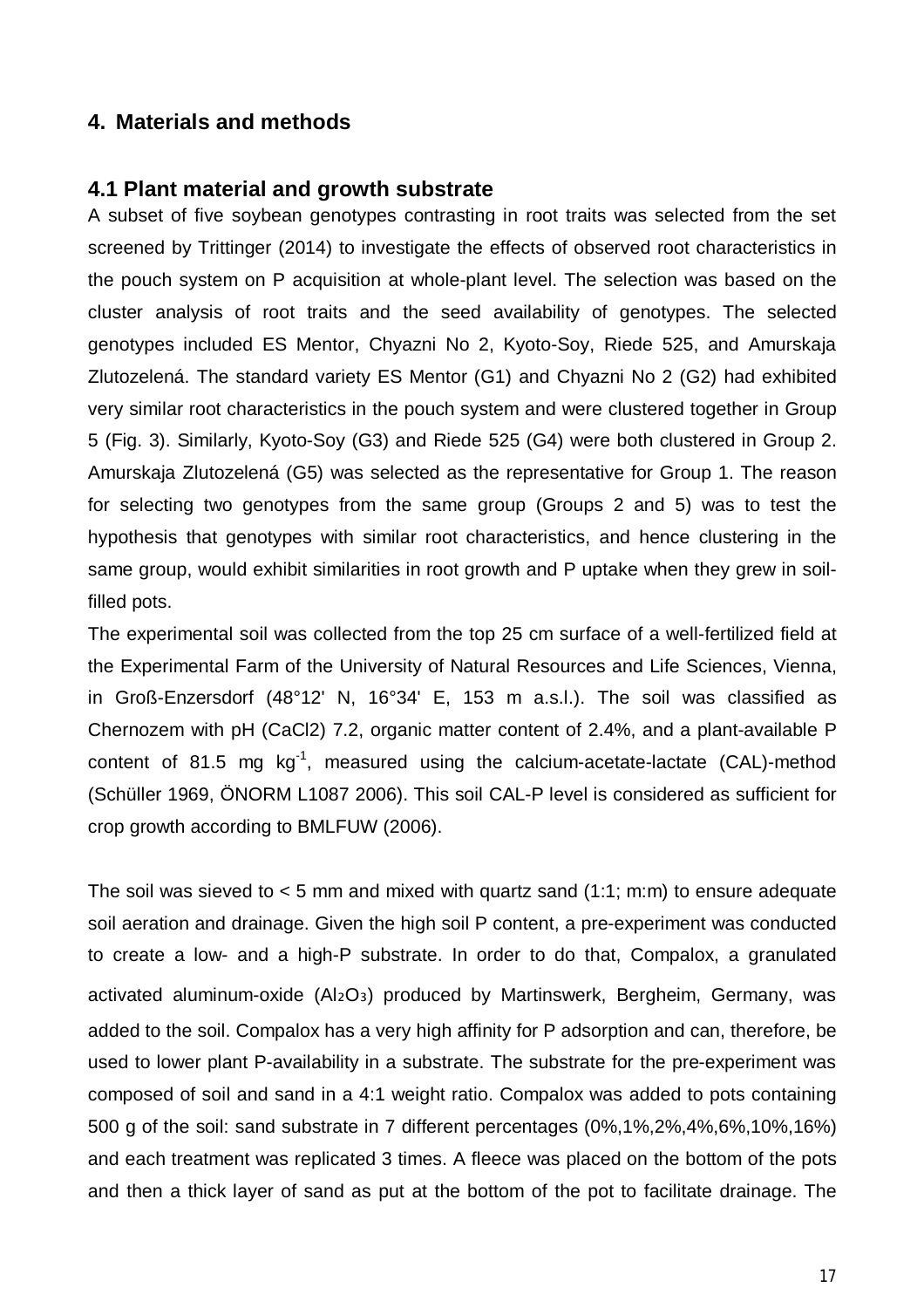pots were then filled with 500 g of the soil/sand/compalox mixture. The substrate was watered to complete saturation in order to activate the P aluminum-oxide adsorption. The pots were watered to soaking and then allowed to drain overnight. The average gravimetric soil water content was 21, 56% (field capacity). Soil samples were taken 4 days after watering for each pot. The samples were weighed, dried and weighed again to determine the gravimetric soil water content. The soil samples were then analyzed using the CAL methods to determine soil P content in each Compalox treatment.

The CAL (Calcium-Acetate-Lactate) extraction method (Schüller, 1969; Austrian-Standards-Institute, 1993) uses an extraction solution containing 70.6 mM calcium lactate, 50 mM calcium acetate and 0.3 M acetic acid (pH 4.1). All required lab-glass ware (beakers, measuring flasks, test tubes, plastic shaking bottles) were placed in a 5 % nitric acid bath overnight. After 100 ml extraction solution and 5 g of soil air-dried of each pot were shaken for 2 h into 250 ml plastic bottles in an overhead shaker, the suspension was filtrated through pleated filters. The extraction was done with one sample for every pot (3 replicates for 7 Compalox treatments). The filtered solutions were kept in a dark room and were further analyzed within the next 24 hours. Phosphorus concentrations in the filtrate were determined colorimetrically using the molybdate 1 method (blue method 1), where absorbance of the phosphomolybdate complex was measured with a Hitachi U- 200 Spectrophotometer at 660 nm. Calibration standards were prepared using CAL extraction solution in a range between 0.5 and 25 mg/l of P.

Figure XXX shows the relationship between Compalox content of the substrate and CAL-P. The results indicate that substrate-P content decreased markedly with increasing Compalox content. With 10% of Compalox the P content in the substrate was halved.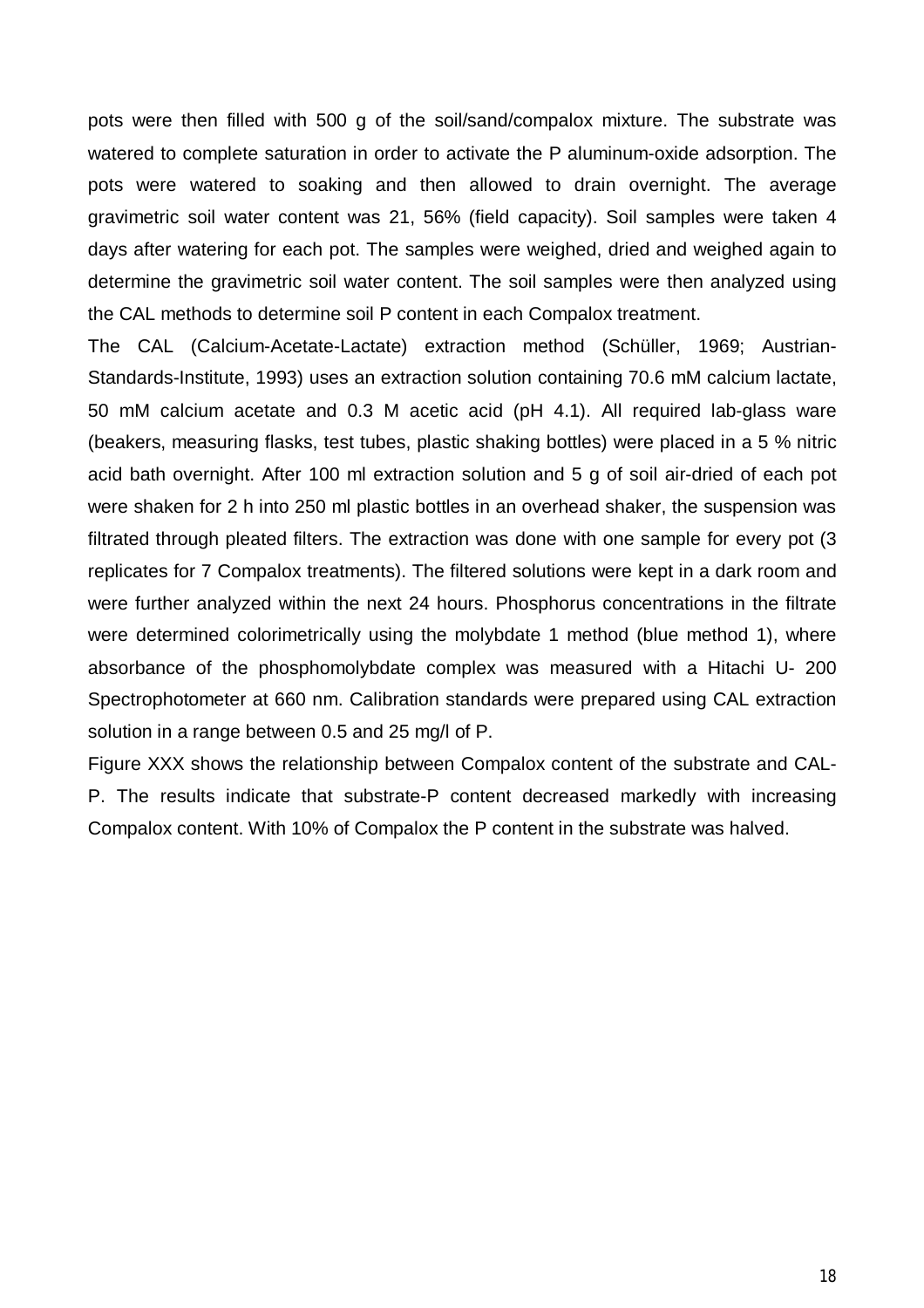

**Figure 3: Relationship between % Compalox and plant available phosphorus in a substrate with a 4:1 soil-sand ratio.** 

As Compalox was not available in sufficient quantity to create a P-level of about 40 mg kg<sup>-</sup> <sup>1</sup>, the soil-sand ratio was changed from 4:1 to 1:1. The new substrate was mixed with 4% Compalox and CAL-P was determined after 4 days. The P content was 47.9 mg/kg and it was slightly higher than in the previous experiment (39.0 mg kg-1) but generally with a medium low P availability in the soil mixture.



**Figure 4: Phosphorus content in a substrate with 4% of compalox and a soil sand ratio of 1:1.**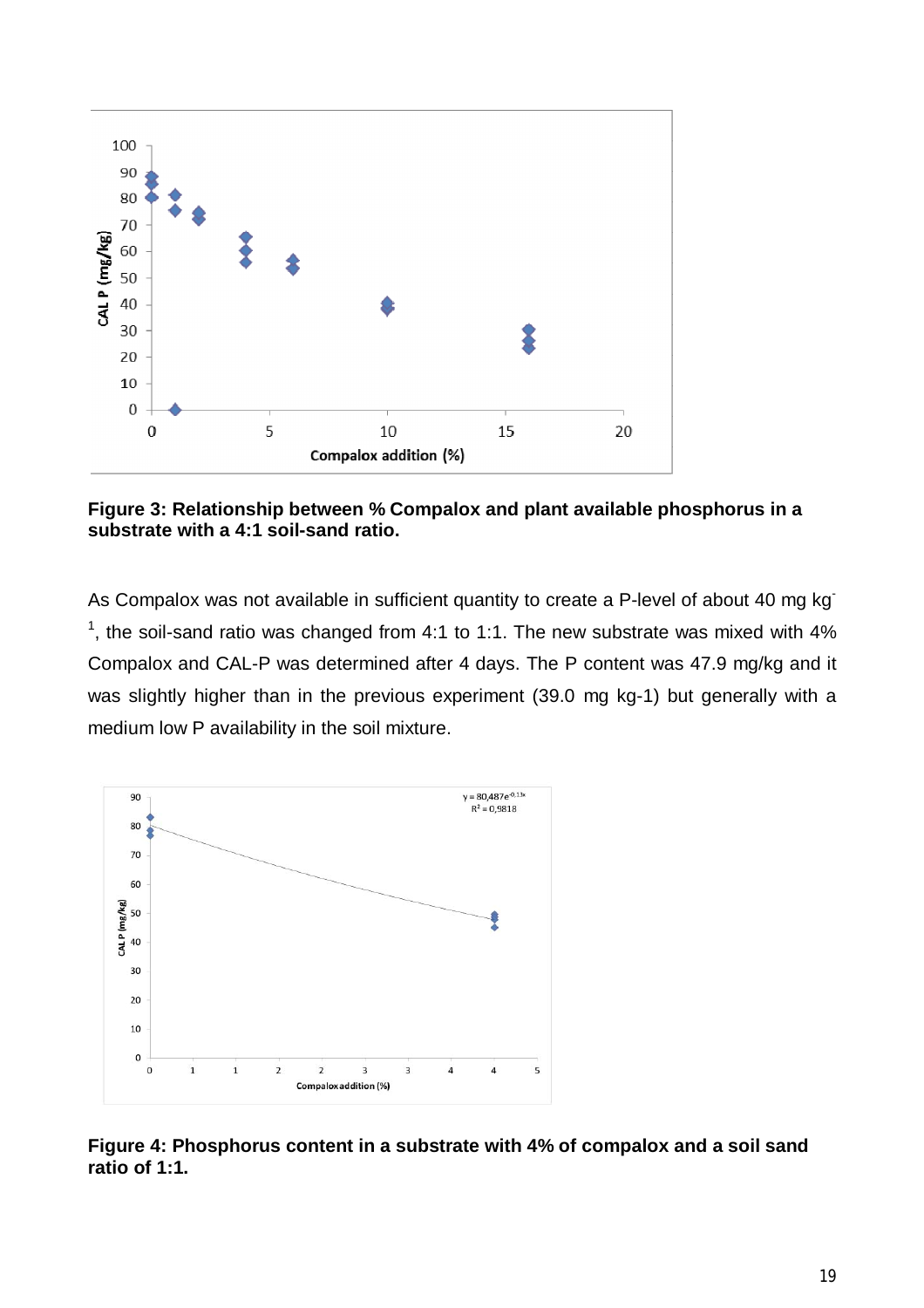Based on these results, for the low-P treatment (LP), the substrate was amended with 4 % Compalox to lower the CAL-P concentration to 47.9 mg  $kg^{-1}$ .

#### **4.2 Experimental setup**

Plants were grown in free-draining polyvinylchloride (PVC) columns (25 cm diameter, 40 cm deep). The columns were lined with plastic bags containing 20 kg of air-dried substrate. The substrate column was divided into three layers. The bottom substrate layer (SL-C) was 8 cm, while the middle (SL-B) and upper (SL-A) layers were each 15 cm thick. In both, the low- and the high-P treatments, SL-C and SL-B consisted of the COMPALOXcontaining, low-P substrate. In the low-P (LP) columns, SL-A consisted also of the low-P substrate, while COMPALOX-free soil-sand mixture was used for the SL-A in high-P (HP) columns. In this way, low and high P availability was realized in the columns, while the lower substrate layers were always low in available P. Plastic mesh discs (3 mm mesh size) were placed between the substrate layers to facilitate accurate root sampling from the individual layers at plant harvest. The columns were wrapped in an isolation layer (0.5 cm thick), which acted as a thermal insulation layer reducing the diurnal fluctuation in soil temperature.

Three soybean seeds were sown in each column at a depth of 3 cm and the soil was watered with deionized water to field capacity (equivalent to 4100 mL water or 21% gravimetric water content). Following emergence, seedlings were thinned to one per column. The PVC columns were kept well watered (i.e. above 70% field capacity) by regular weighing of a random subset of tubes to determine the quantity of water required to bring the soil water content to field capacity. The PVC tubes were arranged in a complete randomized block design with three replicates per genotype. The experiment was conducted at the Glasshouse of the UFT Campus of the University of Natural Resources and Life Sciences, Vienna, in Tulln, Austria (48°19' N, 16°3' E, 177 m a.s.l.) with a 14<sup>h</sup> photoperiod, 22/14 °C day/night temperature, and an average photosynthetic photon flux density of 380 μmol photons m-2 s-1 at pot level.

The fertilizer rates were calculated based on the mineral nutrient contents in the soil and the AGES fertilizers recommendation for soybean in Austria (BMLFUW 2006). The specific salts that were used for the fertilization of the substrate were ammonium nitrate  $(NH_4)$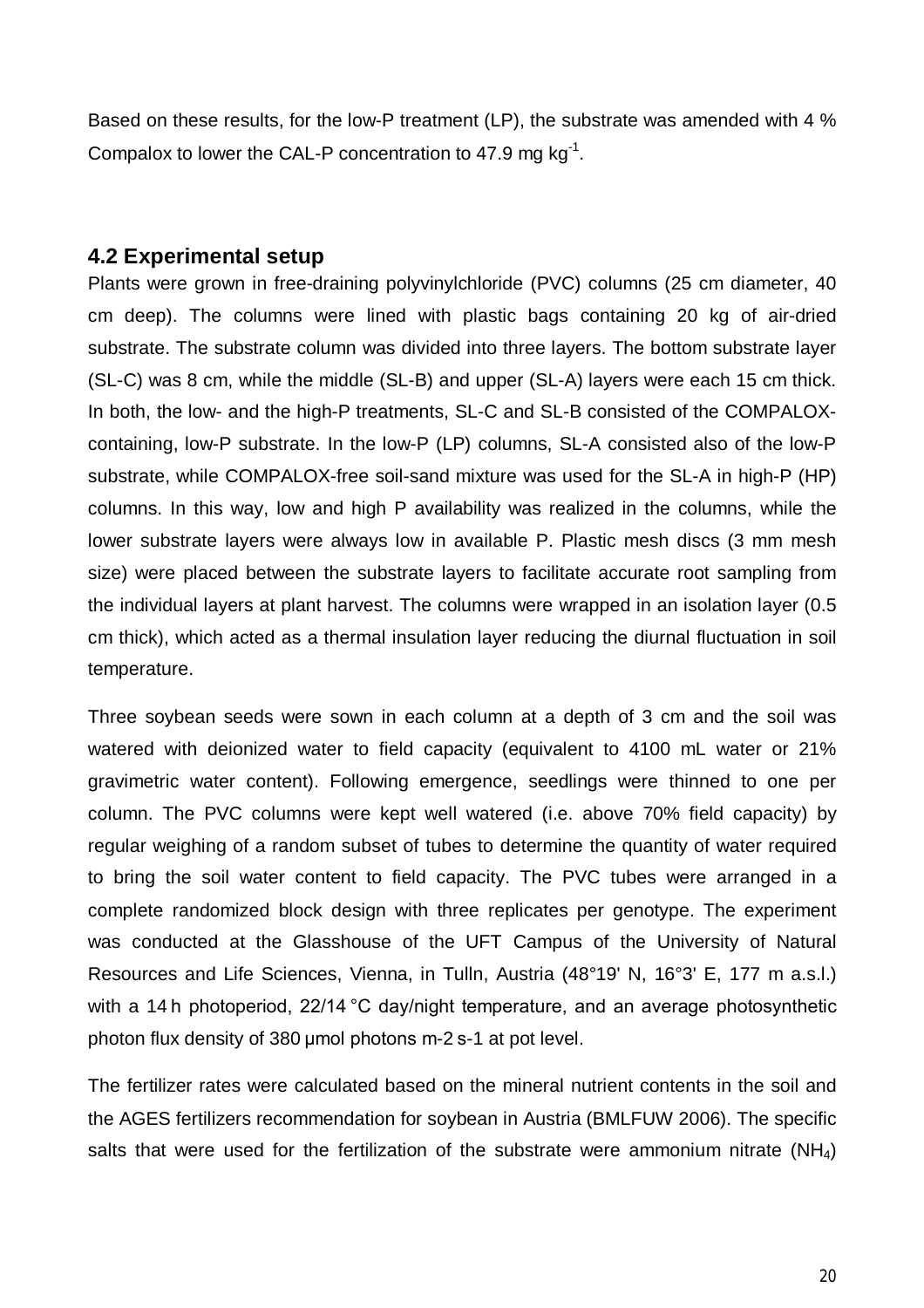(NO<sub>3</sub>), potassium, chloride (KCI) and ammonium dehydrogenate phosphate (NH<sub>4</sub>H<sub>2</sub>PO<sub>4</sub>) (Table 1).

|   | <b>AGES</b><br>$(kg*ha-1)$ | <b>AGES</b><br>$(mg^*kg^{-1})$<br>soil) | Salt used  | Salt<br><b>MW</b> | AtomW | Salt<br>nutrient% | Salt (mg*kg <sup>-1</sup><br>soil) |
|---|----------------------------|-----------------------------------------|------------|-------------------|-------|-------------------|------------------------------------|
|   | 60                         | 28.574                                  | $NH_4NO_3$ | 80.04             | 14.01 | 35.0%             | 81.623                             |
|   | 93.4                       | 24.907                                  | <b>KCI</b> | 74.55             | 39.1  | 52.45%            | 47.488                             |
| P | 28.4                       | 7.573                                   | NH4H2PO4   | 115.1             | 30.97 | 26.91%            | 28.146                             |

**Table 1: Conversion of AGES soybean supply into mg of salts per kg of soil in the pot** 

Depending on the quantity of soil and on the specific P treatment, 3 different soil-salts ratios were arranged. The first type of section was the top soil layer of the tubes under the HP treatment (SL-A); it was composed of 8 kg of substrate, without compalox and with the supply of all the 3 nutritional salts (N/P/K). It was the unique layer where phosphate was added and consequently with a high plant available concentration of P (80 mg/kg). The second type of section was the subsoil of the same treatment (HP).

 It was composed of the 2 layers below (SL-B and SL-C), with an overall weight of 12 kg with compalox and with just nitrogen and potassium supply. The LP treatment was characterized by the presence of Compalox in the entire soil mix of the pot (20 kg), fertilized only with N and K in all the 3 layers. The P availability in the subsoil of the HP treatment and in the LP treatment was the same. All fertilizer salts were dissolved in deionized water and adequate volumes of the stock solutions, equivalent to the individual fertilizer rates calculated for each soil layer, were added to small pots containing 500 g of the substrate mix. Following 3 days of drying at room temperature, the soil in each pot was thoroughly mixed with the remaining substrate mix for the soil layer to ensure uniform nutrient distribution and availability. For the high-P treatment (HP), the soil-sand mixture was fertilized with 7.6 mg P kg<sup>- 1</sup>soil (as NH4H2PO4) to counteract the dilution of the soil by the sand. This fertilization maintained the P concentration at 80.5 mg CAL-P kg-1 soil. All columns received 47.5 mg kg-1 KCl (equivalent to 93.4 kg K ha-1) and an equivalent of 120 kg ha-1 N (81.6 mg NH4NO3 kg-1 soil) to suppress nodulation. The fertilizer rates were calculated based on the mineral nutrient contents in the soil and the fertilizers recommendation for soybean in Austria (BMLFUW 2006).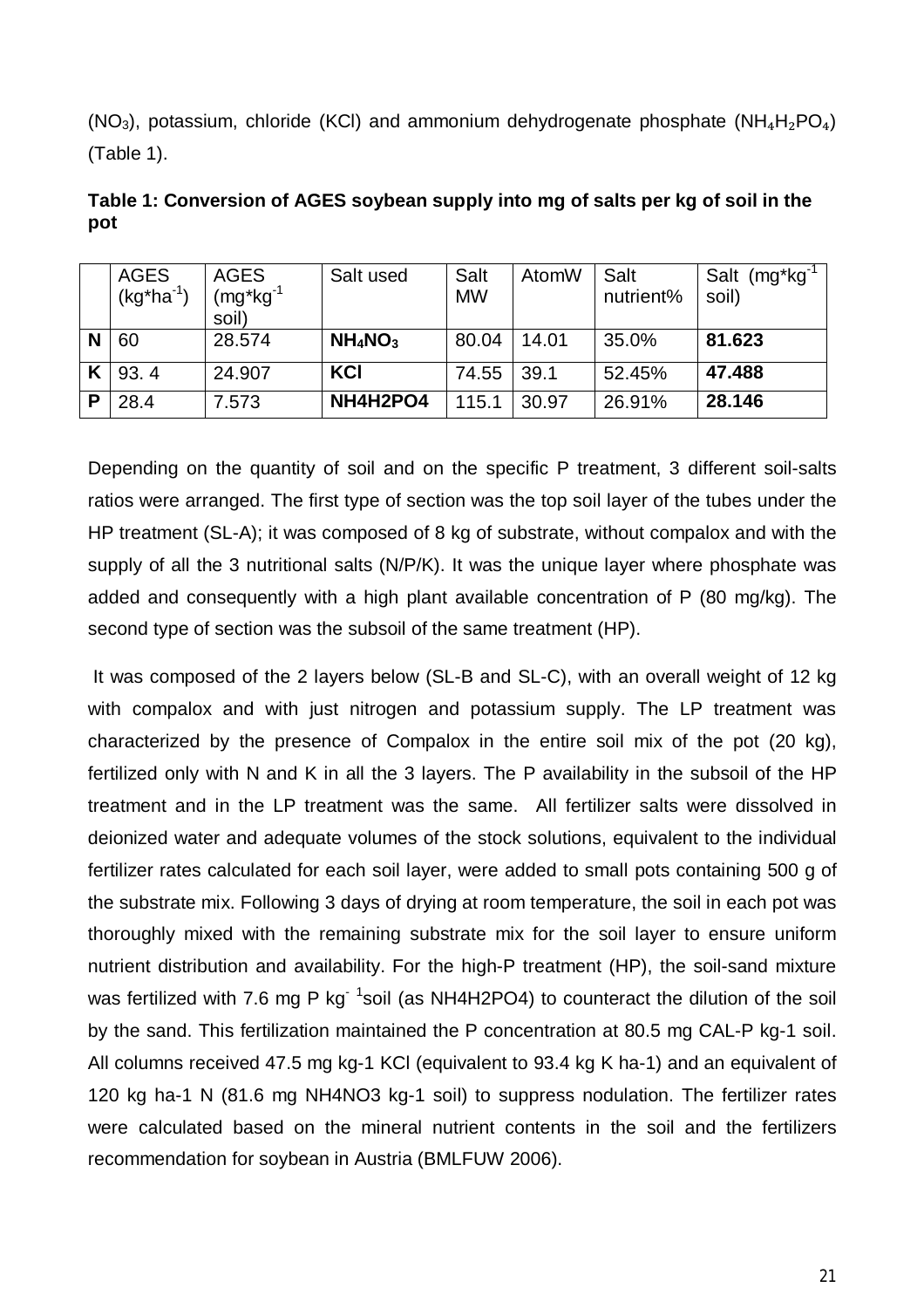## **4.3 Data collection**

The phenological development of soybean was monitored weekly from emergence to harvest using the BBCH code. At 64 days after sowing (DAS), plant shoots were harvested and dissected into leaves and stems. The dry weight (oven-drying at 65°C for 72 h) of shoot organs was determined for each plant. After plant harvesting, the soil columns were extracted, pulling the plastic bags, and they were cut and separated at the sites of the plastic mesh discs. The soil cylinders were divided into three parts and the top two soil layers (8kg; 8kg) were kept in a cold room to preserve the root tissues until the root washing. After that the roots were separated by the substrate washing it's with water. A metal sieve with 2 mm mesh size was used. The roots collected from each soil layer were stored in a 20% ethanol solution at 4 °C until they were processed.

The total number of basal roots per plant (all roots emerged from the hypocotyl) was determined in the root samples from SL-A. Morphological root traits were measured using a computer-driven scanner and the WinRHIZO software (Regent Instruments Inc., Quebec, Canada). Root dry weight in each soil layer was also determined similar to shoot organs.

For measuring tissue P concentration, plant samples were oven dried (60˚C) and grinded. In each flask with plant material, 10ml of an acid mix composed of HNO3, H2SO4, and HClO4 was added. The day after, the flasks were undergone under 2 specific fusion processes. Subsequently, ortho-phosphate-ions (PO43-) content was analyzed through the Yellow-Method (Ammoniumvanadat-Molybdat-Methode). In acid condition, the H3PO4 ions form the yellow ammoniumphosphorvanadomolybdat-complex, resulting in a yellowish coloration of the solutions.

A spectrophotometer with a wavelength of 436 nm was used to measure the P content of each sample. P standards solutions from 0 ppm to 30 ppm were prepared and measured during the analysis. Varian spectrophotometer was used for that measurement..

## **4.4 Statistical analysis**

Analysis of variance was carried out using the GLM (General Linear Model) procedure of the SAS statistical package (SAS Institute Inc. 1991). Significant differences in the mean values were determined by Tukey test at a significance level of 0.05. A cluster analysis was conducted to identify discrete groups of genotypes with similar root architectural and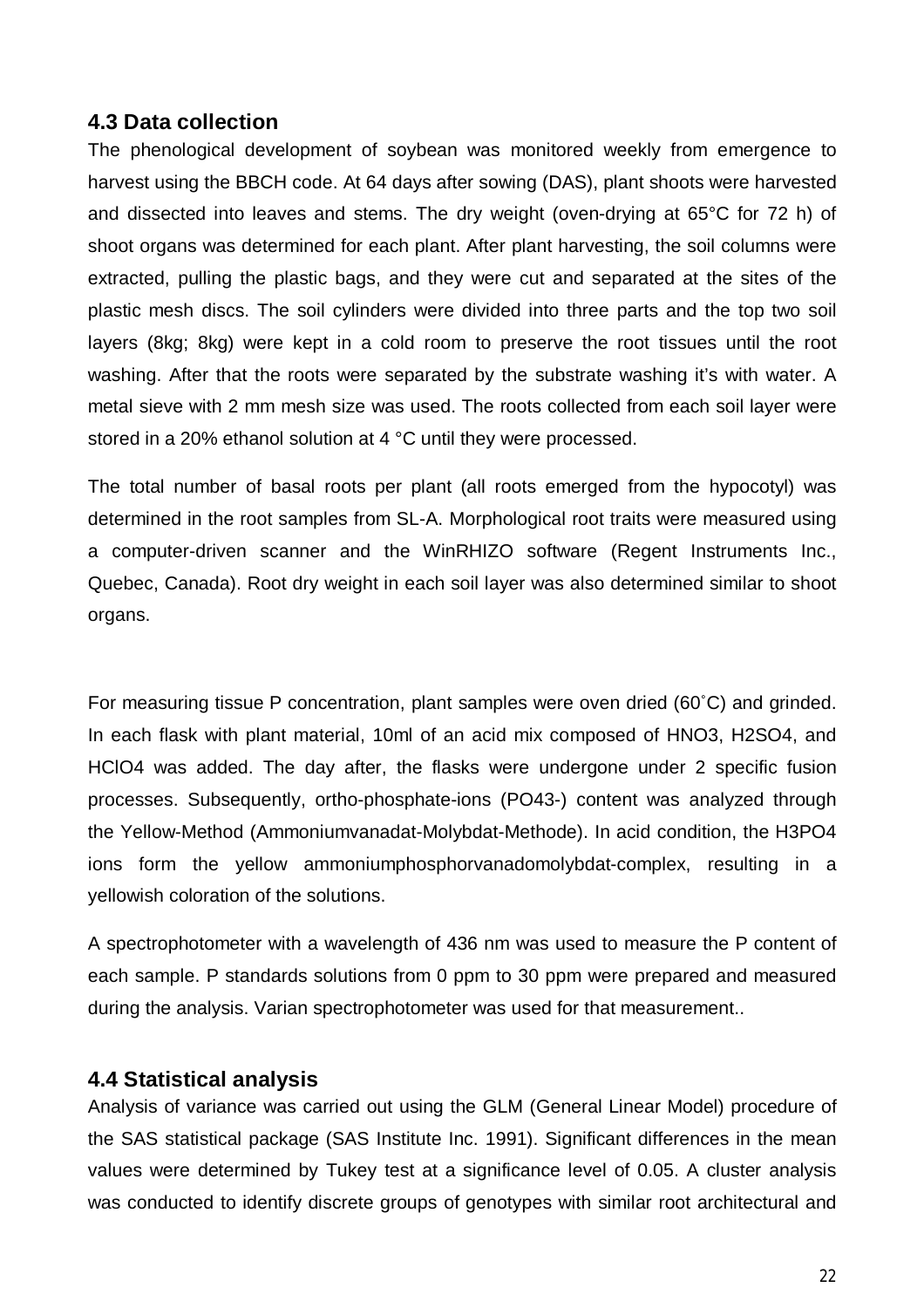morphological characteristics. Clustering was performed in SAS statistical package (SAS Institute Inc. 1991) using Ward's hierarchical approach based on minimum variance linking method with Euclidean distance as the similarity measure (Hartigan 1975). Prior to cluster analysis, the root data were standardized by subtracting the values for each genotype from the overall mean and then dividing by the standard deviation.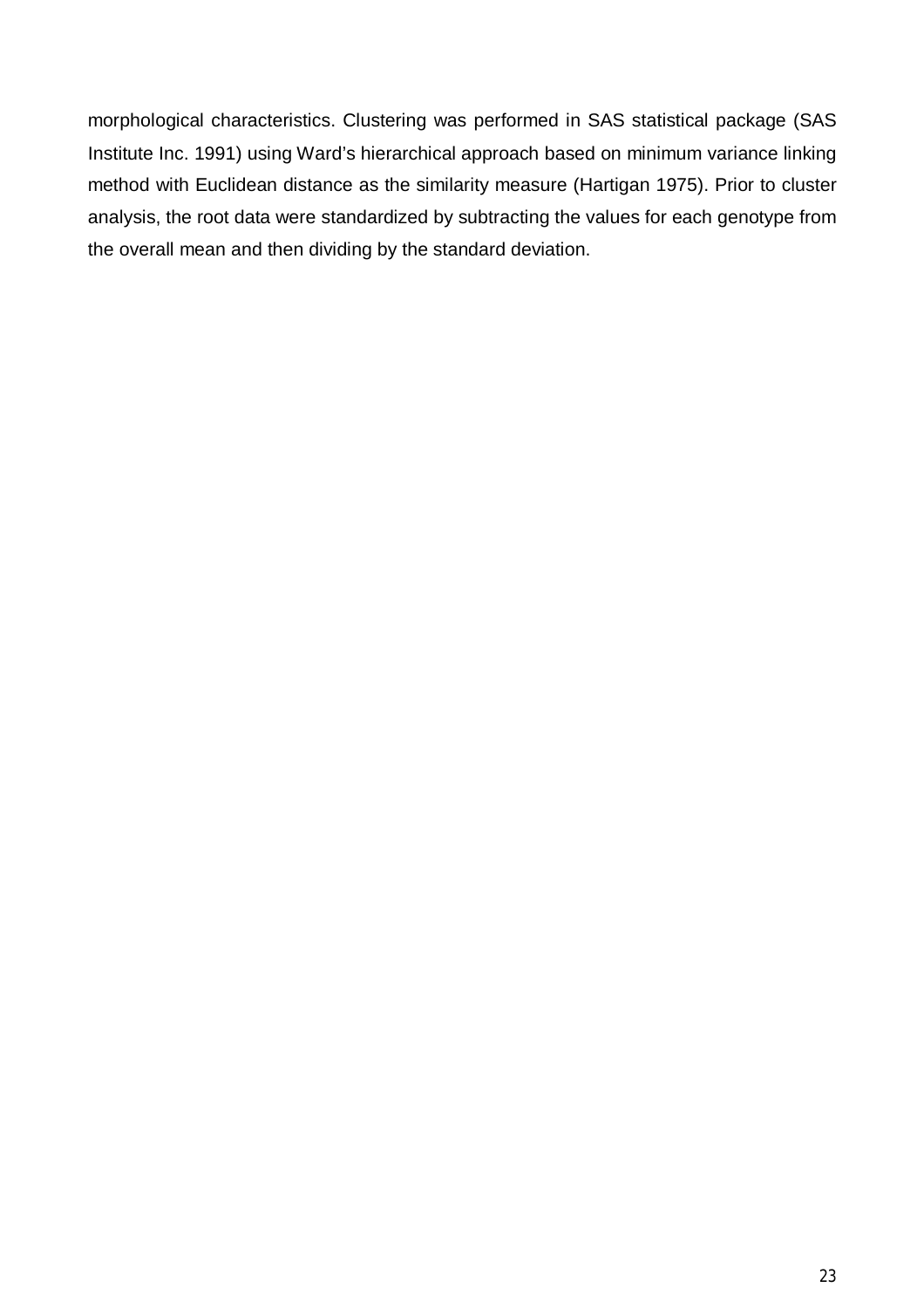#### **5. Results**

Plants were harvested 64 days after sowing, at the flowering- early pod stage (69-70 according to the BBCH scale; Munger et al. 1997). There wasn´t significant difference at developmental stage between genotypes.

#### *Root dry matter (RDM)*

As shown in Table 2, there were significant differences in root dry matter content between the two treatments. The aluminum oxide Compalox decreased the P availability in the low P treatment, causing a biomass variation within same genotypes. The root dry matter content in the HP treatment exhibited significant higher values in biomass for all genotypes, while plants grown in a low P substrate had a lower root dry matter weight, compared with the same cultivated in a Compalox free pot and with an optimal nutrient content. G4 had the greatest weight for RDM in the HP treatment but not at low P condition where G1 showed the highest value.

#### *Root: shoot ratio (RS-R)*

The root shoot ratio expresses the carbon partitioning between root and shoot. Instead of RDM, there were not such relevant variations for RS-R between the two treatments**.** Plants with low available P in the topsoil had a higher root: shoot dry weight ratio (11%). Genotype 1 had the highest RS-R (0.159  $\pm$  0.009) of the cluster groups and on the other hand G2 was the genotype that spent the lowest investments in the development of the underground system.

## *Specific root length (SRL)*

Results for the specific root length (SRL, m root  $g^{-1}$  dry mass) showed that genotype 4 and 5 have the highest values for SRL (92.53  $\pm$  2.42 and 87.64  $\pm$  2.16), but without significant variation at P treatment x Gen level. G4 was the greatest genotype for the root length under low P condition and its values were significant higher than the control plant G1 (69.28  $\pm$  1.82). Genotype 3 had the shortest SRL of the group. Although it was not statistically relevant G1 and G4 were the most uniform genotypes for root length, finding 54% of their total root length in the toplayer.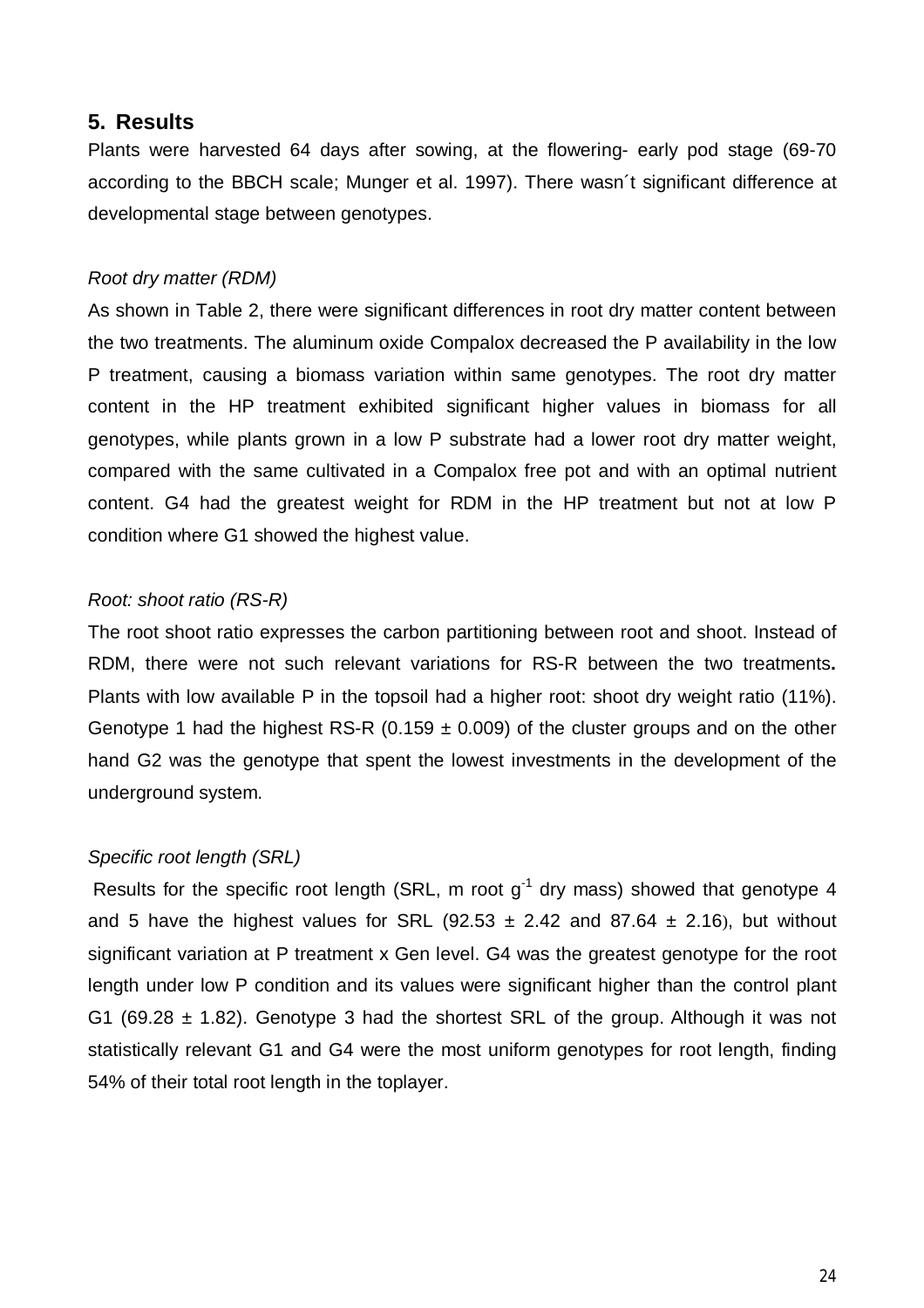#### *Basal root number (BRNO)*

 The basal roots were counted after the root washing process. The soil-free roots that emerged from the hypocotyl axis were still fixed at the whole root system of the first layer during counting, without mixing up others different segments with the original basal roots. Basal and adventitious roots were counted together without distinction, because the root diameter differences between these root classes were not easily visible. The basal roots number varied differently in the 2 treatments. On average, genotypes had 25.30 and 22.47 root axes from the hypocotyl in high P and low P treatments. In the low P treatment the BRNO was lower and less vigorous. The variation of basal root number was also significantly influenced by genotype. G4 produced the highest number of BRNO (30.33  $\pm$ 1.20), while G5 showed in HP 23.50  $\pm$  0.50 basal roots. At genotype level G5 seemed to have a slightly higher basal root number in the LP. G2 had the less vigorous root system with the lowest number of basal roots in both treatments.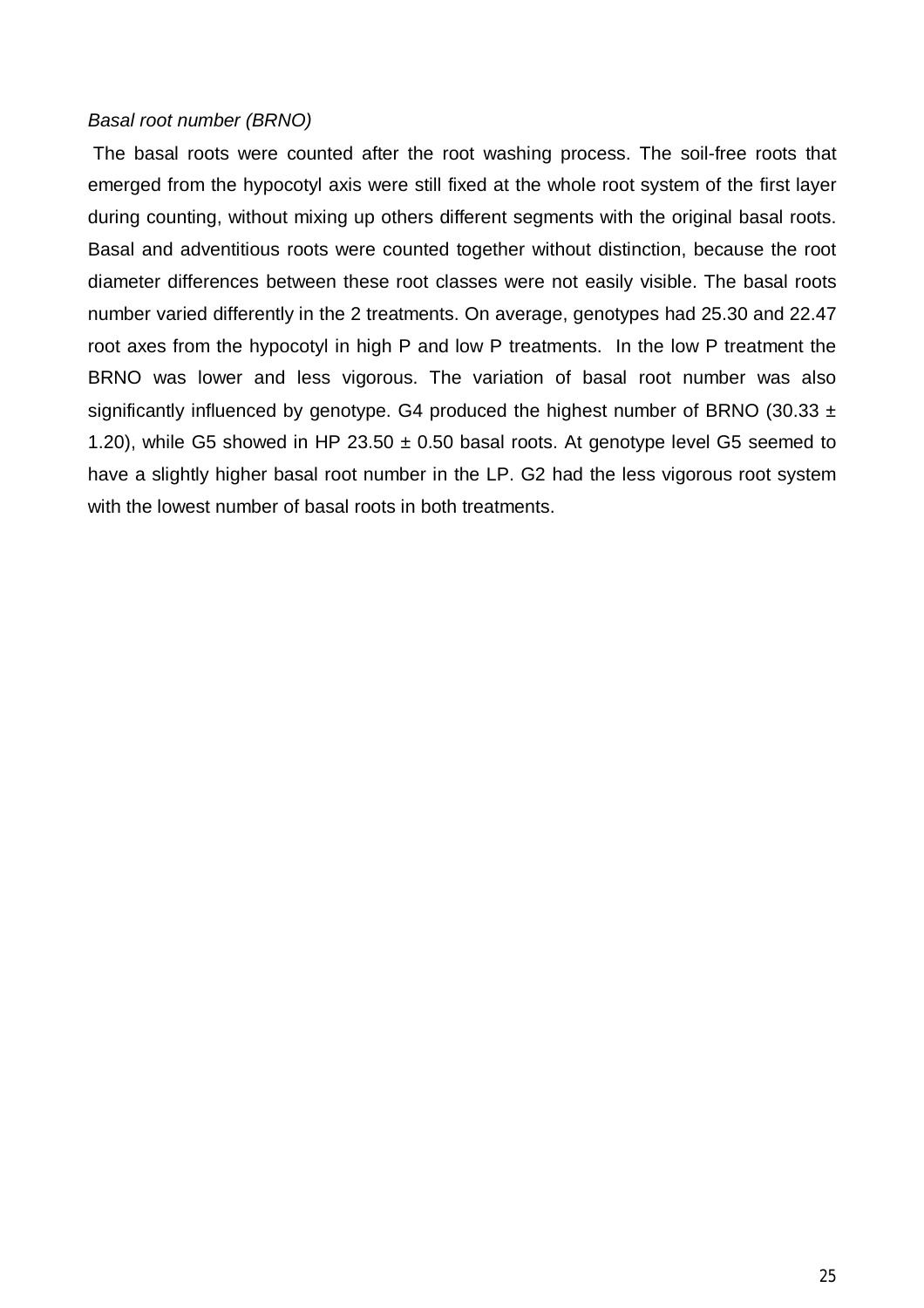| Genotype            | RDM(q)                 |                                             |      | RS-R      |       |                                                       | SRL $(m g^{-1})$ |           |                                                                                       | <b>BRNO</b> |           |      |
|---------------------|------------------------|---------------------------------------------|------|-----------|-------|-------------------------------------------------------|------------------|-----------|---------------------------------------------------------------------------------------|-------------|-----------|------|
|                     | HP                     | <b>LP</b>                                   | Mean | <b>HP</b> | LP    | Mean                                                  | <b>HP</b>        | <b>LP</b> | Mean                                                                                  | <b>HP</b>   | <b>LP</b> | Mean |
| G <sub>1</sub>      |                        | 1.86 $\frac{1.15}{9}$ 1.15 $\frac{a}{1.51}$ |      | 0.142     | 0.175 | 0.159a                                                | 68.69            | 69.86     | 69.28 c 28.67 $\frac{a}{b}$ 24.33 a 26.50                                             |             |           |      |
| G <sub>2</sub>      | 0.76 $b$ 0.49 $b$ 0.62 |                                             |      | 0.086     | 0.088 | 0.087 d 86.42                                         |                  | 72.43     | 79.42 $\frac{b}{c}$ 19.00 c 18.00 c 18.50                                             |             |           |      |
| G <sub>3</sub>      | 0.68 $b$ 0.49 $b$ 0.58 |                                             |      | 0.087     | 0.109 | $0.098 \begin{matrix} 0 & 79.95 & 71.50 \end{matrix}$ |                  |           | 75.72 c 25.00 $\frac{a}{b}$ 21.33 b 23.17                                             |             |           |      |
| G4                  |                        | 2.33 a 1.02 $\frac{a}{b}$ 1.67              |      | 0.132     | 0.130 | 0.131 b                                               | 96.01            | 89.05     | 92.53 a 30.33 a 23.67 $\frac{a}{b}$ 27.00                                             |             |           |      |
| G <sub>5</sub>      |                        | 1.56 $\frac{a}{b}$ 0.79 $\frac{a}{b}$ 1.17  |      | 0.112     | 0.117 |                                                       |                  |           | 0.115 $\frac{b}{c}$ 87.55 87.73 87.64 $\frac{a}{b}$ 23.50 $\frac{b}{c}$ 25.00 a 24.25 |             |           |      |
| Mean                | 1.44                   | 0.78                                        |      | 0.112     | 0.124 |                                                       | 83.72            | 78.11     |                                                                                       | 25.30       | 22.47     |      |
| Sources of variance |                        |                                             |      |           |       |                                                       |                  |           |                                                                                       |             |           |      |
| P_level             | $***$                  |                                             |      | $\star$   |       |                                                       | $***$            |           |                                                                                       | $***$       |           |      |
| Gen                 | $***$                  |                                             |      | $***$     |       |                                                       | $\star$          |           |                                                                                       | $***$       |           |      |
| P_Level<br>Gen      | $X_{**}$               |                                             |      | <b>Ns</b> |       |                                                       | ns               |           |                                                                                       | $***$       |           |      |

**Table 2 Root dry matter (RDM), root shoot weight ratio (RS-R), basal root number (BRNO), and specific root length (SRL) of soybean genotypes grown at high (HP) and low (LP) soil phosphorus levels.** 

\*\*\*, \*\* and \* indicate significance at the 0.1% (P=0.001), 1% (P=0.01) and 5% (P=0.05) level; ns: nonsignificant; Different letters indicate significant differences at the 5% probability level (Tukey's Test) between genotypes in each column.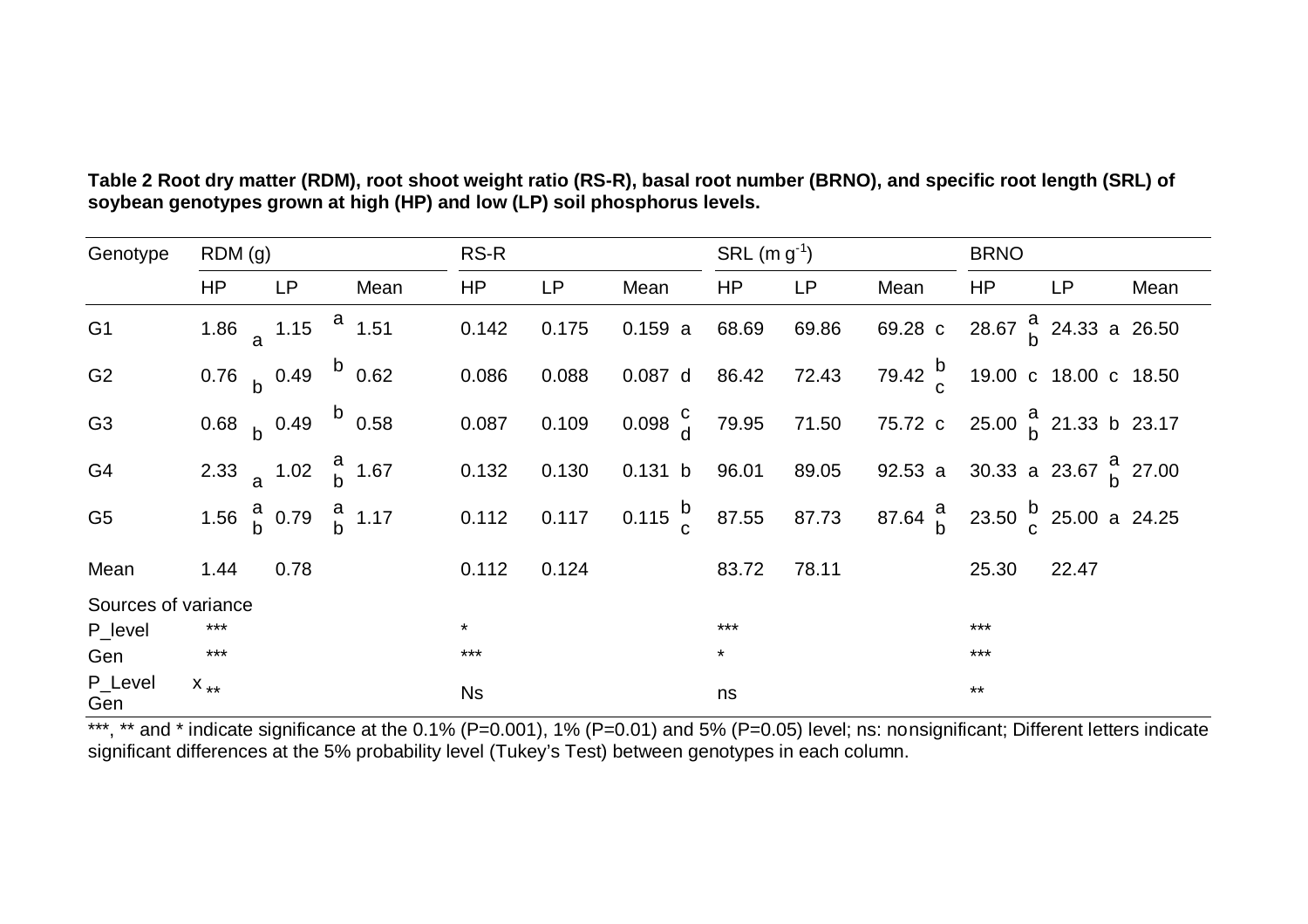#### *Total plant dry matter content (PDM)*

As shown in Table 3, the total plant dry matter content was significantly influenced by the different treatments and there were relevant variations in the results between genotypes. At treatment x genotype level there was no significance. The young small pods were weighted together with stem for dry matter content. The HP treatment had an average PDM content of 13.76 g. On the other hand, the low phosphorus condition decreased the whole plant dry weight by 48%, on average respectively. Although it was not significant, G4 had an increase of 22% in PDM compared with the control plant G1. It was the genotype with the greatest PDM (g plant/1) in both treatments. G2 and G3 have the lowest biomass accumulation. G5 had on average similar values in plant dry matter content with the standard cultivar G1.

#### *Phosphorus concentration in leaves (L-Pcon %)*

The young small pods were analysed together with stem for P analysis. Results in Table 3 showed significant differences in phosphorus concentration in leaves tissues at treatment level.No significant difference was observed between P level and genotypes. A higher P availability had relevant effects on P concentration in the leaves tissues. G5 has the highest P concentration in leaves (0.344  $\pm$  0.010); G1 and G4 are similar although the control had a slightly higher concentration than G4. Genotype 2 and genotype 3 had the lowest L-P con.%, below the total average.

#### *Phosphorus concentration in stems (S-Pcon%)*

 G5 also showed, like in the L-Pcon% the highest P concentration in the stem tissue (S-Pcon,  $0.409 \pm 0.030$ , while G4 was the genotype with the lowest S-Pcon (0.284  $\pm$  0.023). The control, G2 and G3 had similar values around average.

#### *Phosphorus concentration in roots (R-Pcon%)*

Phosphorus concentration in roots was significantly different under P supply level and within genotypes. The P concentrations of the root tissue (R-Pcon in %) were lower than those in the leaves and stem tissues. In the high P treatment, the R-Pcon of G4 (0.174  $\pm$ 0.008) was significantly higher than the standard cultivar (G1) and G3 (Table 3). G5 was the genotype with the highest R-Pcon  $(0.132 \pm 0.004)$  under LP condition.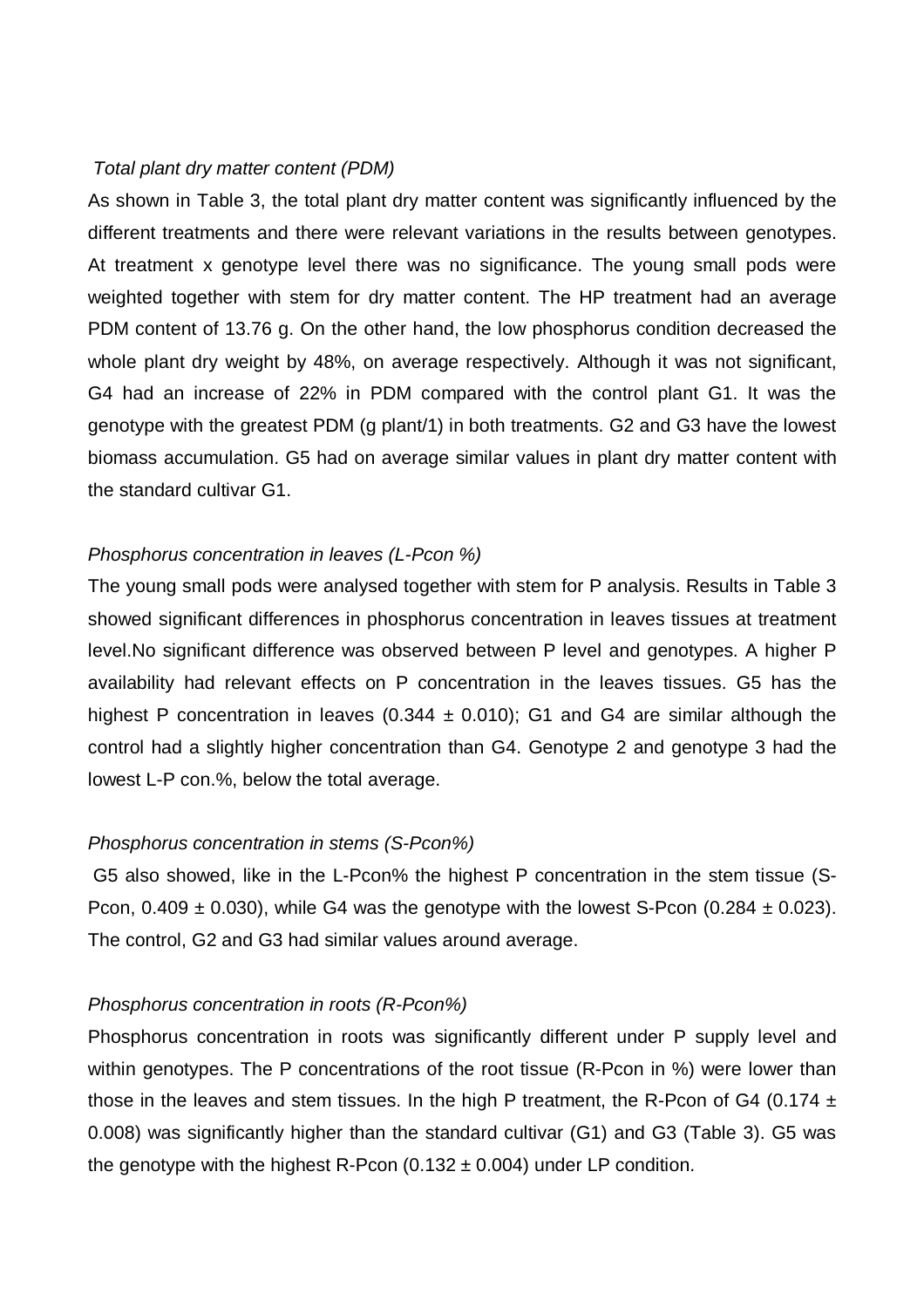| Genotype            | PDM(g)      |      |          | $L$ -Pcon $(%)$ |           | $S- Pcon (% )$          |       |       | $R$ -Pcon $(%)$                                                        |       |                                                                                       |      |
|---------------------|-------------|------|----------|-----------------|-----------|-------------------------|-------|-------|------------------------------------------------------------------------|-------|---------------------------------------------------------------------------------------|------|
|                     | HP          | LP   | Mean     | HP              | <b>LP</b> | Mean                    | HP    | LP    | Mean                                                                   | HP    | LP                                                                                    | Mean |
| G <sub>1</sub>      | $14.9$<br>6 | 7.73 | 11.35 ab | 0.303           | 0.284     | $0.294$ $^{\circ}$      | 0.381 | 0.306 | a<br>0.344 b                                                           |       | 0.125 $^{\text{b}}$ 0.112 $^{\text{b}}$ 0.118                                         |      |
| G <sub>2</sub>      | 9.58        | 6.00 | 7.79 b   | 0.235           | 0.185     | $0.210$ $^{\sf d}$      | 0.367 | 0.357 | $0.362$ <sup>a</sup>                                                   |       | $\begin{array}{c} a \\ 0.145 \text{ b} \quad 0.109 \text{ b} \quad 0.127 \end{array}$ |      |
| G <sub>3</sub>      | 8.73        | 5.30 | 7.02 b   | 0.244           | 0.240     | 0.242c                  | 0.390 | 0.395 | 0.393a                                                                 |       | 0.137 b 0.107 b 0.122                                                                 |      |
| G4                  | 19.9<br>7   | 9.04 | 14.50 a  | 0.296           | 0.282     | $0.289$ $^{\mathrm{b}}$ | 0.326 | 0.242 | $0.284$ $\overline{b}$ 0.174 $\overline{a}$ 0.118 $\overline{b}$ 0.146 |       |                                                                                       |      |
| G <sub>5</sub>      | 15.5<br>6   | 7.51 | 11.54 ab | 0.357           | 0.332     | $0.344$ <sup>a</sup>    | 0.460 | 0.358 | a<br>0.409 <sup>a</sup> 0.151 b 0.132 <sup>a</sup> 0.142               |       |                                                                                       |      |
| Mean                | 13.7<br>6   | 7.12 |          | 0.287           | 0.265     |                         | 0.385 | 0.331 |                                                                        | 0.146 | 0.115                                                                                 |      |
| Sources of variance |             |      |          |                 |           |                         |       |       |                                                                        |       |                                                                                       |      |
| P_level             | $***$       |      |          | $***$           |           |                         | $***$ |       |                                                                        | $***$ |                                                                                       |      |
| Gen                 | $***$       |      |          | $***$           |           |                         | $***$ |       |                                                                        | $***$ |                                                                                       |      |
| P_Level<br>Gen      | $x_{Ns}$    |      |          | <b>Ns</b>       |           |                         | ns    |       |                                                                        | $***$ |                                                                                       |      |

**Table 3 Total plant dry matter (PDM), phosphorus concentration in leaf (L-Pcon), stem (S-Pcon), and roots (R-Pcon) of soybean plants grown at high (HP) and low (LP) soil phosphorus levels.** 

\*\*\*, \*\* and \* indicate significance at the 0.1% (P=0.001), 1% (P=0.01) and 5% (P=0.05) level; ns: nonsignificant; Different letters indicate significant differences at the 5% probability level (Tukey's Test) between genotypes in each column.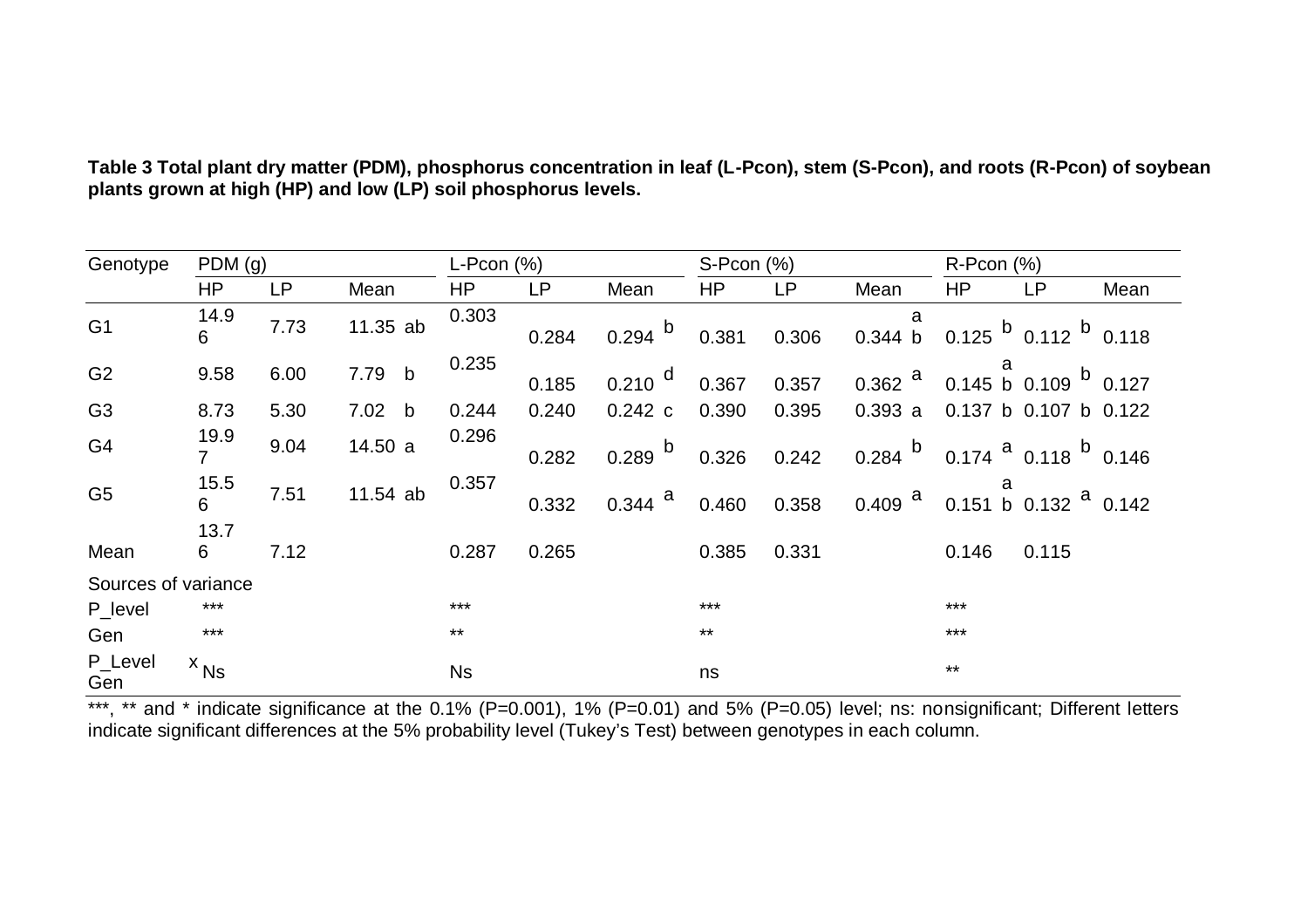#### *Total root length (RL-T)*

The total root length (RL-T, m plant<sup>-1</sup>) showed in the results significant differences at treatment level, within genotypes and in the interaction between P level and genotype. G4 has the highest total root length among all genotypes in both P supply conditions. Its RL-T (222.35 m plant<sup>-1)</sup> was much higher than the control genotype G1 (Fig.6). It had precisely 42.9% more total root length compared with the standard cultivar ES Mentor (G1). G4 showed the highest root length under high P. The differences in total root length between genotypes were kept similar at graphical position in both treatments, but with a substantial decrease of length by 51% for the low phosphorus treatment. G4 was also in the low P supply condition the best genotype with the greatest and substantially highest RL-T. Only the differences between G4 and G2 and G4 and G3 were statistically significant. The different phosphorus supply, in the growth substrate, didn't t influence significantly the vertical development of root length in the soil column. However the genotypic effect was relevant. G1 and G4 showed a more homogeneous root length distribution between the different soil layers with 54% of their total root length distributed in the topsoil (SL-A). G5 exhibited a slightly higher portion of the total root length in the toplayer (SL-A), about 62% of its total root system. G2 and G3 showed significantly more root length in the topsoil, about 67%, with a more heterogeneous vertical distribution of RL-T in the soil column.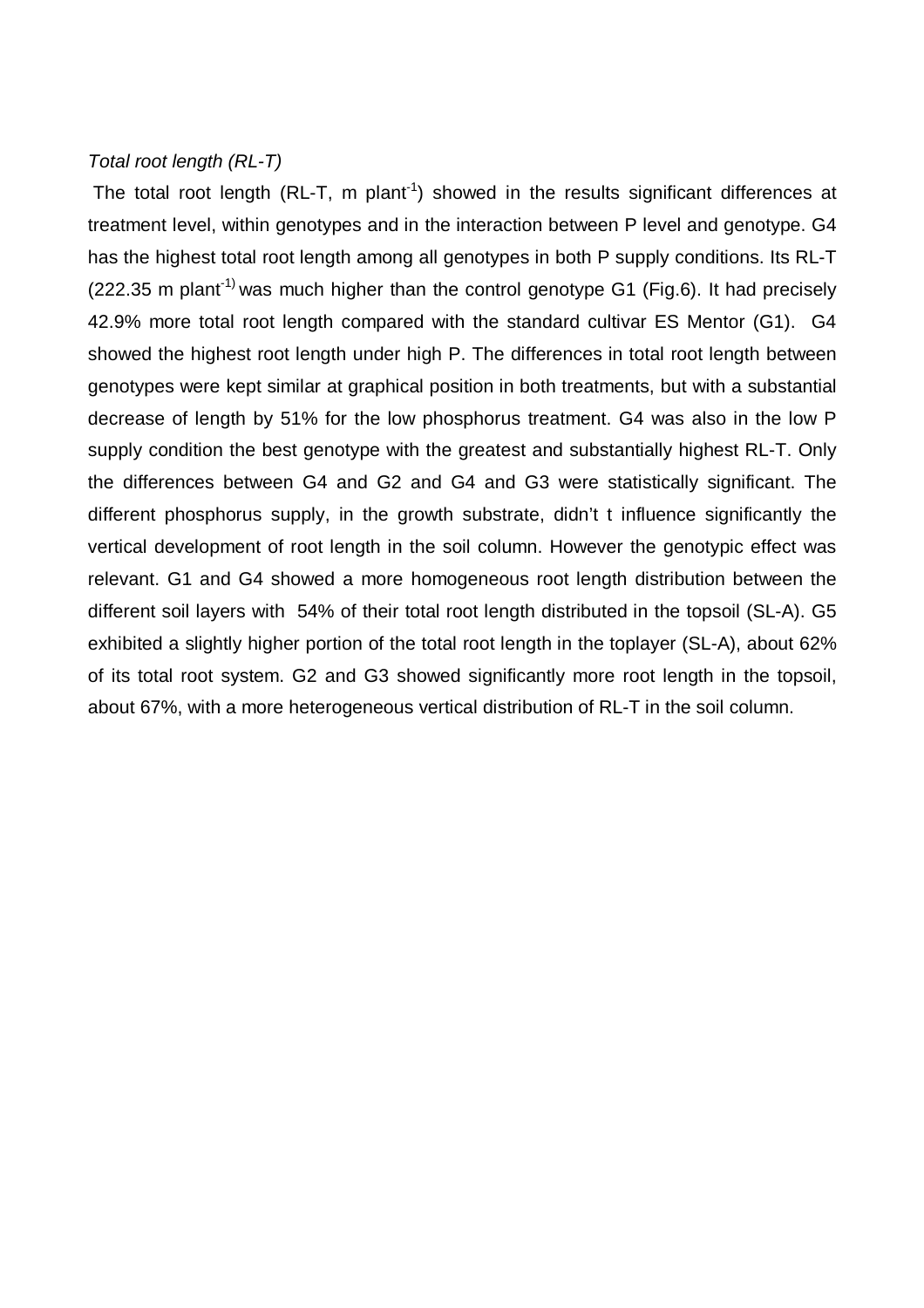

**Figure 5: Total root length (RL-T) of soybean genotypes grown in the layered pot experiment. G1, G2, G3, G4, G5 represent soybean genotypes ES Mentor, Chyazni No 2, Kyoto-Soy, Riede 525, and Amurskaja Zlutozelená, respectively. HP and LP denote high and low soil P levels. Values are the means of three replicates ± standard error. Bars within a P treatment with the same letter are not significantly different (p=0.05).** 

#### *Root diameter*

 As depicted in Figure 7, the fraction of root length in the topsoil is related with different root diameter classes, from the thinnest RDC1 (<0.2mm) to the thicker class RDC6 (1.0- 1.5 mm) under both HP and LP treatments. Just 0.28% in the fraction of total root length of all genotypes was included in the root diameter class 1.5-4.0 mm. The amount of this small portion corresponded to 0.20 m of the total root length of all genotypes, without relevant differences among them. The average root diameter of all plants ranged from 0.371 to 0.480 mm and was significantly influenced by phosphorus supply in the substrate and soybean genotype. In the high P treatment the root diameter was 0.429 mm and in low phosphorus condition the average root diameter grew by 7%. For all genotypes, the majority of the average root length, around 50%, was defined in the root diameter class RDC2  $(0.2 - 0.4$  mm), for both treatments. The root diameter class RDC6  $(1.0 - 1.5$  mm) involved just the 1.3% of the total fraction. Genotype 4 showed thinner roots compared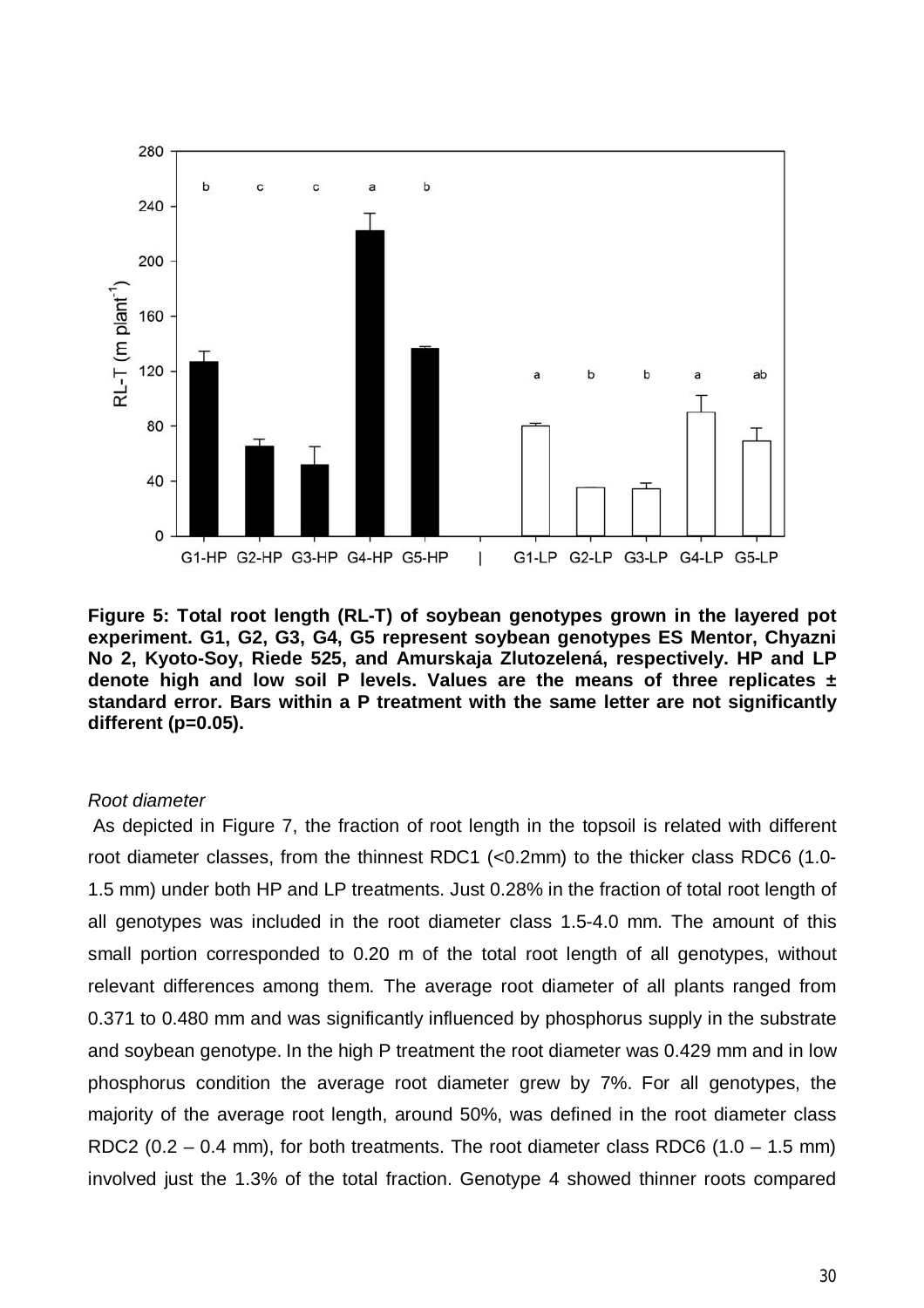with the others genotypes. The most relevant root diameter class of G4 was RDC1 with 31.9% of the fraction in the HP treatment and 24.5% for the LP. It was significantly thinner in relation to the others genotypes. In the topsoil layer (SL-A), the root diameter of G4 was relevantly lower than that of the others genotypes, under both high (0.375  $\pm$  0.007 mm) and low P treatment (0.413  $\pm$  0.006 mm). In the second layer (SL-B), below the topsoil, there were not significant differences in root diameter compared to the upper layer, at P condition and genotype level. In the second one, G4 was again the genotype with the thinnest root diameter.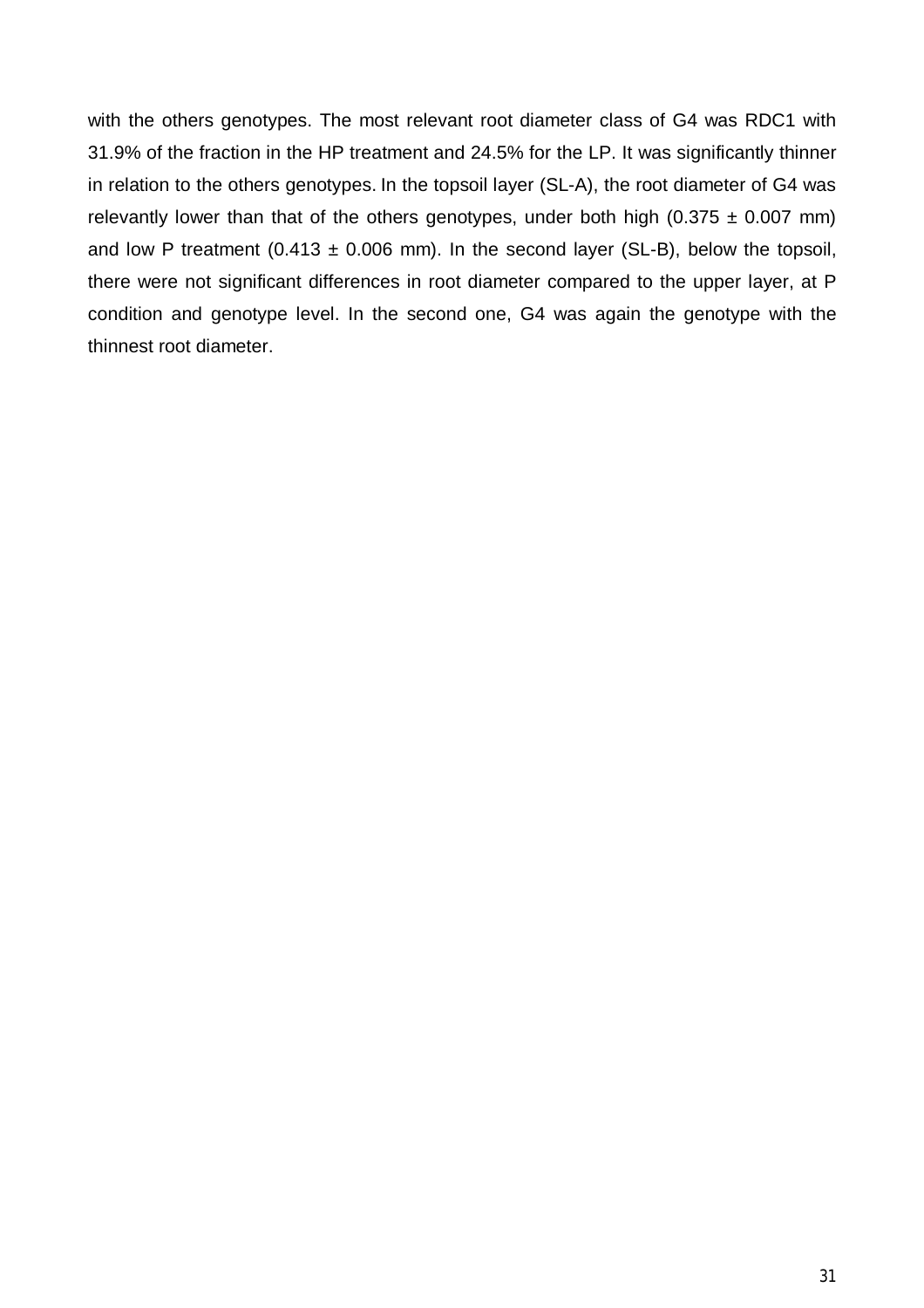

**Figure 6: Fraction of root length of soybean plants in individual root diameter classes (RDC). RDC1 to RDC6 indicate root diameters of <0.2, 0.2-0.4, 0.4-0.6, 0.6- 0.8, 0.8-1.0, and 1.0-1.5 mm, respectively. G1, G2, G3, G4, G5 represent soybean genotypes ES Mentor, Chyazni No 2, Kyoto-Soy, Riede 525, and Amurskaja Zlutozelená, respectively. HP and LP denote high and low soil P levels. Values are the means of three replicates ± standard error. Bars within a diameter class with the same letter are not significantly different (p=0.05).**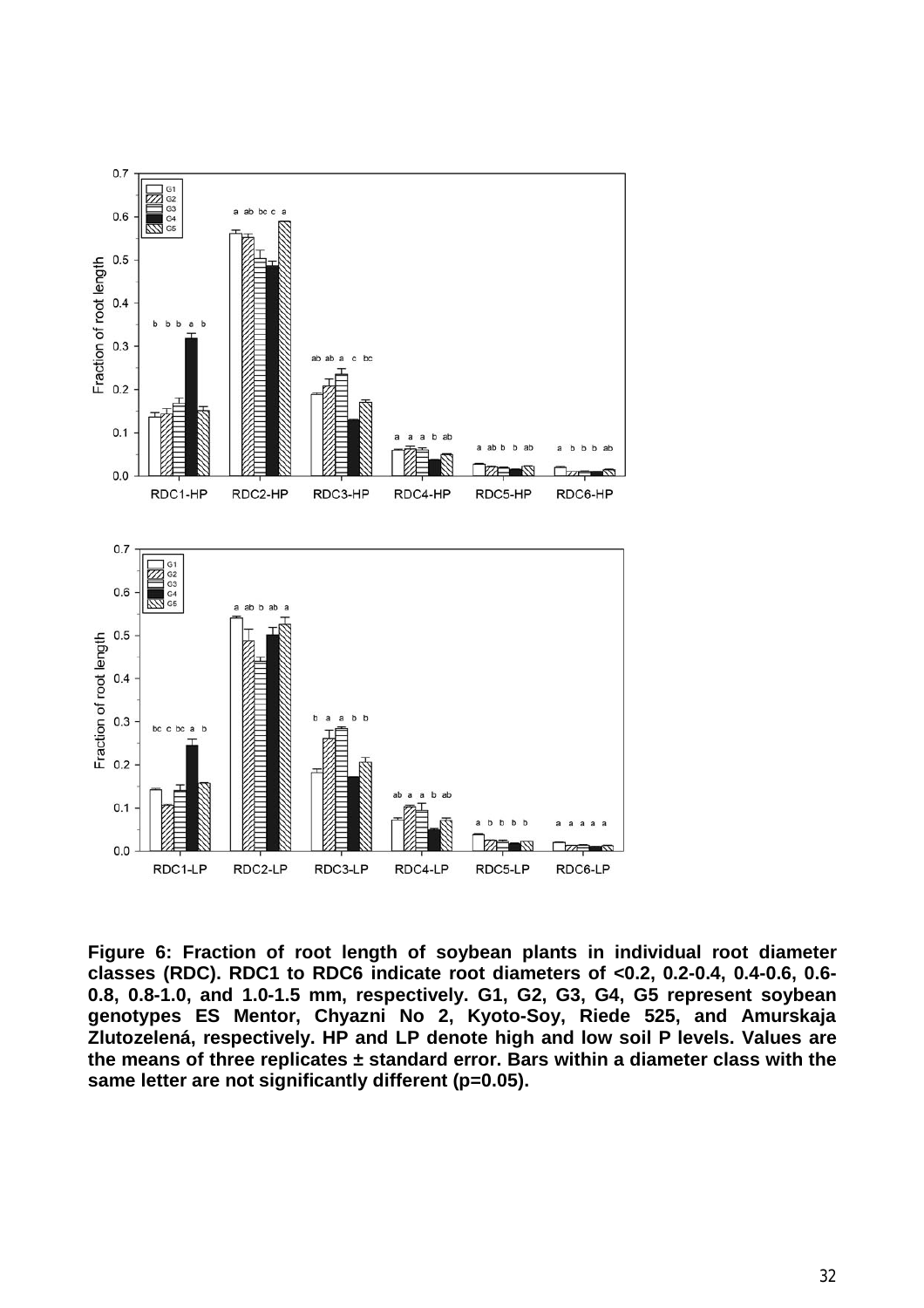

**Figure 7: Relative performance of soybean genotypes based on their observed root phenes in the layered pot experiment. G1, G2, G3, G4, G5 represent soybean genotypes ES Mentor, Chyazni No 2, Kyoto-Soy, Riede 525, and Amurskaja Zlutozelená, respectively. HP and LP denote high and low soil P levels.** 

The results of Figure 7 showed that G4 was the highest-ranking genotype (PI=0.99) under HP followed by G1 and G5. Under LP treatment the performance of G1 was intensely increased, so that G1 and G4 achieved a similar performance index. Genotype 5 showed an increase in PI in relation to reduced soil phosphorus supply. G2 and G3 were the lowest ranking genotypes under both HP and LP treatments. To evaluate the overall relative performance of a genotype based on the observed root traits in soil-grown plants (RL, RD, RDM, RS-R, SRL, and BRNO), a performance index (PI, ranging from 0 to 1) under both low and high P levels was calculated as:

$$
PI = \sum_i^N (V_i / V_{max}) / N
$$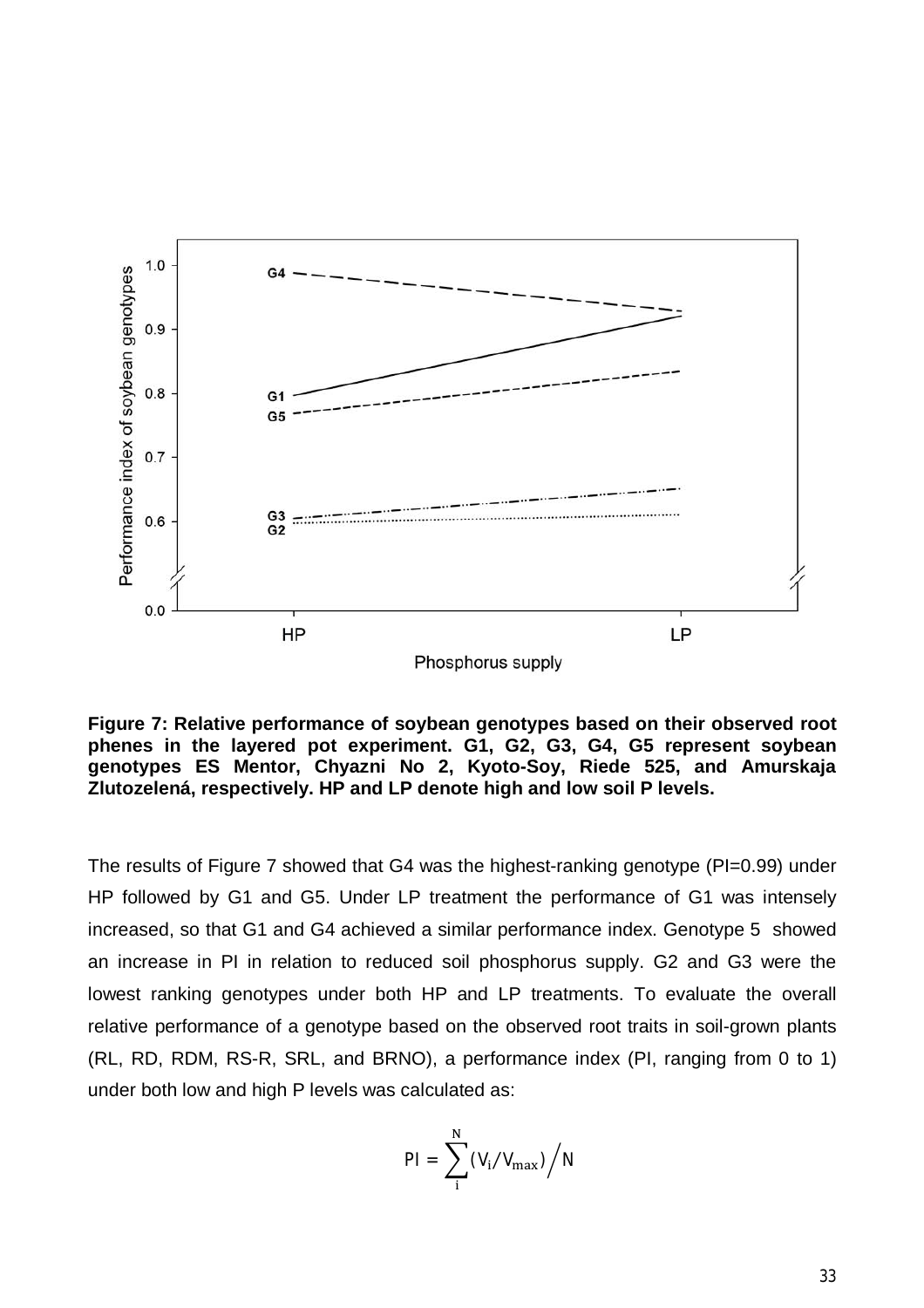Where PI is the genotype-specific performance index  $(0-1)$ ,  $V_i$  is the genotype-specific trait value,  $V_{\text{max}}$  is the corresponding maximum value achieved by one of the genotypes, and N is the number of root-related traits, which was equal to six.

#### *Total plant phosphorus uptake (PPUP)*

As shown in Figure 8, the total average accumulated P at plant harvest (plant P uptake: PPUP) under HP treatment was 43.1 mg plant/1. In the LP treatment the PPUP decreased for the 54%. G4 and G5 had the highest P accumulation in the tissues in both P conditions, G3 the lowest one. G4 and G5 had accumulated total phosphorus higher than the control G1 in both P conditions. G4 has 18.6% and 9.9%, respectively for HP and LP, more P accumulation than the standard genotype G1.

## *P utilisation efficiency (PUtE)*

The P utilisation efficiency (PUtE), expressed as the total amount of dry mass produced per unit of P taken up, was significantly affected by P treatment. Under high P treatment, genotypes had an average PUtE of 0.324 g DM  $mg^{-1}$  P and on the other hand, under low P condition the PUtE was increased to 0.363 g DM  $mg<sup>-1</sup>$  P. The soybean genotypes had also different PUtE. G1, G2, G3, and G4 showed similar PUtEs (average  $0.356$  g DM mg<sup>-1</sup> P), but G5 seemed to be the least efficient genotype in biomass production per unit P taken up  $(0.292 \text{ g }$  DM mg<sup>-1</sup> P).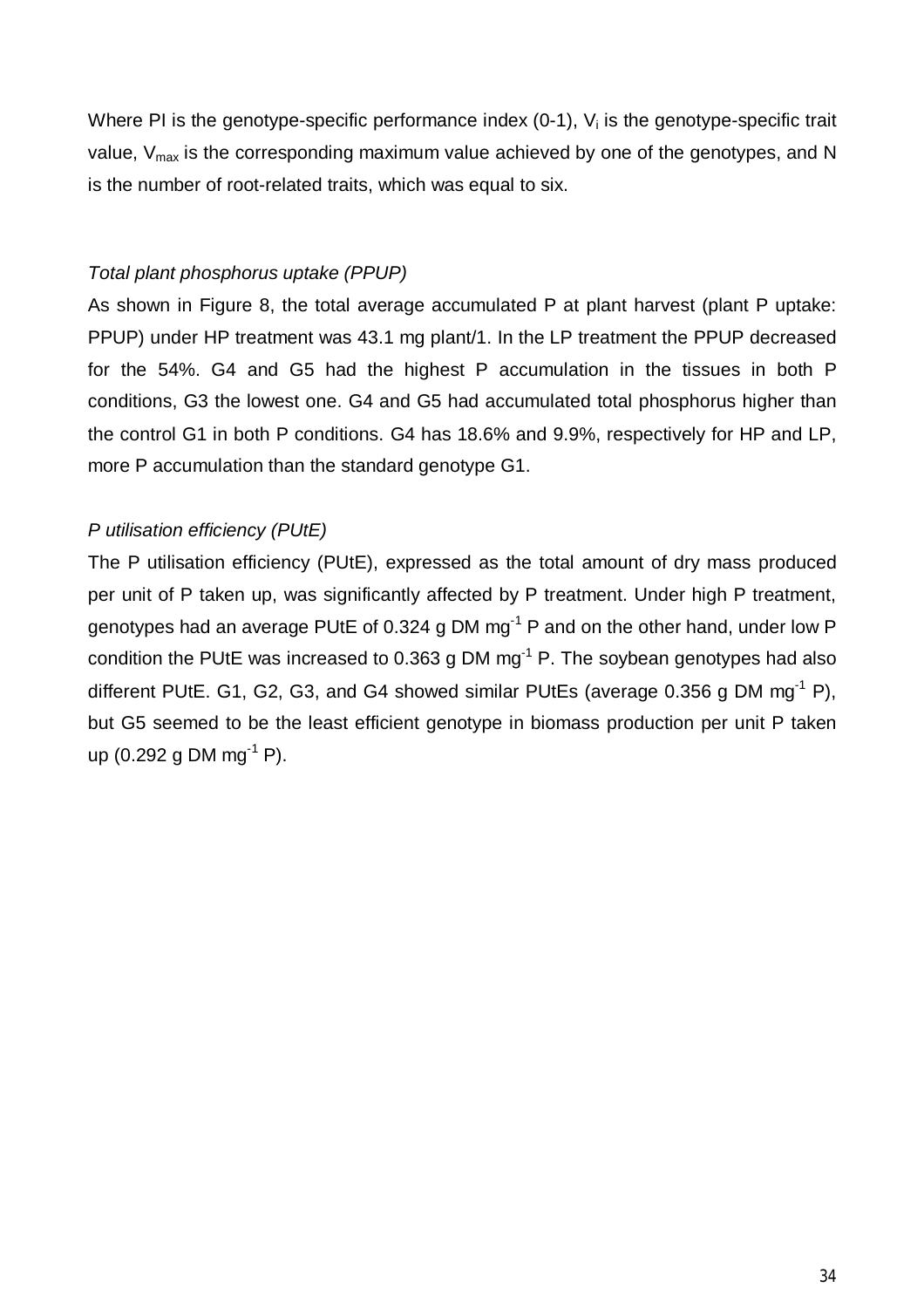

**Figure 8: Total plant phosphorus uptake (PPUP) at anthesis of soybeans grown in a layered pot experiment. G1, G2, G3, G4, G5 represent soybean genotypes ES Mentor, Chyazni No 2, Kyoto-Soy, Riede 525, and Amurskaja Zlutozelená, respectively. HP and LP denote high and low soil P levels. Values are the means of three replicates ± standard error. Bars within a P treatment with the same letter are not significantly different (p=0.05).** 

*Phosphorus uptake per unit of root length and root dry matter (PUP-RL) (PUP-RDM)* Genotypes were different also in P uptake per unit root length and root dry matter (PUP-RL in mg P m/1 root length; PUP-RDM in mg P g/1 root dry matter). There were no significant differences in PUP-RL and PUP-RDM at P treatment level. As showed in Figure 10, G4 was the least efficient genotype for PUP-RL and for PUP-RDM (0.255  $\pm$  0.002;  $23.63 \pm 1.204$ ). The standard genotype G1 had similar values with G4 and G2, G3 and G5 were more efficient for PUP-RL and for PUP-RDM.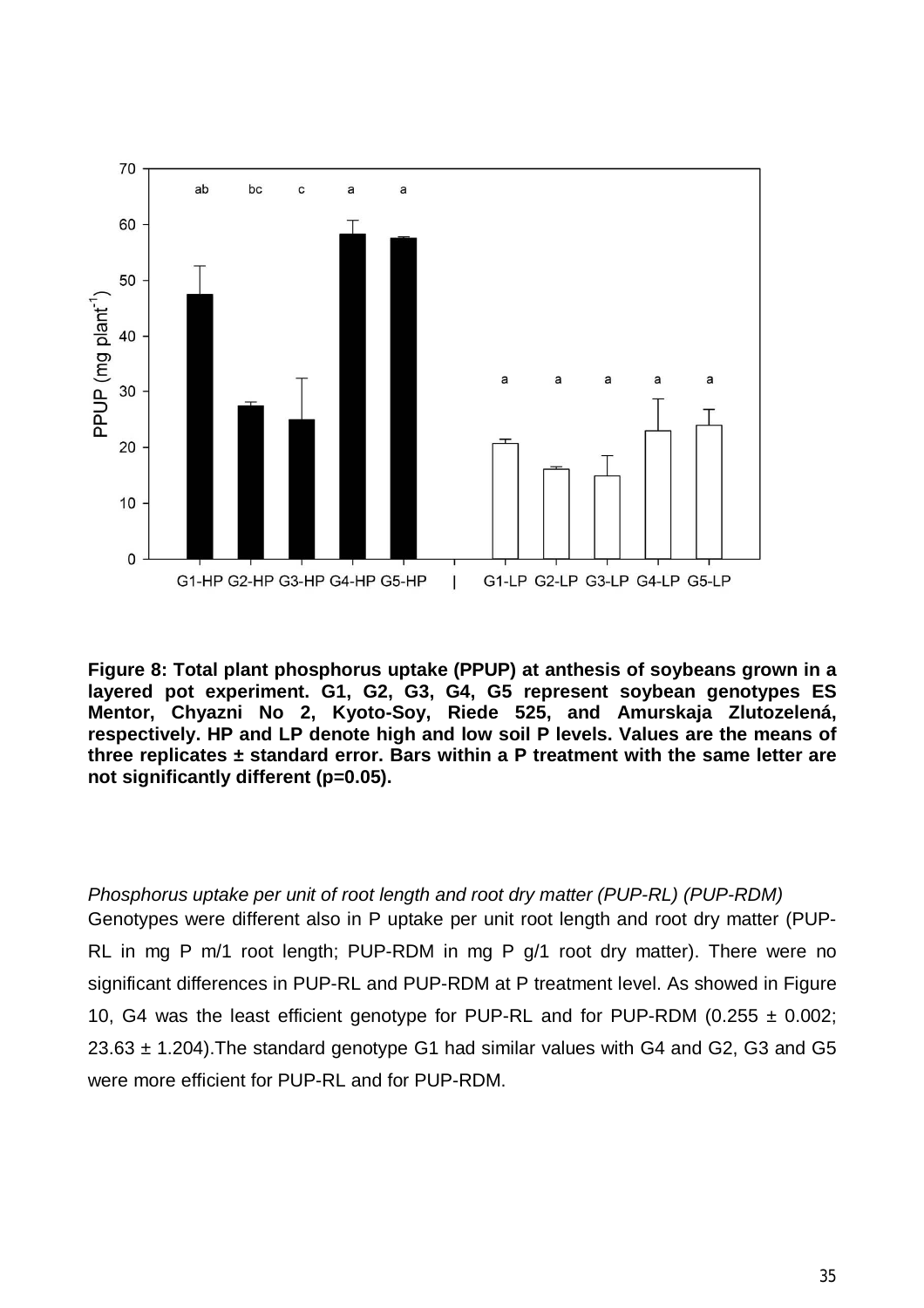

**Figure 9: Phosphorus uptake per unit root length (PUP-RL) and root dry matter (PUP-RDM) in soybean genotypes. G1, G2, G3, G4, G5 represent soybean genotypes ES Mentor, Chyazni No 2, Kyoto-Soy, Riede 525, and Amurskaja Zlutozelená, respectively. HP and LP denote high and low soil P levels. Values are the means of three replicates ± standard error. Bars for PUP-RL and PUP-DM with the same letter are not significantly different (p=0.05)**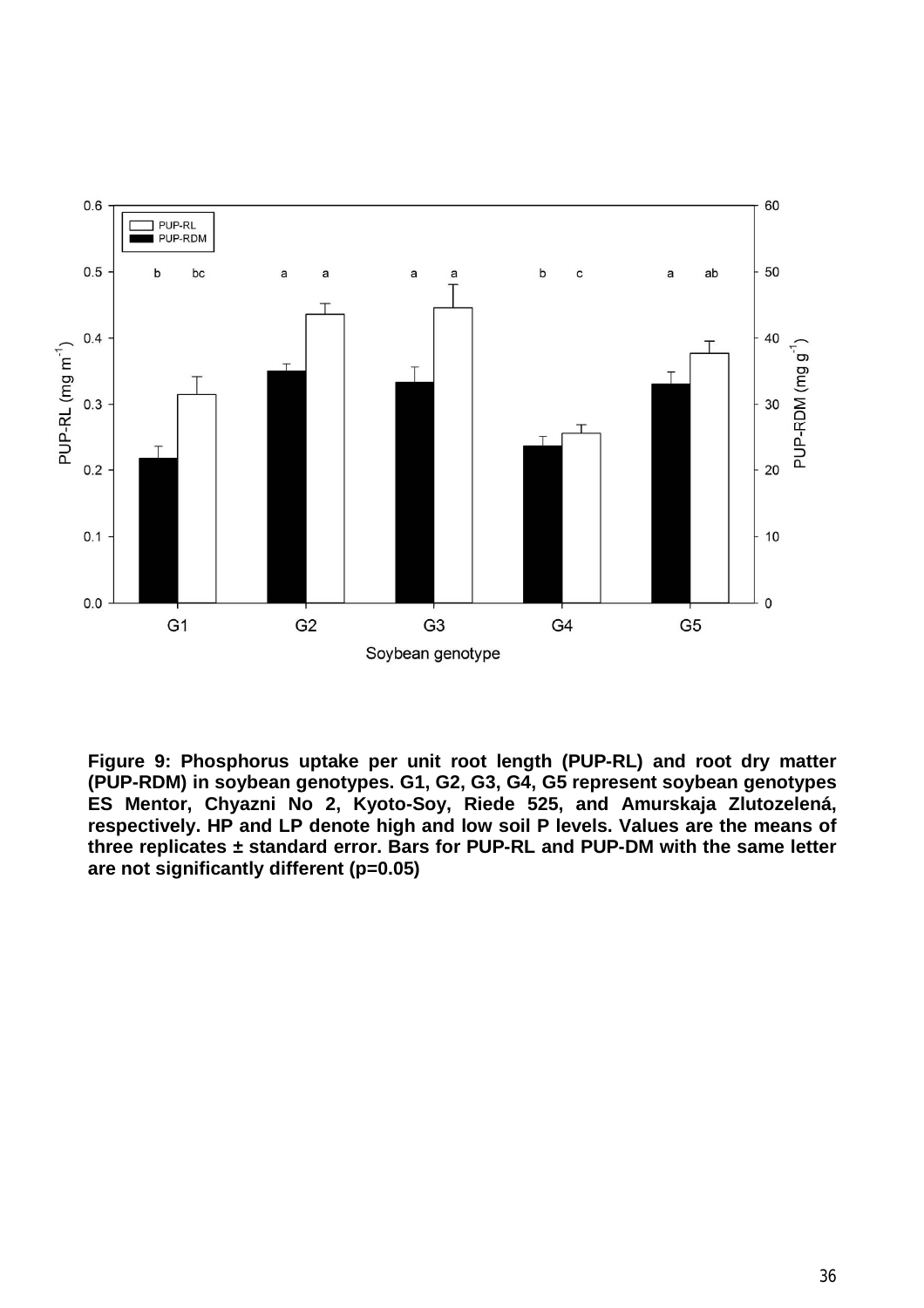#### **6. Discussion**

 Research of new strategies to enhance phosphorus efficiency of legume crops, especially soybean, can be one of the goal of agriculture in the next decades and can bypass the potential lack of phosphate fertilizers in the future, exploiting soil resources in a more sustainable way.

 An improved P efficiency of new varieties can reduce the amount of fertilizers and the waste of them through erosion, optimizing in a low input way the P plant demand of crops. Phosphorus acquisition by legume plants is influenced by root architecture and specific root traits. The immobility of this element in soil causes different availabilities in soil horizons; topsoil foraging is one of the strategies that can help plants to acquire more phosphorus, a relevant limiting factor that influences harvests. This study wants to investigate in soybean plant the genotypic variations of root architecture and different morphological root adaptions to acquire more phosphorus and to quantify its accumulation at whole plant level.

The 5 soybean genotypes included in this experiment were ES Mentor, Chyazni No 2, Kyoto-Soy, Riede 525, and Amurskaja Zlutozelená. They were selected from a range of forty soybean genotypes, tested in a previous experiment (Trittinger S. 2014). The range of soybean seedlings was scanned and analyzed through root digital images, observing and clustering the root development variations within them. Through the pouch system technique and genotype root screening, five cluster groups were identified. Each group contained soybean genotypes with root traits similarities based on basal root growth angle (BRGA), basal root number (BRNO), root length (RL-A) and root diameter (RD-A) at topsoil level. Assuming that P is immobile in the soil and more available in the first horizons, a topsoil foraging soybean genotype model should have a shallower BRGA, a greater BRNO, a higher RL and a thinner RD to acquire more P.

 Topsoil foraging is influenced by traits such as the root growth angle, the development of adventitious roots, the number of axial roots, and the dispersion of lateral roots (Lynch 2011). In Trittinger's experiment there was no soybean genotype that had all these high performance root characteristics. Every cluster group had some of these features that could increase P acquisition. For example, Group 2 had a shallower BRGA and a smaller RD and Group 1 a higher BRNO and RL-A, compared to the others genotypes.

However, group 2 had a scares BRNO and RL-A and Group 1 showed an average BRGA and a higher RD-A. In the cluster groups 5 representative genotypes were selected for the soil layered experiment.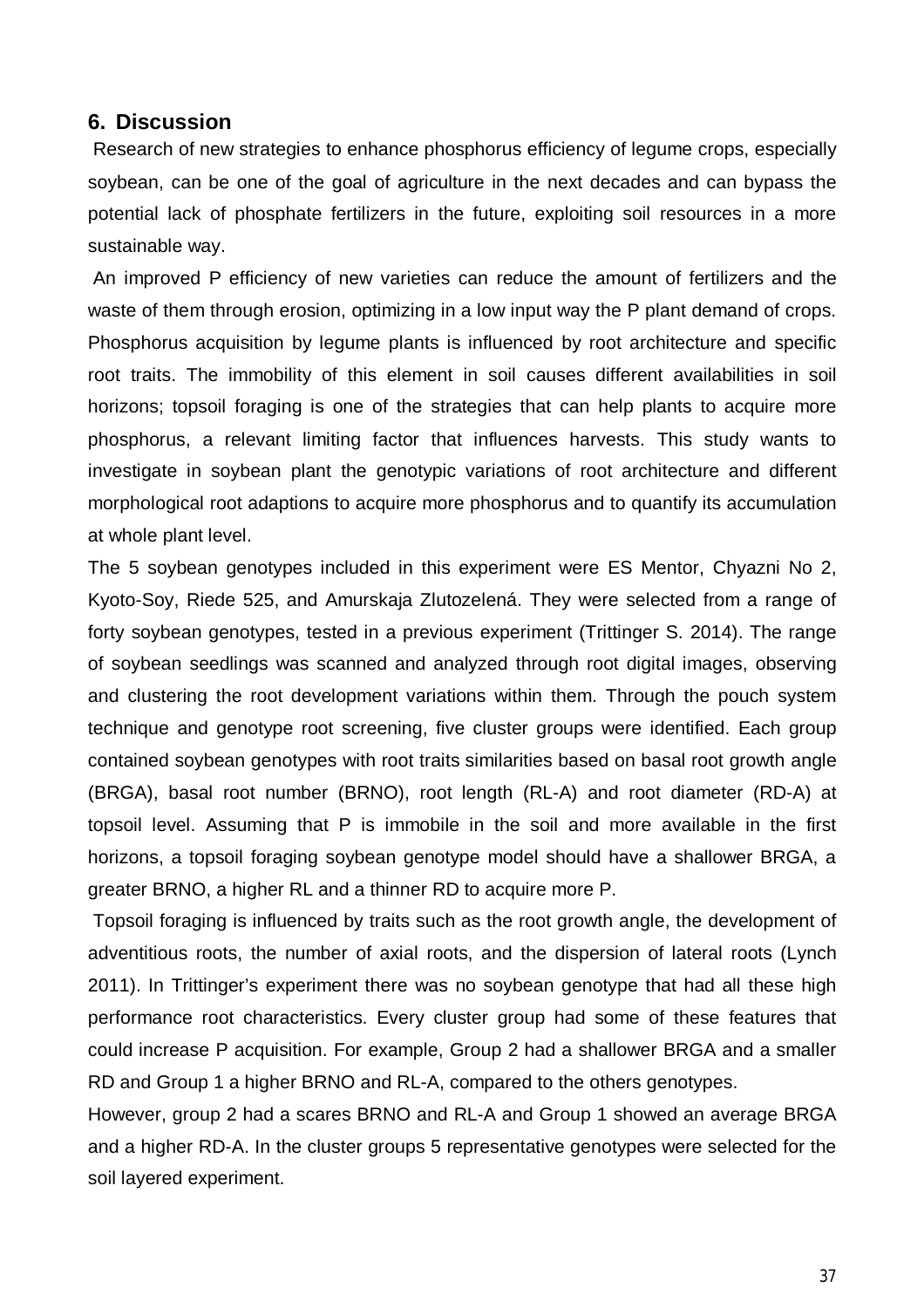These five genotypes, selected for one or more low P adapted root traits, were evaluated in PVC columns filled with a growth substrate composed by sieved field soil and sand. Phosphorus availability differed in the two treatments, creating high P topsoil condition in the first one and a whole low P availability for the second one. Plants grown and tested in field soil with predetermined P available concentrations simulated topsoil field conditions in a glass-house experiment. The tubes allowed a view of the root development in the soil horizons with a minimal contamination between the different layers. A cause of the moderate dimensions of the pots (25 cm of diameter), the natural lateral growth of the roots was impeded by the wall of the tubes. At root harvest moment, a lot of lateral branches reached the inner wall surface, growing down in a right angle shape. This disturbance was a limit for an objective observation of the natural development of a root system. The average root diameter of this experiment was similar to those values reported for field conditions of soybean by Fenta et al. (2014) (0.43-0.49 mm) and Mahanta et al. (2014) (0.490-0,522 mm), but the average diameter of lateral branches in the experiment of Fenta et al. (2014) was 2.1-4.4 mm; quite higher, compared with our study where the corresponding root length in this diameter class was on average just 20 cm. Probably this 20 cm root length was counted with the tap root. The lateral axes in this PVC experiment were thinner than those grown at field conditions. Environmental factors like soil temperature, water content and different textures influence the soil strength that determines the plant capacity to root elongation. High mechanical impedance reduces the rate of root elongation with an increase of root diameter (Gregory 2006; Rich and Watt 2013). The soil strength in the growth soil mixture was not analyzed, but a soft texture of the substrate, composed by Chernozem soil and sand, and stable water content in the tubes, avoiding any water stress influences in plant growth, made lower soil strength. Probably was for this reason that the root diameter of axial branches was smaller compared with the values of Fenta et al. (2014). Furthermore root washing, separating soil particles from plant tissues, and root sampling destroyed the original spatial root arrangement of the plant and its gravitropic characteristics in the substrate. Alternative techniques like rectangular root chambers with Perspex sides of sufficient sizes combined with a pin board (Manschadi et al. 2008) can be more precise for root architectural analysis.

For the selection of low P efficient root traits and the following development of new P efficient soybean varieties, these traits should be ideally visible and expressed at an early stage like seedlings stage, and such peculiarities had to be kept later in the next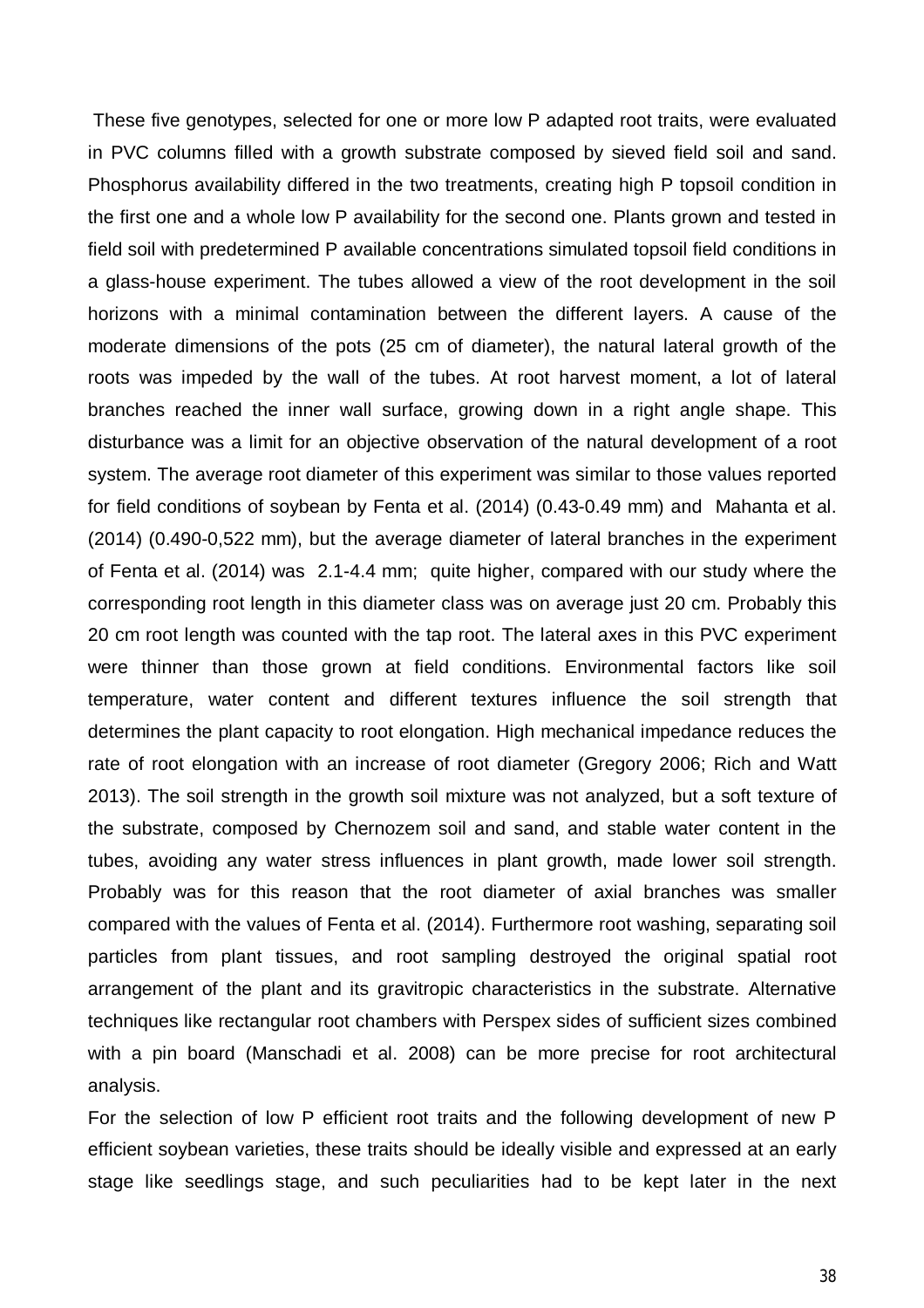developmental stages, determining the development of the root system also at adult stages (Manschadi et al. 2006).

This experiment wanted also to investigate the potential correlation between root phenes observed at seedling stage in the pouch system and phenes of the same genotypes grown till flowering stage in substrate -filled PVC columns. In our experiment the numbers of hypocotyl-born roots, basal and adventitious roots were for each genotype higher than in the pouch system. G2 was in both experiments the genotype with the lowest BRNO. On the other hand G5 showed, in the pot experiment, similar values with others genotypes, while in the pouch experiment there was a marked difference within them.

The genotypic variation in number of adventitious and hypocotyl roots continues to be expressed after the formation of basal roots at seedling stage. The results of that experiment showed that genotypes of the same cluster group with similar root characteristics at seedling stage, didn't exhibit the same root phenes and P uptake in later developmental stages at grown- soil condition in PVC columns. G1 and G2 were in the same cluster group with root traits similarities, but in the pot experiment these two genotypes showed different developments and opposite P performances without any correlation between the values of the two experiments in terms of root characteristics.

Also G3 and G4, which were clustered together in Group 2, had in layered experiment at flowering- early pods stage, very different root characteristics and P acquisition capacities. For further analysis of correlation between pouch system and soil-grown experiment, G1, G4 and G5 showed similar total plant biomass production and accumulation.

G5 exhibited more root length in the upper section of the pouch system than G1 and G4, and in the pot experiment G5 had the 62% of the total root length in the first layer A, while G1 and G4 allocated in the first 20 cm of the substrate a lower total root length, 54% respectively on average.

In any case, a root length comparison between the 2 experiments can't be reliable because of several influences during plant growth, like translocation of assimilates to the roots, root growth and root branching during later developmental crop stages.

Root diameter (RD) was one of the root characteristics which significantly differed between the experiments. G4 exhibited the thinnest root diameter both in the pouch system and in the pot experiment. In soil condition, however, the diameter was lower, with thinner roots compared with the RD of G4 in Trittinger's experiment. This difference can be caused by root branching in soil, which decreased the average RD at whole adult plant level.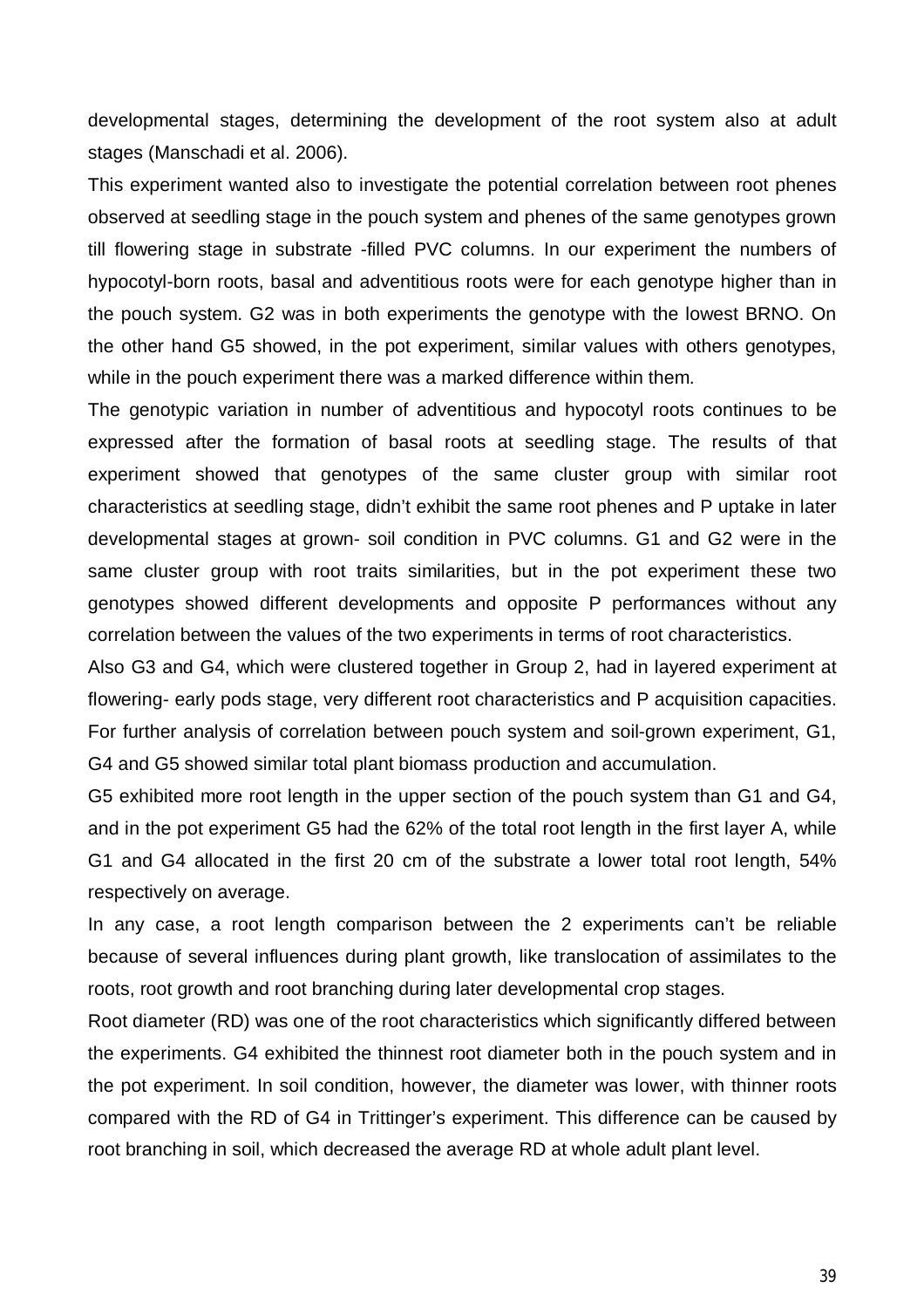Compared to G1 and G5, the fraction of root length of G4 in PVC columns was lower in all diameter classes except for RDC1 (<0.2 mm). That means that the specific root length (SRL) of G4 was higher in comparison with the SRL of the others soybean genotypes. In a study at field conditions, two soybean genotypes and their 88 recombinant inbred lines (RILs) (Ao et al 2010) exhibited SRL values ranging from 0.08 to 51.38 m  $g^{-1}$ .

In another study, Rieger and Litvin (1999) measured SRLs of 45.9 to 63.1 m  $q^{-1}$  in soybean plants harvested after 2 months of growing. In this experiment G4 reached values of SRL around 92.53 m g<sup>-1</sup>, having very thin roots and denoting as genotype a high efficiency in terms of root length per unit of root dry mass.

In the experiment the RD of G5 was thinner than at seedling stage maybe because of root branching. The specific root length of G4 (SRL, Table.4) is higher than in the others genotypes because the G4 plants compensated the very thin diameter of their roots, by developing the roots in length. Differences in root diameter were influenced by the size of cortical cell and the number of cell files across the cortex as well as the thickness of stele or xylem vessels (Rieger and Livin 1999). In rice, variation in RD among different root types has been associated with the number of cortex cell layers, with the thin lateral branches having no cortical cells and the thick crown roots exhibiting 10 cortical cell layers (Coudert et al. 2010).

Further investigations are needed to understand why G4 has such thin roots and if depends on the characteristics and number of cortex cells or/and on the stele diameter. The root system development needs different metabolic investments; these costs change towards the anatomical structure of the system. Furthermore soil exploration and the ability to acquire nutrients for maintenance and growth are influenced by the structure of the root system. Reduced number of cortical cells and greater cortical cell size substantially reduce root respiration, while greater cortical cell size reduces the metabolic investments for soil exploration, as larger cells have proportionally more cell volume for vacuole, which has less N, P and contribution to respiration than cytoplasm (Lynch and Ho 2005, Lynch 2014). The anatomy of roots plays also an important role in the hydraulic conductivity for the acquisition of water. The diameter of xylem vessels is fundamental for water transport in plant, with larger vessels for a higher water uptake and thinner vessels with less conductivity (Lynch et al. 2014). The radial hydraulic conductivity is inversely related to RD and cortex, reminding that thinner roots or roots with thinner cortex have higher hydraulic conductivity (Rieger and Litvin 1999). G4, thanks to his marked thin root system can acquire more P and nutrients and probably have more conductivity for water absorption.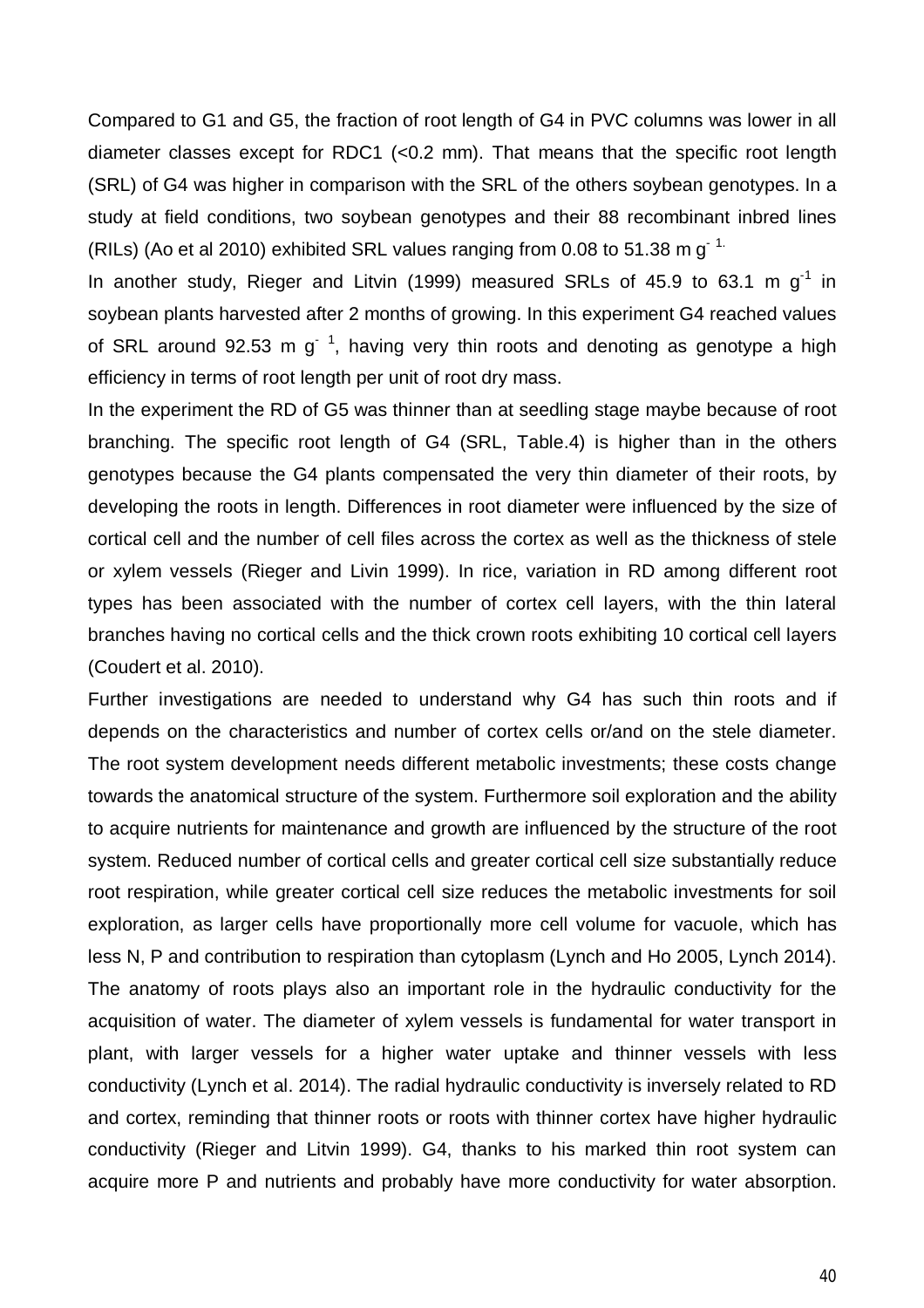The advantages for nutrients and water uptake in thinner roots can be also followed by the difficulties to penetrate soil because of the reduced thickness in hard soil textures (Clark et al. 2008; Rich and Watt 2013). Given that, G4 could have more problems to break and to penetrate into hard soil particles but recent studies in maize suggest that the root diameter in not the primary factor that influences the root biochemical properties and penetration abilities. Root anatomical phenes like cortex morphology and stele diameter can be relevant factors that play a key role in root bend and tensile strength than root diameter (Chimungu et al. 2015). Further studies are needed to understand the genotypic variation in the anatomical structure of soybean roots and its relation with root penetrability and biomechanics.

Big differences were founded in total root length (RL-T) between genotypes. G4 showed the greatest root length density (RLD, cm root cm/3) both with a greater root system vigour in the low P treatment and in the high P. G4 reached the maximum RLD with 1.86 cm cm/3 in the toplayer, while G1 and G5 have respectively 1.06 and 1.29 cm cm/3.

Studies declare that the root length density (RLD) in the first soil horizons of temperate cereals is 5-10 cm cm/3 and 1-2 cm cm/3 for crops like legumes (Gregory 2006). Mahanta et al have reported that the RLD of soybean plants grown on field conditions is 0.86 cm cm/3. In the experiment, Genotype 1 and 2 have a higher value in RDM than those measured by Mahanta et al. G4 gives better performances in terms of root growth and soil exploration. Moreover between G4 and G5 there are big differences in root length and root diameter but the P concentration in the plant tissues in both genotypes at harvest time is similar (Fig.8).

The similar P uptake values indicate that G5 is more efficient in P acquisition per unit of C investment in the root system. The results in PU per unit of root length and dry mass suggest that G5 has a better P acquisition compared to G4 and G1 (Fig.9). The phosphorus uptake per unit of root length is influenced by different factors like root hairs density, root length, exudation of protons, phosphatases, mycorrhizal symbiosis and upregulation of P transporters. On the other hand PU per unit of root weight is promoted by reduced root: shoot weight ratio, thinner root diameter and the presence of aerenchyma (Richardson et al. 2011; Oburger et al. 2011; Lynch 2011; Vandamme et al. 2013; Hunter et al. 2014).The reason why Genotype 5 is more efficient, needs further investigations. At rhizosphere condition, the mobilisation of P is facilitated by the plant release of carboxilates and protons. During the mobilisation process not only P but also others micronutrients like manganese (Mn) are involved. Lambers (2015) declares that screening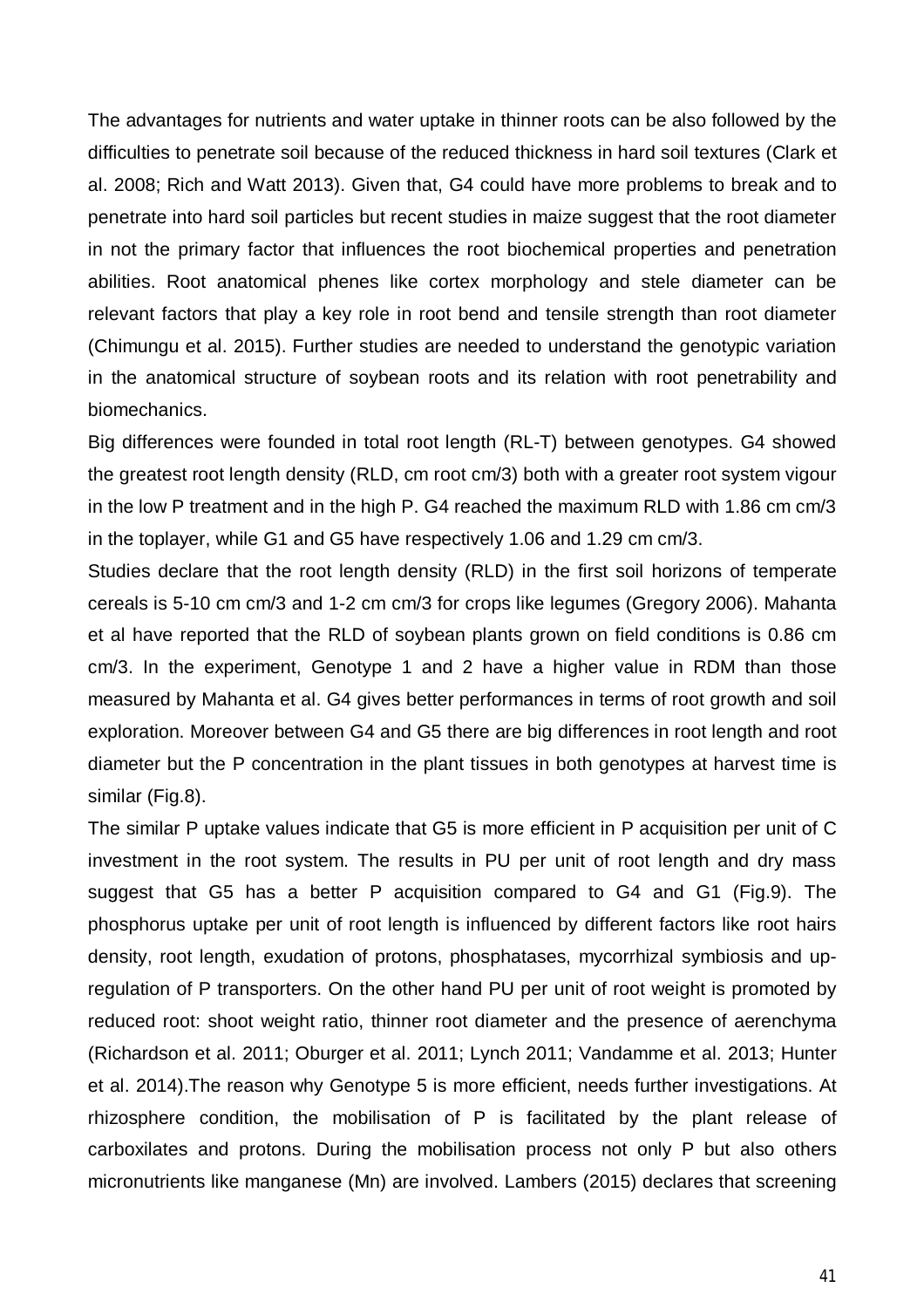Mn leaf can be used to select genotypes with higher P efficiency at low P soil conditions. When the relationship in soybean plants between P and Mn is understood, manganese leaf screening can be a new low cost, efficient technique to select genotypes identified for a better P mobilisation capacity.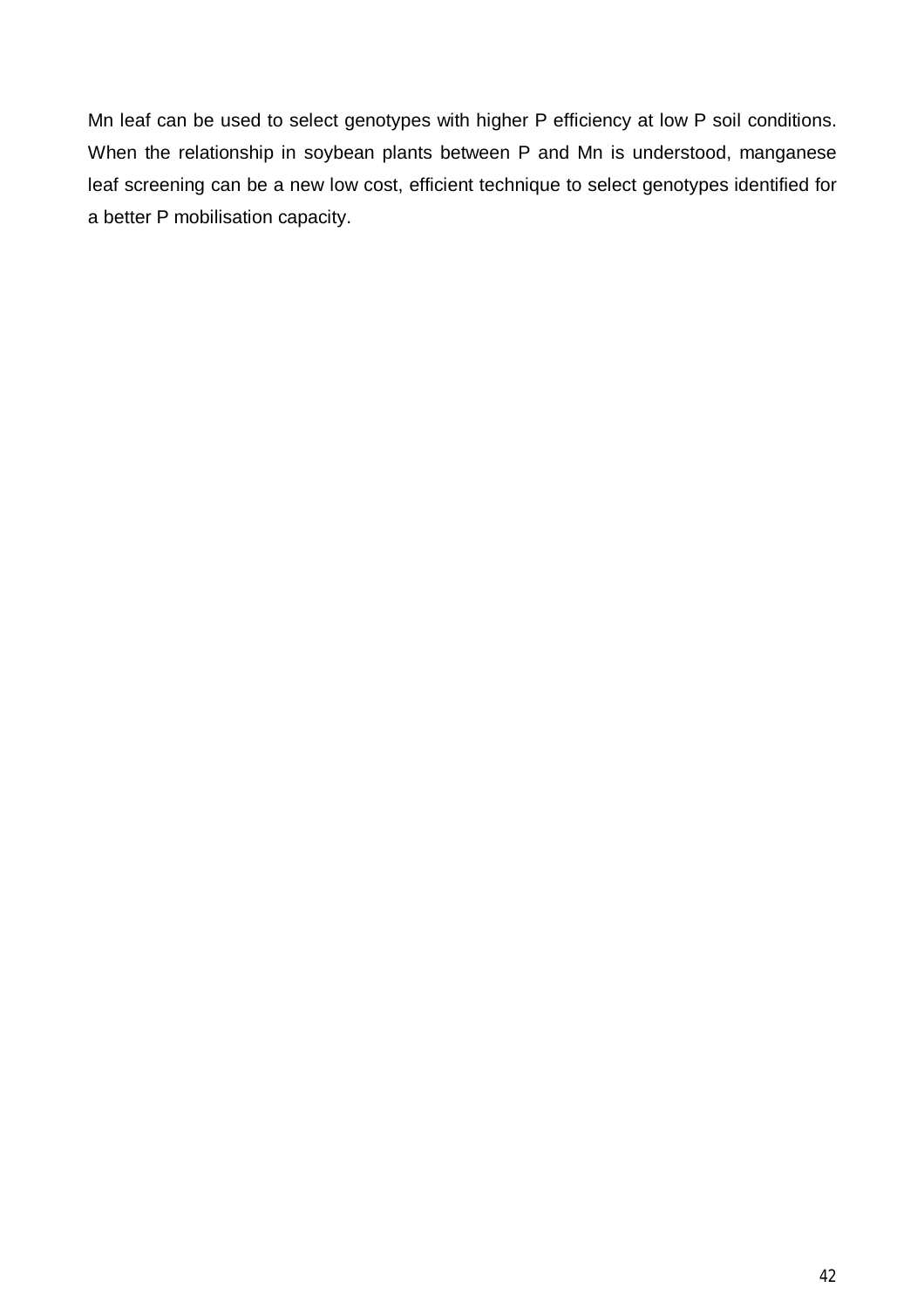#### **7. Future prospects**

The genetic variation and richness in root characteristics of soybean genotypes is a high potential opportunity for breeding new varieties that will be requested from agriculture of the next decades. The variability in root plasticity, caused by external factors like soil and environment, makes the selection of traits and genotypes very complex. The mechanisms that take part to the increase of P acquisition by plants are different and involve several disciplines. For this reason such studies need an interdisciplinary approach to understand the whole plant- environment system. Not just topsoil foraging and some specific root traits play a key role in P efficiency, but also mobilization processes in the rhizosphere, mycorrhizal symbioses and root anatomy. Focusing just on specific P efficient root traits is dispersive because such traits are connected and influenced by several environmental, physiological and genetic factors.

Lynch (2005) declares that just few studies about the effect of isolated traits on P efficiency are available nowadays. Because of the large genetic variation within and among species, it is difficult to make general statements on root traits for P efficiency. Lynch (2005) supposes that agro-ecological studies of crops where traits can be isolated through crossing might be more successful than the comparison of wild plants.

Marker assisted breeding techniques will provide new opportunities for research in the next years. In the last decade, new studies have brought interesting discoveries for sequencing and molecular marker technologies. Consequently a huge range of genomic markers for plant crops are already available (Vinod and Heuer 2012). Unfortunately literature on QTL analysis for P efficiency in soybean remains scarce (Wang et al. 2010).

A study by Liang et al. (2010) identified putative loci in the soybean genome for root traits and P efficiency. Genetic markers are a promising tool in plant breeding for nutrient efficient crops since measurements of root characteristics in the field are difficult and costly (Lynch 2005).

The use of crop models is a promising approach in the pre-selection process of nutrient efficient varieties to overcome problems caused by the interactions between genotype, environment, and management practices (Manschadi et al. 2014). Computer models, have already been used to simulate root characteristics like root gravitropism, inter-root competition or nutrient uptake by root hairs (Ge et al. 2000, Leitner et al. 2010). Devau et al. (2010) used a mechanistic model to evaluate root-induced changes in soil P availability.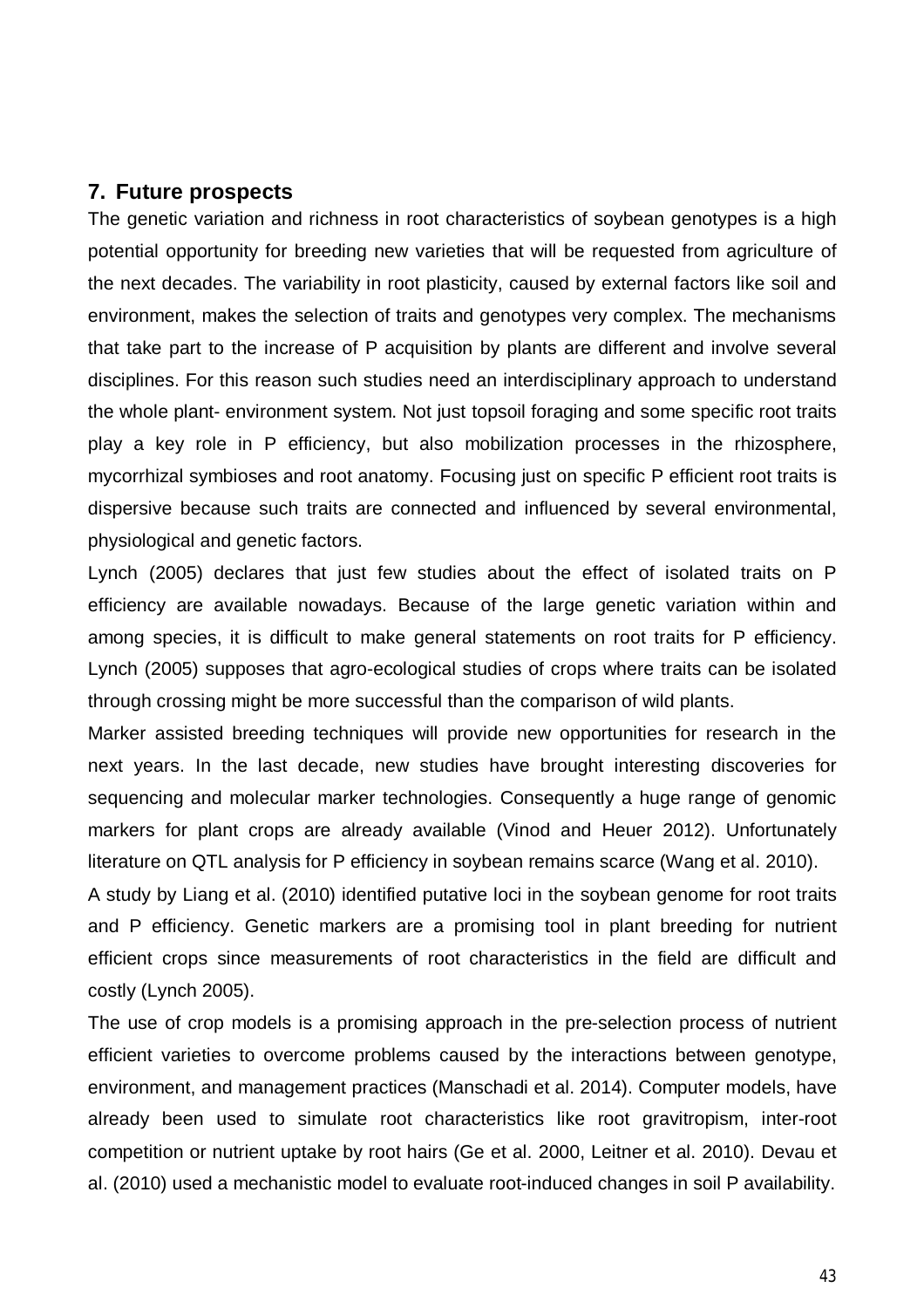#### **8. Conclusions**

The results of the experiment reveal that root architectures of similar soybean genotypes at seedling stage vary in P acquisition capacity at adult stage, because plants modify their own root growth and root: shoot ratio during their development from seedling to flowering time. The observation and the selection of P-adapted genotypes cannot be accomplished through seedlings in pouch system. There are many root- shoot interferences during plant growth, which change the primordial root system design of seedlings and influence Pacquisition capacity in the adult developmental stages.

However, a great variation in root characteristics exists between genotypes, having an enormous genetic potential for future breeding programs (Zhao et al.2004, Ao et al.2010). The 2 genotypes of the experiment that are interesting for P- efficiency compared to the standard genotype 1 are G4 and G5. Riede (525) G4 has an explorative root system with very thin roots and similar P- utilisation efficiency of G1.

 In a research program with two contrasting soybean genotypes and their F9-derived recombinant inbred lines (RILs), Wang et al. (2004) observe that root hair traits, including root hair density, average root hair length and root hair length per unit root, varied significantly among different genetic materials and that these variations were highly associated with P status in soybean plants. Root systems with a smaller root diameter and a larger surface area explore the soil more effectively, thereby improving P acquisition (Machado and Furlani 2004).The other genotype, G5 Amurskaja Zlutozelena, has the same P accumulation of G4 in the tissues, but with a less extensive root system. Exudation of organic acids into the rhizosphere has been proposed to increase P availability to the plant by mobilizing the sparingly soluble mineral P and, possibly, organic P sources (Dinkelaker et al., 1989; Jones and Darrah, 1994; Johnson et al., 1996). Dong et al. (2004) showed that soybean genotypes contrasting in P efficiency differed in the type and quantity of organic acids excreted from the roots under P stress, suggesting that organic acids might contribute to P uptake in P-efficient genotypes.

 G5 has a higher P-uptake efficiency per unit root length and dry mass but a lower Putilisation efficiency than G1 and G4.In both cases, for G4 and G5, the root- shoot ratio is lower compared to G1. These 2 P- efficient soybean genotypes show 2 different physiological strategies to increase P acquisition. The extended and dense root system of G4 is more explorative and has more soil: root surface to adsorb P (exploration strategy). The second way, with G5, is increasing the P- uptake per unit of root length, having a higher exploitation efficiency of a soil unit (exploitation strategy). Soybean plants react in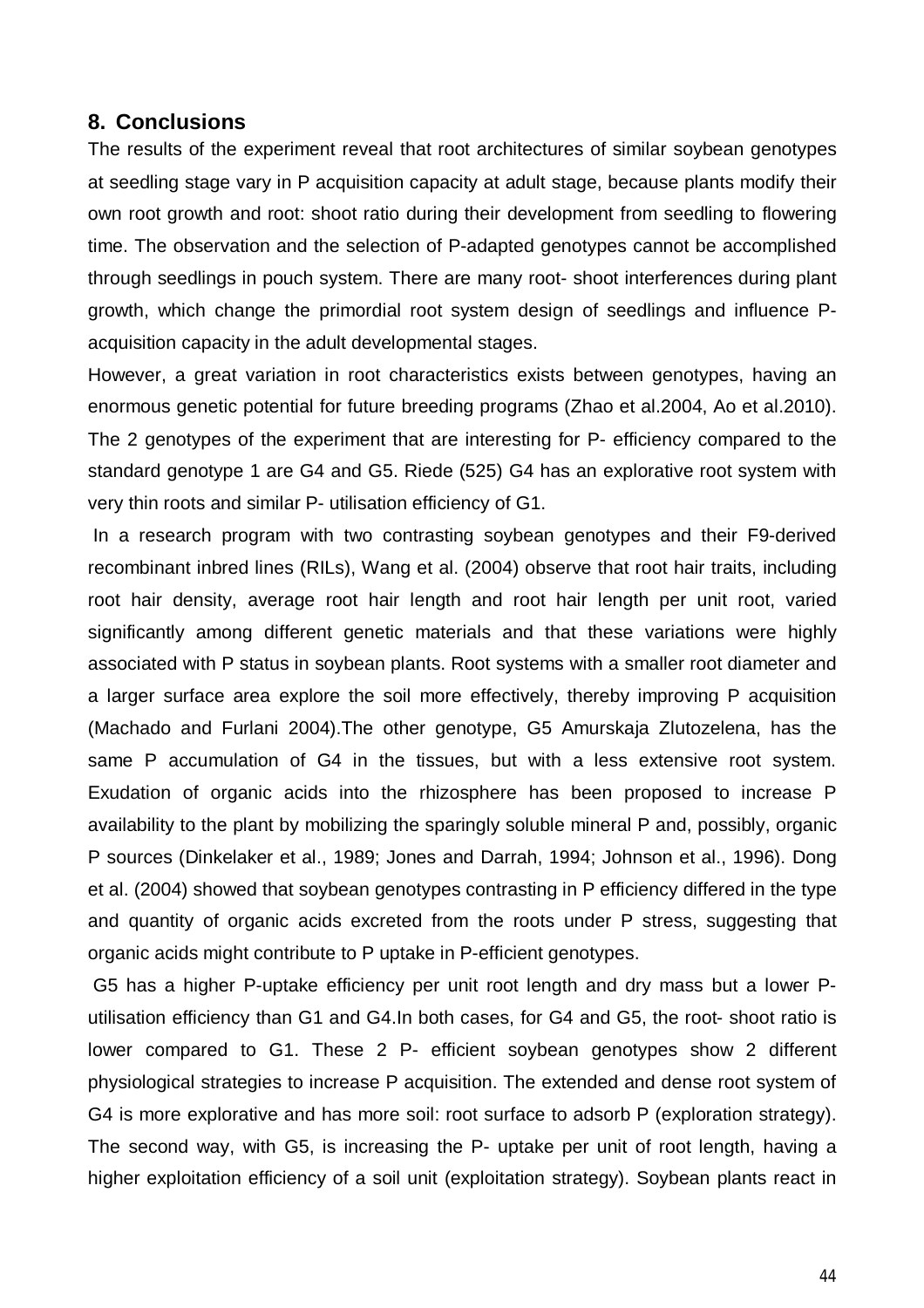different ways to adapt in low P soil conditions. Further research is needed to understand the genetic expression and the physiological adaptation of a thin explorative root system and an exploitative P- uptake system, composed by different and contrasting root phenes. This experiment ended at flowering time; further experiments can investigate on root phenes and P- acquisition efficiency in more complex systems, studying nitrogen fixation and pods maturation influences on P acquisition and root development. The assessment of P efficiency in plants is very complex and needs an interdisciplinary approach. Experiments with plants grown under field conditions can give a wider understand with more details about P- efficient root phenes and its development. The use of crop models is a experimental approach in the pre-selection process of nutrient efficient varieties to overcome problems caused by the interactions between genotype, environment, and management practices (Manschadi et al. 2014).

Germplasm screening and trait discoveries are two key components in an interdisciplinary research framework aiming at enhancing nutrient efficiency in crops. Further experiments are needed to understand how soybean plants interact in agroecosystems to acquire more phosphorus. Field experiments could be useful, testing plants in natural low P soil condition till final developmental crop stages.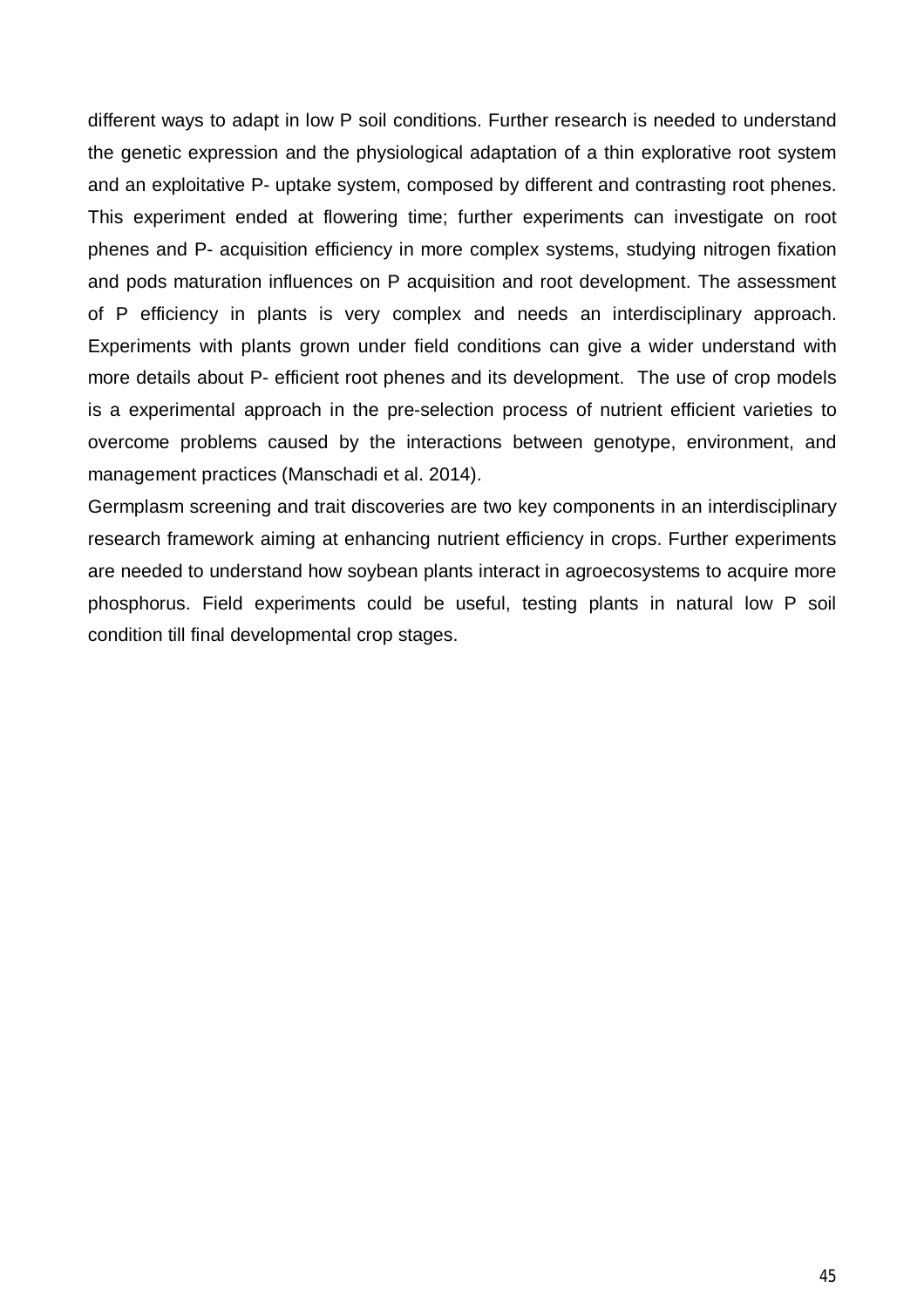#### **9. References**

**Agrios G.N. (2005).** Plant Pathology: 45-51

**Arai Y, Sparks DL (2007).** Phosphate reaction dynamics in soils and soil minerals: a multiscale approach. Adv Agron: 135-179

**Asher C.J., Loneragan J. F., (1967).** Response of plants to phosphate concentration in solution culture: growth and phosphorus content. Vol. 103: 225-233.

**Bates T. and Lynch J. (1996).** Stimulation of root hair elongation in Arabidopsis thaliana by low phosphorus availability. Plant Cell Environ 19: 529-538.

**Bates T. and Lynch J. (2001**). Root hairs confer a competitive advantage under low phosphorus availability. Plant and Soil 236: 243-250.

**Borch et al. (1999).** Ethylene: a regulator of root architectural responses to soil phosphorus availability. Plant Cell Environ 22: 452-431

**BMLFUW** (Bundesministerium für Land- und Forstwirtschaft, Umwelt und Wasserwirtschaft). 2006. Richtlinien für die sachgerechte Düngung. Wien.

**Chimungu J., Kenneth W., Lynch J. (2015).** Root anatomical phenes predict root penetration ability and biochemical properties in maize *(Zea mays).* Journal of experiemtal botany.

**Cooper C. (2003).** Analysis of variance (ANOVA). In: Miller R.L. and Brewer J.D (Eds.). The A-Z of Social Research. London: SAGE Publications, 9-12.

**Cordell D., Drangert J., and White S. (2009).** The story of phosphorus: global food security and food for thought. Global Environmental Change 19: 292-305.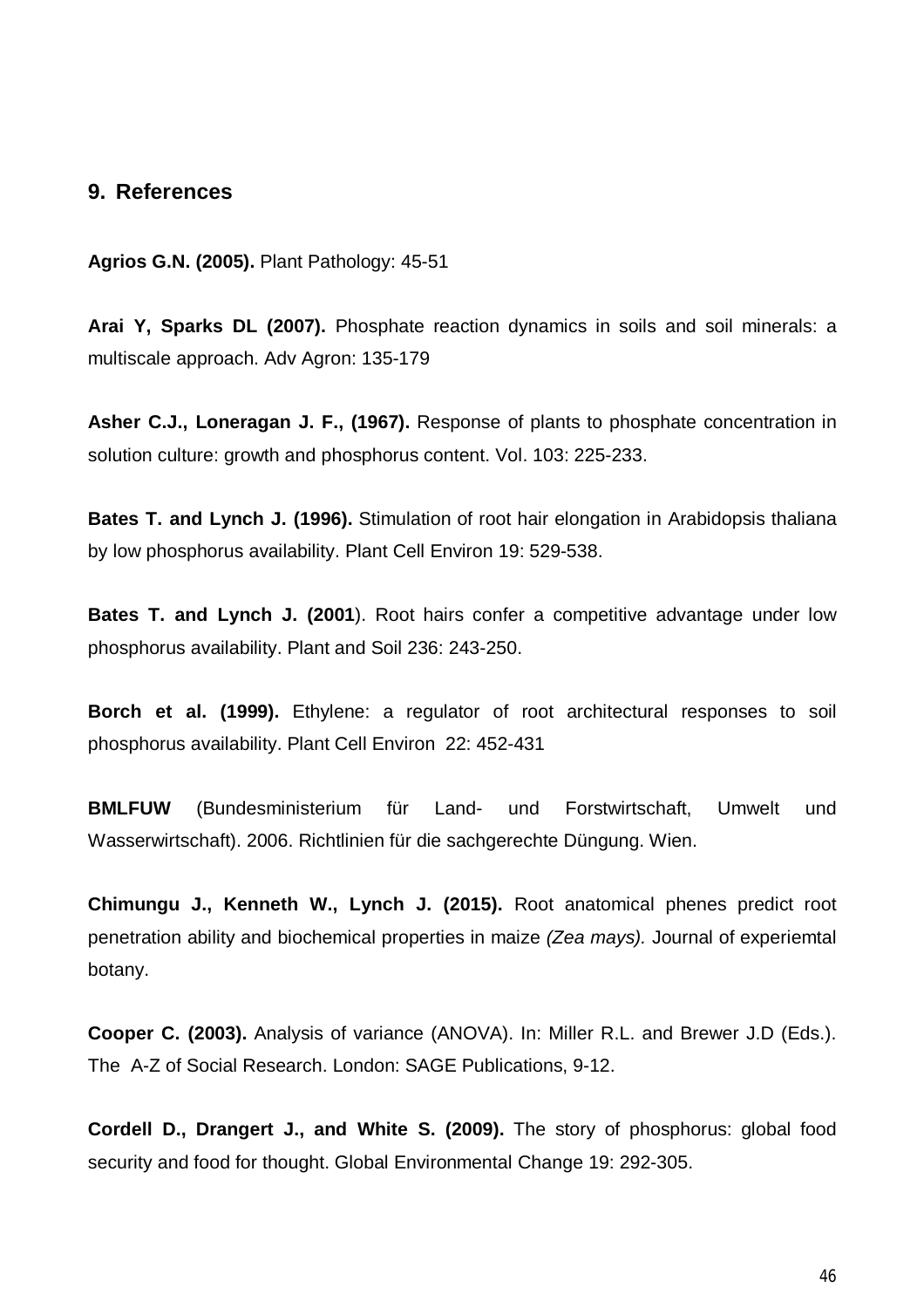**Desnos (2008).** Root branching responses to phosphate and nitrate. Curr. Opin. Plant Biol., 11: 82-87.

**Drew M. C., (1975).** Comparison of effects of a localized supply of phosphate, nitrate and potassium on growth of seminal root system, and shoot, in barley. New Phytologist:479- 490.

**Eissenstat D.M. and Yanai R. (1997).** Ecology of Root Lifespan. Advances in Ecological Research, 27: 1-62.

**Fageria N. (2013).** The role of plant roots in crop production. Boca Raton: Taylor and Francis Group.

**Ge Z., Rubio G., and Lynch J. (2000).** The importance of root gravitropism for inter-root competition and phosphorus acquisition efficiency: results from a geometric simulation model. Plant and Soil 218: 159-171.

**Gregory P. J. (2006).** Roots, rhizosphere and soil: the route to a better understanding of soil science? Eu J Soil Sci: 4

**Harrison (1987).** Soil organic phosphorus: a review of world literature. Wallingford: C.A.B International.

**Holford I.C.R. (1997).** Soil phosphorus: its measurements, and its uptake by plats. Aust J Soil : 220-240

**Hue N. V. And Ikawa H. (2001).** Organic soil Amendments for Sustainable Agriculture**,**  University of Manoa, Hawaii (USA): 47-60.

**Kumar Gupta (2015).** Breeding and Oilseed Crops for Sustainable Production: Opportunities and Constraints, Academic Press.

**Lambers H., Hayes PE., Laliberte E., Oliveira R., Turner B. (2015).** Leaf manganese accumulation and phosphorus acquisition efficiency.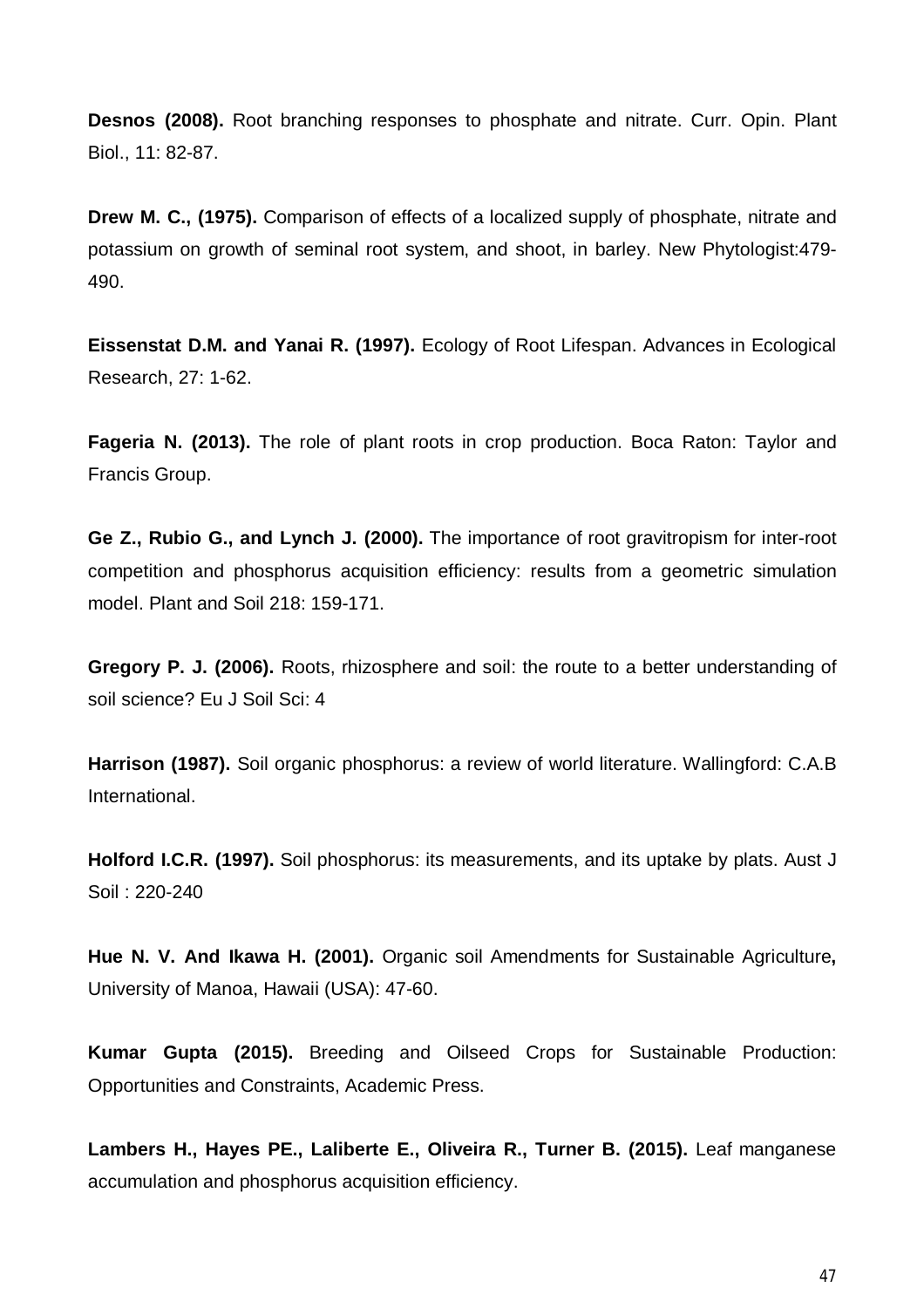**Liao H., Rubio G., Yan X., Cao A., Brown K., and Lynch, J. (2001).** Effect of phosphorus availability on basal root shallowness in common bean. Plant and Soil 232: 69-79.

**Linsday W L (1989)**. Phosphate minerals. Soil science society of America, Madison,WI, USA: 449

**Lynch J.P. (2011).** Root phenes for enhanced soil exploration and phosphorus acquisition: tools for future crops. Plant Physiology 156: 1041-1049.

**Lynch J. and Brown K. (2001).** Topsoil foraging - an architectural adaptation of plants to low phosphorus availability. Plant and Soil 237: 225-237.

**Lynch J. (1995).** Root architecture and plant productivity. Plant Physiology 109: 7-13.

**Lynch J. and Ho M., (2005).** Rhizoeconomics: Carbon costs of phosphorus acquisition. Plant Soil 269: 45-46.

**Lynch J., Brown M., Chimungu J. (2014).** Large root cortical cell size improves drought tolerance in maize. Plant Physiology.

**Machado C. and Furlani A. (2004).** Root phosphatase activity, plant growth and phosphorus accumulation of maize genotypes. Instituto Agronomico Campinas, Brazil.

**Mollier A., Pellerin S., (1999).** Maize root system growth and development as influenced by P deficiency. J. Exp. Bot. 50: 487-497.

**Mahanta D., Dhar S., Varghese E. (2014).** Influence of phosphorus and biofertilizers on soybean and wheat root growth and properties.

**Masuda T. and Goldsmith P.D. (2009).** World soybean production: area harvested, yield, and long-term projections. International Food and Agribusiness Management Review 12 (4).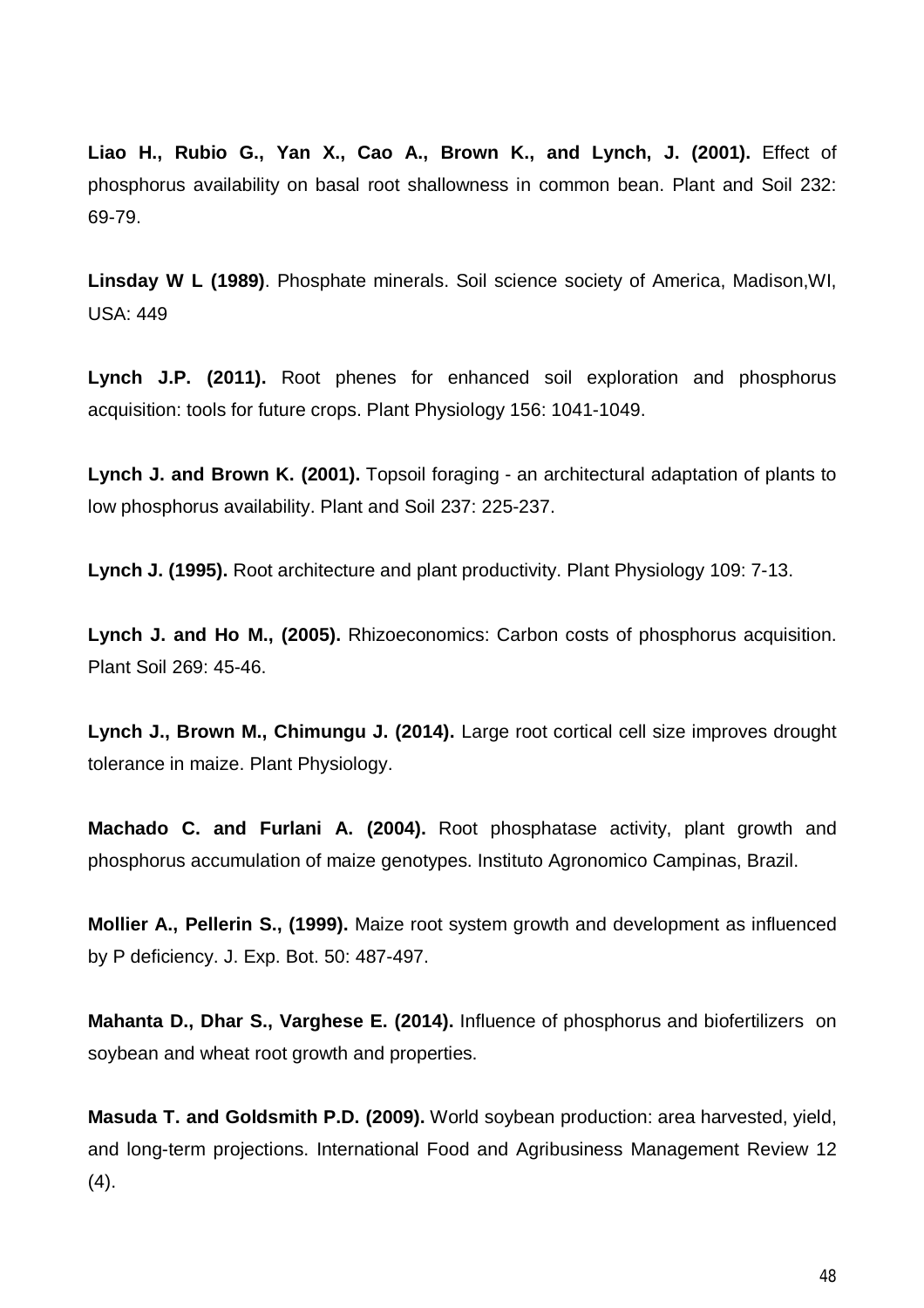**Manschadi A.M., Kaul H.-P., Vollmann J., Eitzinger J., and Wenzel W. (2014).** Developing phosphorus- efficient crop varieties - an interdisciplinary research framework. Field Crops Research.

**Manschadi A., Hammer G., Christopher J., and de Voil P. (2008).** Genotypic variation in seedling root architectural traits and implications for drought adaptation in wheat (Triticum aestivum L.). Plant Soil 303: 115-129.

**Manske et al. (2001).** Importance of P uptake efficiency versus P utilization for Wheat yield in acid and calcareous soil in Mexico. European Journal of Agronomy 14: 261-274.

**Meier U. (2001)**, Entwicklungsstadien mono-und dikotyler Pflanzen. BBCH Monografie, Bilogische Bundesanstalt für Land und Forstwirtschaft, Berlin.

**Miller et al. (2003).** Genetic variation for adventitious rooting in response to low phosphorus availability: potential utility for phosphorus acquisition from stratified soils. The Pennsylvania State University Park, USA.

**Oelkers E.H., Valsami-Jones E (2008)** Phosphate mineral reactivity and global sustainability: 85-87.

**ÖNORM L1087. (2006).** Chemical analysis of soils - Determination of "plant-available" phosphorus and potassium by the calcium-acetate-lactate (CAL)-method. Austrian Standards Institute, Vienna.

**Parfitt RL (1989).** Phosphate reactions with natural allophone, ferrihydrate and goethite. Journal Soil Science : 359-369

**Raghothama K. (1999).** Phosphate acquisition. Annual Review of Plant Physiology and Plant Molecular Biology 50: 665-693.

**Richardson 2011; Oburger 2011; Lynch 2011; Vandamme 2013; Hunter 2014.** Plant and microbial strategies to improve phosphorus efficiency of agriculture.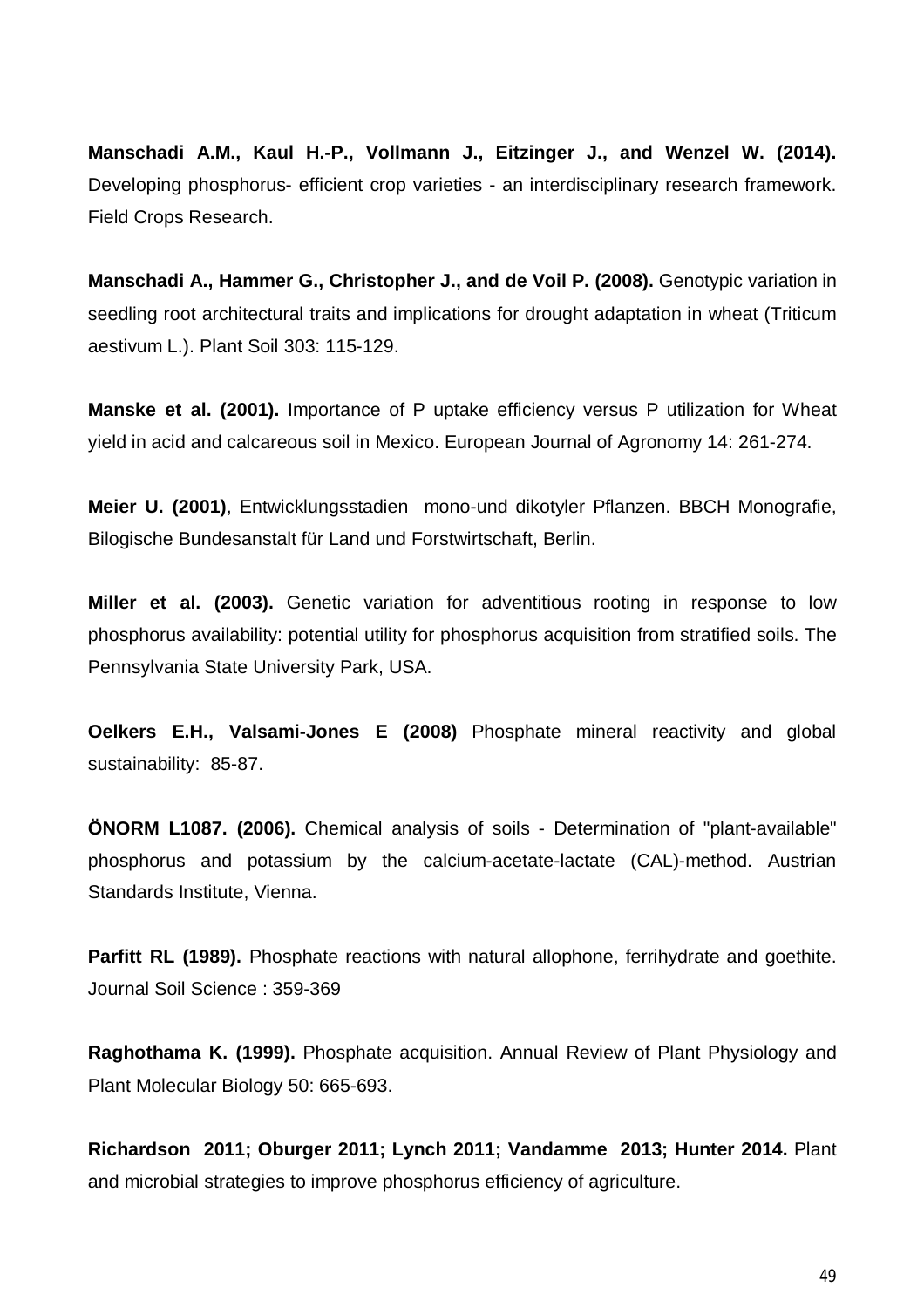**Rieger M., Litvin P. (1999).** Root system hydraulic conductivity in species with contrasting root anatomy. Journal of experimental Botany.

**Sanchez P. (1976).** Unwelcome Harvest: Agriculture and Pollution.

**SAS Institute Inc. (2009).** SAS/IML Studio 3.2: User's guide. Cary, NC: SAS Institute Inc.

**Schachtman D., Reid R., and Ayling S.M. (1998).** Phosphorus uptake by plants: from soil to cell. Plant Physiology 116 (2): 447-453.

**Schüller H., (1969).** Die CAL Methode, eine neue Methode zur Bestimmung des pflanzenverfügbaren Phosphates in Böden. Zeitschrift Für Pflanzenernährung und Bodenkunde, 123, 48-63.

**Syers JK (2008).** Efficiency of Soil and Fertilizer Phosphorus Use. FAO Fertlizer and Plant Nutrition Bulletin 18

**Steen L. (1998).** Phosphorus availability in the 21th Century: management of a nonrenewable resource: 25-31.

**Taiz L., Zeiger E. (2010).** Plant Physiology 4<sup>th</sup> Edition: 108

**Taiz L., Zeiger E., Moeller I.M., Murphy A., (2015).** Plant Physiology and Development Sixth Edition, Sinauer Associates, Inc, Massachussetts, USA.

**Taylor R.M and Schwetmann U. (1978).** The influence of aluminum on iron oxides formation from the FE(II) system, Clays and Clay Minerals, Vol.26, No.6.

**Theodorou M.E., Plaxton WC (1993).** Metabolic adaptations of plant respiration to nutritional phosphate deprivation. Plant physiology: 339-344.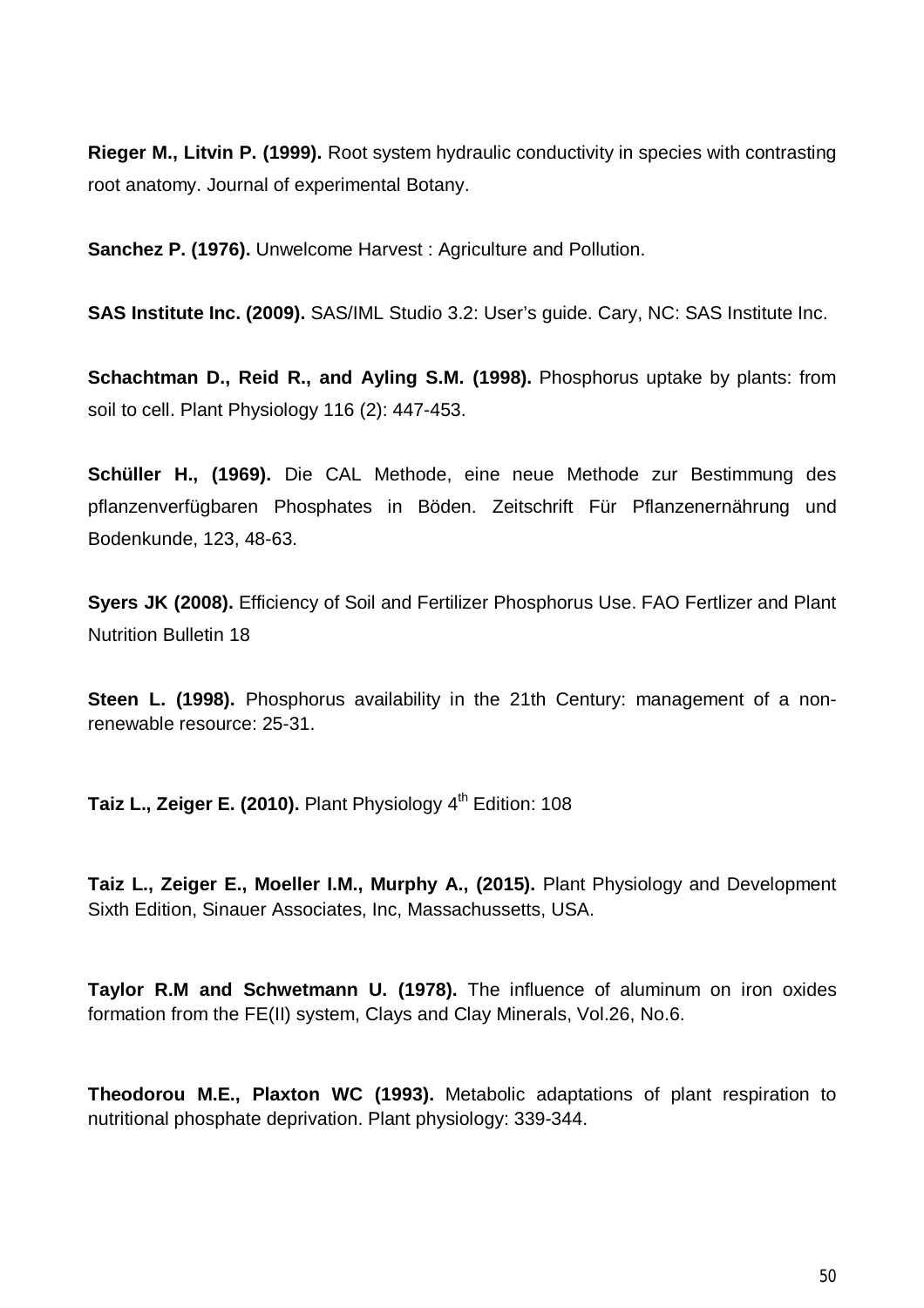**Tinker P. B., Nye P. H., (2000).** Solute Movement in the Rhizosphere. Oxford University Press, Oxford.

**Trittinger S. (2014).** Evaluating root architectural and morphological traits of soybean with relevance for phosphorus acquisition.

**Vinod K., Heuer S. (2012).** Approaches towards nitrogen and phosphorus efficient rice. AoB Plants: pls 028.

**Wang X., Yan X. and Liao H. (2010).** Genetic improvement for phosphorus efficiency in soybean: a radical approach. Annals of Botany 106: 215-222.

**Zhao J., Fu J., Liao H., He Y., Nian H., HU Y., Qiu L., Dong Y. and Yan X. (2004),**  Characterization of root architecture in an applied core collection for phosphorus efficiency of soybean germplasm. Chinese Science Bulletin 49: 1611-1620.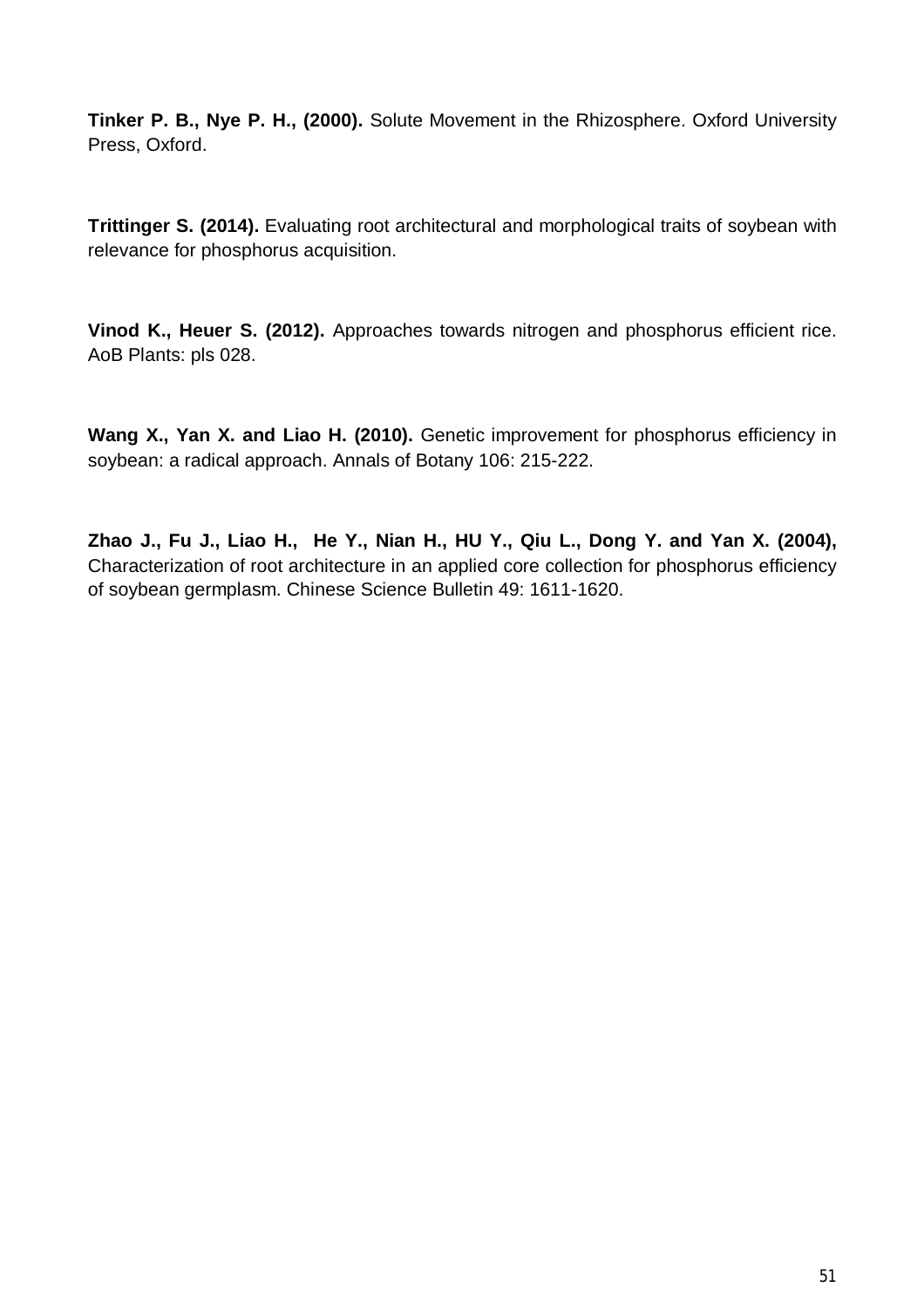# **10. List of figures**

**Figure 1**: Soil phosphorus compound in relation to soil pH (after Mamo et al. 2013) ......... 8 **Figure 2**: Clustering of 32 soybean genotypes based on their basal root growth angle and number, root length, and root diameter in the pouch system experiment (Trittinger 2014). The horizontal line indicates the cut-off used to form the five groups. ............................... 15 **Figure 3**: Relationship between % Compalox and plant available phosphorus in a substrate with a 4:1 soil-sand ratio..................................................................................... 19 **Figure 4**: Phosphorus content in a substrate with 4% of compalox and a soil sand ratio of 1:1. ..................................................................................................................................... 19 **Figure 5**: Total root length (RL-T) of soybean genotypes grown in the layered pot experiment. G1, G2, G3, G4, G5 represent soybean genotypes ES Mentor, Chyazni No 2, Kyoto-Soy, Riede 525, and Amurskaja Zlutozelená, respectively. HP and LP denote high and low soil P levels. Values are the means of three replicates  $\pm$  standard error. Bars within a P treatment with the same letter are not significantly different (p=0.05). ..............30 **Figure 6**: Fraction of root length of soybean plants in individual root diameter classes (RDC). RDC1 to RDC6 indicate root diameters of <0.2, 0.2-0.4, 0.4-0.6, 0.6-0.8, 0.8-1.0, and 1.0-1.5 mm, respectively. G1, G2, G3, G4, G5 represent soybean genotypes ES Mentor, Chyazni No 2, Kyoto-Soy, Riede 525, and Amurskaja Zlutozelená, respectively. HP and LP denote high and low soil P levels. Values are the means of three replicates  $\pm$ standard error. Bars within a diameter class with the same letter are not significantly different (p=0.05). .............................................................................................................. 32 **Figure 7**: Relative performance of soybean genotypes based on their observed root phenes in the layered pot experiment. G1, G2, G3, G4, G5 represent soybean genotypes ES Mentor, Chyazni No 2, Kyoto-Soy, Riede 525, and Amurskaja Zlutozelená, respectively. HP and LP denote high and low soil P levels. ............................................... 33 **Figure 8**: Total plant phosphorus uptake (PPUP) at anthesis of soybeans grown in a layered pot experiment. G1, G2, G3, G4, G5 represent soybean genotypes ES Mentor, Chyazni No 2, Kyoto-Soy, Riede 525, and Amurskaja Zlutozelená, respectively. HP and LP denote high and low soil P levels. Values are the means of three replicates  $\pm$  standard error. Bars within a P treatment with the same letter are not significantly different (p=0.05). ........................................................................................................................................... 35 **Figure 9**: Phosphorus uptake per unit root length (PUP-RL) and root dry matter (PUP-RDM) in soybean genotypes. G1, G2, G3, G4, G5 represent soybean genotypes ES Mentor, Chyazni No 2, Kyoto-Soy, Riede 525, and Amurskaja Zlutozelená, respectively. HP and LP denote high and low soil P levels. Values are the means of three replicates  $\pm$ standard error. Bars for PUP-RL and PUP-DM with the same letter are not significantly different (p=0.05) ............................................................................................................... 36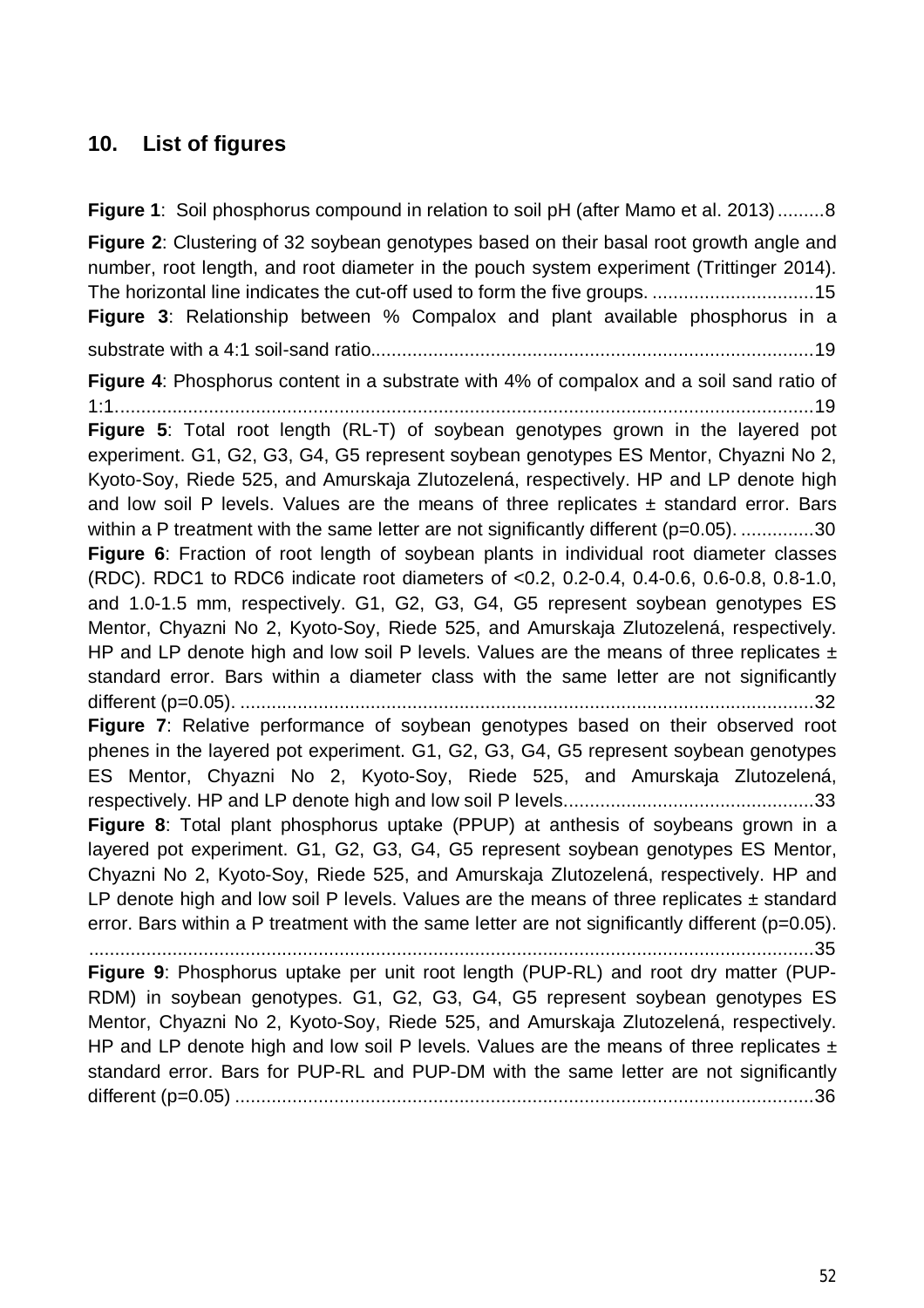## **11. List of tables**

Table 1: Conversion of AGES soybean supply into mg of salts per kg of soil in the pot .... 21 Table 2 Root dry matter (RDM), root shoot weight ratio (RS-R), basal root number (BRNO), and specific root length (SRL) of soybean genotypes grown at high (HP) and low (LP) soil phosphorus levels. ............................................................................................... 26 Table 3 Total plant dry matter (PDM), phosphorus concentration in leaf (L-Pcon), stem (S-Pcon), and roots (R-Pcon) of soybean plants grown at high (HP) and low (LP) soil phosphorus levels. ............................................................................................................. 28